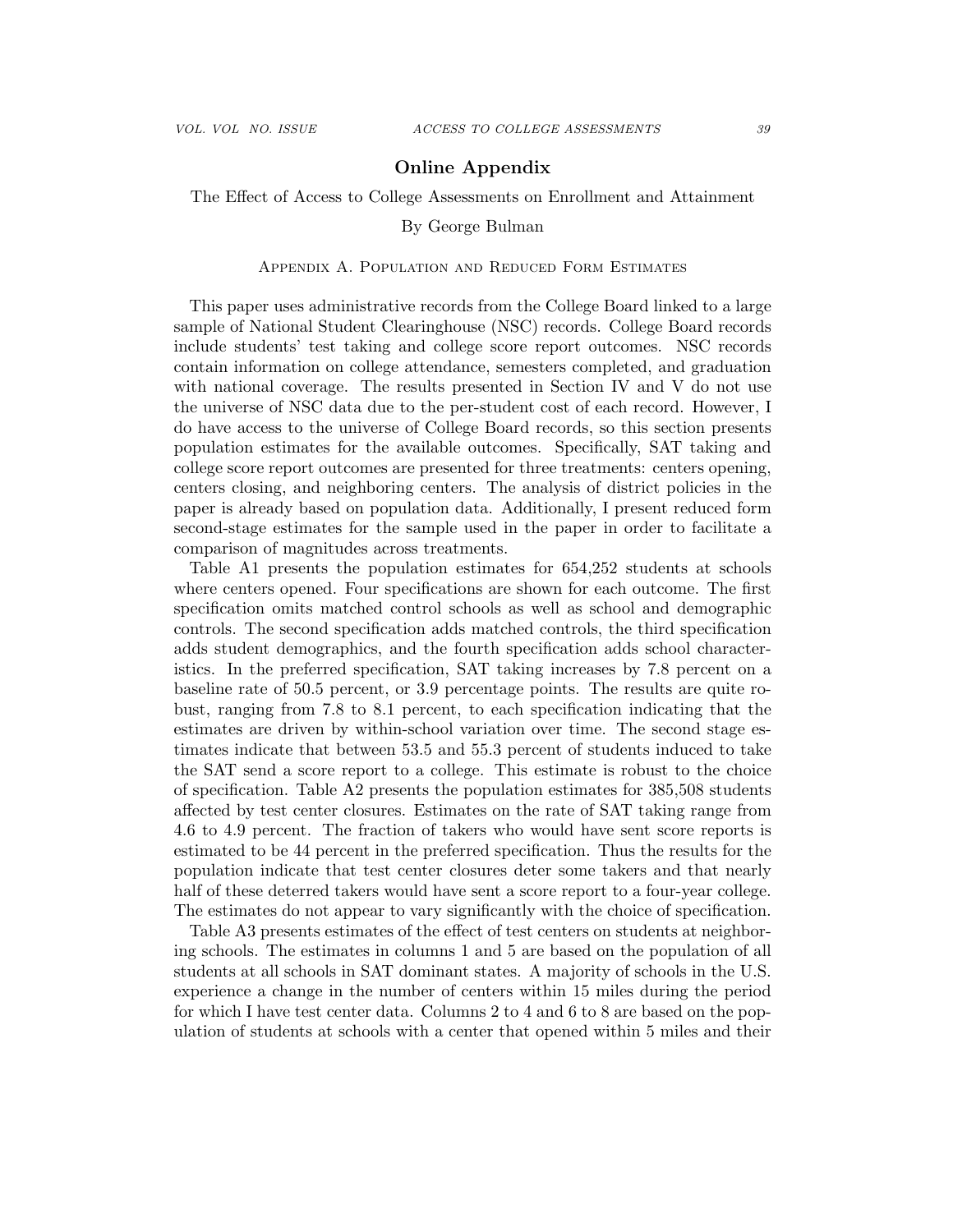matched controls. The estimates suggest that the rate of SAT taking increases between 2.1 and 2.8 percent when a center opens within 5 miles of a high school. There is no indication of significant effects when centers open or close farther away. The fraction of new takers sending a score report to a college ranges from 42.7 and 49.7 percent. Thus the population estimates, both for all schools and all matched schools, support the hypothesis that access to local testing centers increases the rate of SAT taking and sending score reports to colleges.

Table A4 presents the reduced form estimates for the matched CB-NSC sample that correspond to Tables 3 to 6 in the paper. These indicate the percentage point effects of each of the four types of treatment. The instrumental variables estimates in the paper are scaled by the first stage effect and thus allow a comparison of the effects of being induced to take the SAT across treatments. The reduced form estimates facilitate a comparison of the magnitudes of the policies. Specifically, district policies appear to compel approximately twice as many students to attend college as a center opening, three times as many students as a center closing, and five times as many as a center opening at a neighboring school. This is likely due to the fact that district policies increase the number of SAT takers by a factor of 8, 12, and 19 relative to the other three forms of treatment. However, caution should be exercised when comparing policies that treated schools that are not similar in observable characteristics.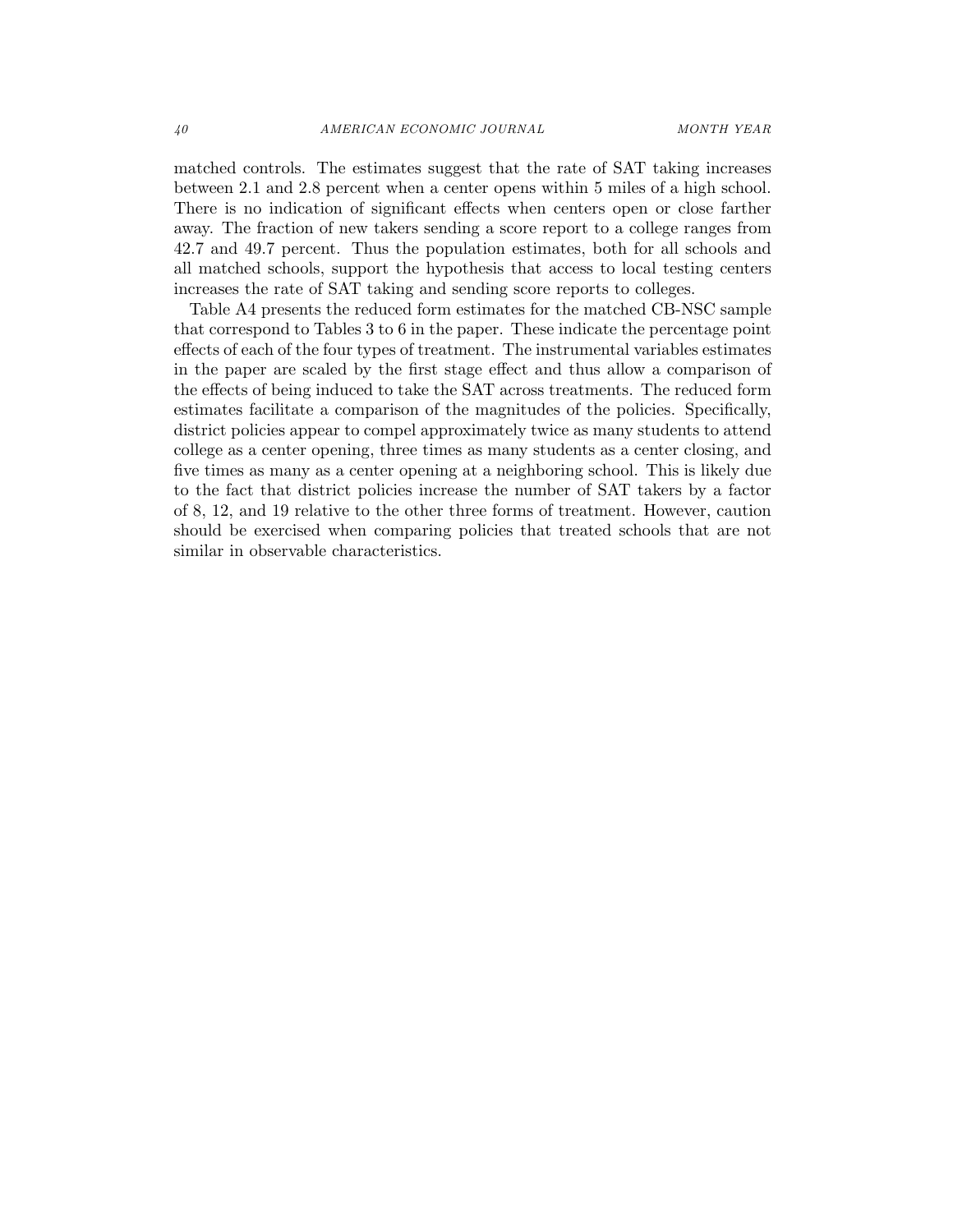| controls, the third adds student demographic characteristics, and the fourth adds school resources. Standard errors are clustered at the school level. The symbols *, **, and *** represent statistical significance at 10, 5, |
|--------------------------------------------------------------------------------------------------------------------------------------------------------------------------------------------------------------------------------|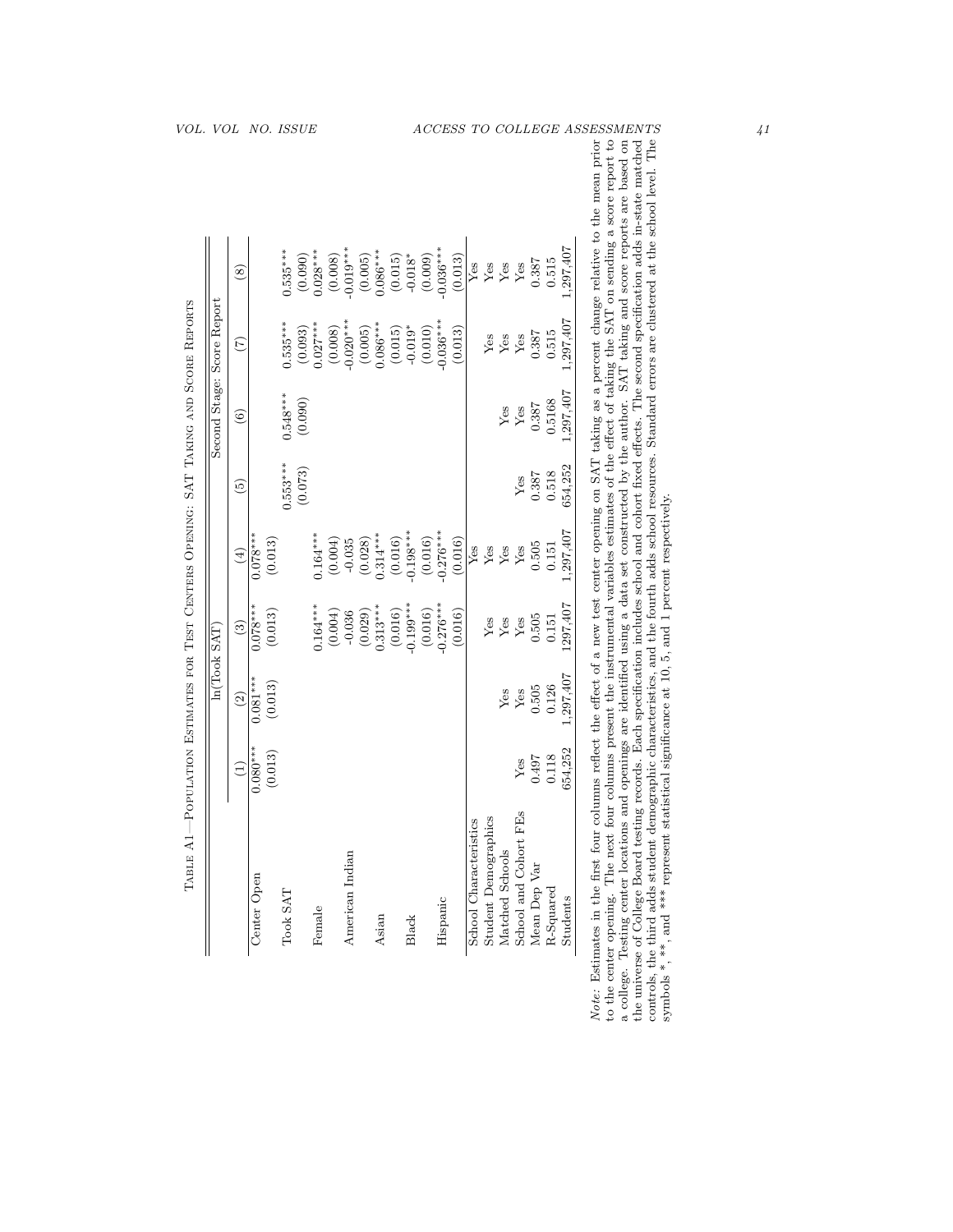|                            |                            |                        |                       |            | AMERICAN ECONOMIC JOURNAL |                       |                       |         |                        |                             |                                  |                 |                       |              |                  |                                                                                                                                                                                                                                                                                                                                                                                                                                                                                                                                                                                                                                                                                                                                                                                                                                         | MONTH YEAR                             |  |
|----------------------------|----------------------------|------------------------|-----------------------|------------|---------------------------|-----------------------|-----------------------|---------|------------------------|-----------------------------|----------------------------------|-----------------|-----------------------|--------------|------------------|-----------------------------------------------------------------------------------------------------------------------------------------------------------------------------------------------------------------------------------------------------------------------------------------------------------------------------------------------------------------------------------------------------------------------------------------------------------------------------------------------------------------------------------------------------------------------------------------------------------------------------------------------------------------------------------------------------------------------------------------------------------------------------------------------------------------------------------------|----------------------------------------|--|
|                            |                            |                        |                       |            |                           |                       |                       |         |                        |                             |                                  |                 |                       |              |                  |                                                                                                                                                                                                                                                                                                                                                                                                                                                                                                                                                                                                                                                                                                                                                                                                                                         |                                        |  |
|                            | $\circledast$              |                        | $0.437***$<br>(0.153) | $0.037***$ | $-0.032***$<br>(0.012)    | $0.088***$<br>(0.008) | $-0.039**$<br>(0.022) | (0.017) | $-0.065**$<br>(0.026)  | Yes                         | Yes                              | Yes             | ${\rm Yes}$           | 0.411        | 769,525<br>0.501 |                                                                                                                                                                                                                                                                                                                                                                                                                                                                                                                                                                                                                                                                                                                                                                                                                                         |                                        |  |
| Second Stage: Score Report | E                          |                        | $0.392**$<br>(0.167)  | $0.041***$ | $-0.034***$<br>(0.013)    | $0.094***$<br>(0.008) | $-0.044**$<br>(0.023) | (0.019) | $-0.072***$<br>(0.028) |                             | Yes                              | ${\rm Yes}$     | ${\rm Yes}$           | 0.411        | 769,525<br>0.469 |                                                                                                                                                                                                                                                                                                                                                                                                                                                                                                                                                                                                                                                                                                                                                                                                                                         |                                        |  |
|                            | $\widehat{\mathbf{e}}$     |                        | $0.393***$<br>(0.169) |            |                           |                       |                       |         |                        |                             |                                  | Yes             | ${\rm Yes}$           | 0.411        | 769,525<br>0.461 |                                                                                                                                                                                                                                                                                                                                                                                                                                                                                                                                                                                                                                                                                                                                                                                                                                         |                                        |  |
|                            | ত্ৰ                        |                        | (0.197)<br>$0.355*$   |            |                           |                       |                       |         |                        |                             |                                  |                 | Yes                   | 0.411        | 385,508<br>0.428 |                                                                                                                                                                                                                                                                                                                                                                                                                                                                                                                                                                                                                                                                                                                                                                                                                                         |                                        |  |
|                            | $\left(\frac{4}{3}\right)$ | $-0.048***$<br>(0.011) |                       | $0.154***$ | (0.004)<br>$-0.048$       | $0.264***$<br>(0.030) | $0.210***$<br>(0.020) | (0.018) | $-0.318***$<br>(0.018) | $Y$ es                      | $\mathbf{Y}\mathbf{e}\mathbf{s}$ | ${\rm Yes}$     | Yes                   | 0.516        | 769,525<br>0.163 |                                                                                                                                                                                                                                                                                                                                                                                                                                                                                                                                                                                                                                                                                                                                                                                                                                         |                                        |  |
|                            | $\widehat{3}$              | $-0.046***$<br>(0.011) |                       | $0.154***$ | $-0.049*$<br>(0.004)      | $0.264***$<br>(0.029) | $0.214***$<br>(0.021) | (0.018) | $0.319***$<br>(0.018)  |                             | ${\rm Yes}$                      | ${\rm Yes}$     | ${\rm Yes}$           | 0.516        | 769,525<br>0.162 |                                                                                                                                                                                                                                                                                                                                                                                                                                                                                                                                                                                                                                                                                                                                                                                                                                         |                                        |  |
| ln(Took SAT)               | $\widehat{c}$              | $-0.047***$<br>(0.012) |                       |            |                           |                       |                       |         |                        |                             |                                  | Yes             | Yes                   | 0.516        | 769,525<br>0.135 |                                                                                                                                                                                                                                                                                                                                                                                                                                                                                                                                                                                                                                                                                                                                                                                                                                         |                                        |  |
|                            | $\widehat{\Xi}$            | $-0.049***$<br>(0.015) |                       |            |                           |                       |                       |         |                        |                             |                                  |                 | ${\rm Yes}$           | 0.472        | 385,508<br>0.145 |                                                                                                                                                                                                                                                                                                                                                                                                                                                                                                                                                                                                                                                                                                                                                                                                                                         | 1 percent respectively.                |  |
|                            |                            | Center Closure         | Took SAT              | Female     | American Indian           | Asian                 | Black                 |         | Hispanic               | Š.<br>School Characteristic | <b>Student Demographics</b>      | Matched Schools | School and Cohort FEs | Mean Dep Var | R-Squared        | The next four columns present the instrumental variables estimates of the effect of taking the SAT on sending a score report to a college. Testing center<br>locations and closings are identified using a data set constructed by the author. SAT taking and score reports are based on the universe of College Board<br>testing records. Each specification includes school and cohort fixed effects. The second specification adds in-state matched controls, the third adds student<br>demographic characteristics, and the fourth adds school resources. Standard errors are clustered at the school level. The symbols $*, **$ , and $***$ represent<br>Note: Estimates in the first four columns reflect the effect of a center closing on SAT taking as a percent change relative to the mean prior to the closure.<br>Students | statistical significance at 10, 5, and |  |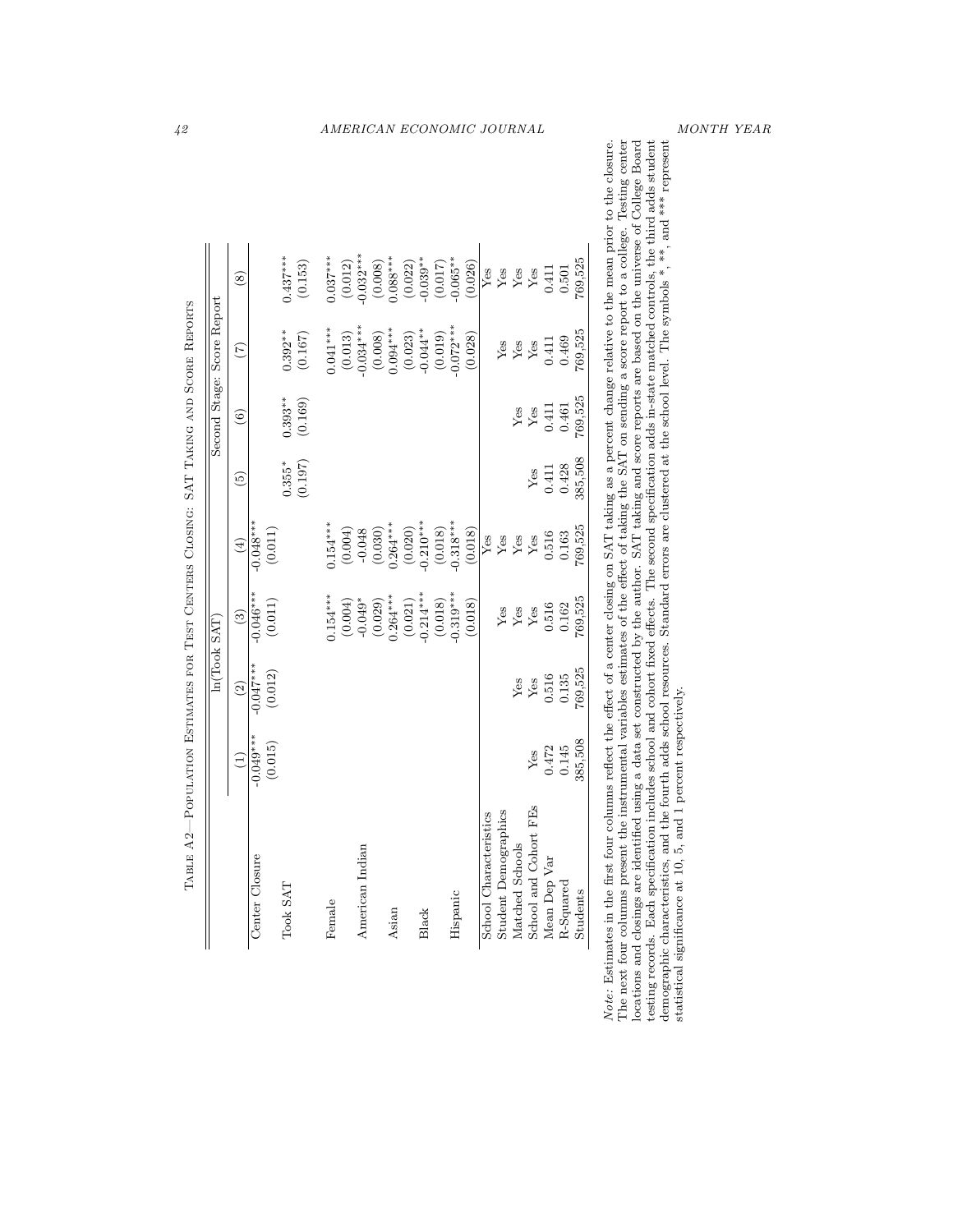| 1,152,913<br>$-0.033***$<br>$0.036***$<br>$0.079***$<br>$0.073**$<br>$0.427***$<br>(0.008)<br>(0.014)<br>(0.018)<br>(0.030)<br>(0.017)<br>$-0.030$<br>(0.177)<br>0.439<br>0.466<br>Yes<br>Yes<br>Yes<br>$Y$ es<br>$\circledS$<br>1,152,913<br>$0.033***$<br>$0.463***$<br>$0.068**$<br>$0.076***$<br>$0.033***$<br>(0.174)<br>(0.018)<br>(0.014)<br>(0.030)<br>(0.007)<br>(0.017)<br>$-0.026$<br>0.439<br>0.488<br>${\rm Yes}$<br>${\rm Yes}$<br>Yes<br>$\widetilde{(\mathcal{L})}$<br>1,152,913<br>$0.497***$<br>(0.162)<br>0.439<br>0.505<br>${\rm Yes}$<br>Yes<br>$\widehat{6}$<br>5,276,563<br>$0.466***$<br>(0.167)<br>0.392<br>0.253<br>${\rm Yes}$<br>$\widehat{\mathbb{P}}$<br>1,152,913<br>$-0.174***$<br>$-0.299***$<br>$0.169***$<br>$-0.053**$<br>$0.138***$<br>$0.026***$<br>(0.022)<br>(0.015)<br>(0.012)<br>(0.006)<br>(0.003)<br>(0.006)<br>(0.009)<br>(0.015)<br>$-0.003$<br>0.008<br>0.564<br>0.162<br>$Y$ es<br>Yes<br>Yes<br>$Y$ es<br>$\left( 4\right)$<br>1,152,913<br>$-0.176***$<br>$0.300***$<br>$0.138***$<br>$0.168***$<br>$-0.056**$<br>$0.026***$<br>(0.003)<br>(0.022)<br>(0.015)<br>(0.012)<br>(0.006)<br>(0.006)<br>(0.009)<br>(0.015)<br>$-0.004$<br>0.006<br>0.564<br>0.162<br>${\rm Yes}$<br>${\rm Yes}$<br>Yes<br>$\widehat{S}$<br>1,152,913<br>$0.028***$<br>(0.006)<br>(0.006)<br>$-0.003$<br>(0.009)<br>0.006<br>0.564<br>0.141<br>${\rm Yes}$<br>Yes<br>$\widehat{2}$<br>5,276,563<br>$0.021***$<br>(0.004)<br>(0.005)<br>(0.003)<br>$0.007*$<br>0.003<br>0.507<br>0.134<br>Yes<br>Ξ<br>Centers Within 15 miles<br>Centers Within 10 miles<br>Centers Within 5 miles<br>School and Cohort FEs<br>Student Demographics<br>School Characteristics<br>Matched Schools<br>American Indian<br>Mean Dep Var<br>$R-Squared$<br>Took SAT<br>Students<br>Hispanic<br>Female<br>Asian<br>Black | respectively.<br>significance at 10, 5, and 1 percent                                                                                                                                                                                                                                                                                                                                                                                                                                                                                                                                                                                                                                                                 |  | Score Report |  |
|------------------------------------------------------------------------------------------------------------------------------------------------------------------------------------------------------------------------------------------------------------------------------------------------------------------------------------------------------------------------------------------------------------------------------------------------------------------------------------------------------------------------------------------------------------------------------------------------------------------------------------------------------------------------------------------------------------------------------------------------------------------------------------------------------------------------------------------------------------------------------------------------------------------------------------------------------------------------------------------------------------------------------------------------------------------------------------------------------------------------------------------------------------------------------------------------------------------------------------------------------------------------------------------------------------------------------------------------------------------------------------------------------------------------------------------------------------------------------------------------------------------------------------------------------------------------------------------------------------------------------------------------------------------------------------------------------------------------------------------------------------------------------------------------------------------------------|-----------------------------------------------------------------------------------------------------------------------------------------------------------------------------------------------------------------------------------------------------------------------------------------------------------------------------------------------------------------------------------------------------------------------------------------------------------------------------------------------------------------------------------------------------------------------------------------------------------------------------------------------------------------------------------------------------------------------|--|--------------|--|
|                                                                                                                                                                                                                                                                                                                                                                                                                                                                                                                                                                                                                                                                                                                                                                                                                                                                                                                                                                                                                                                                                                                                                                                                                                                                                                                                                                                                                                                                                                                                                                                                                                                                                                                                                                                                                              | Note: Estimates in the first four columns reflect the effect of neighboring centers on SAT taking as a percent change relative to the mean. The next<br>four columns present the instrumental variables estimates of the effect of taking the SAT on sending a score report to a college. Testing center locations<br>are identified using a data set constructed by the author. SAT taking and score reports are based on the universe of College Board testing records.<br>Each specification includes school and cohort fixed effects. The second sp<br>characteristics, and the fourth adds school resources. Standard errors are clustered at the school level. The symbols *, **, and *** represent statistical |  |              |  |
|                                                                                                                                                                                                                                                                                                                                                                                                                                                                                                                                                                                                                                                                                                                                                                                                                                                                                                                                                                                                                                                                                                                                                                                                                                                                                                                                                                                                                                                                                                                                                                                                                                                                                                                                                                                                                              |                                                                                                                                                                                                                                                                                                                                                                                                                                                                                                                                                                                                                                                                                                                       |  |              |  |
|                                                                                                                                                                                                                                                                                                                                                                                                                                                                                                                                                                                                                                                                                                                                                                                                                                                                                                                                                                                                                                                                                                                                                                                                                                                                                                                                                                                                                                                                                                                                                                                                                                                                                                                                                                                                                              |                                                                                                                                                                                                                                                                                                                                                                                                                                                                                                                                                                                                                                                                                                                       |  |              |  |
|                                                                                                                                                                                                                                                                                                                                                                                                                                                                                                                                                                                                                                                                                                                                                                                                                                                                                                                                                                                                                                                                                                                                                                                                                                                                                                                                                                                                                                                                                                                                                                                                                                                                                                                                                                                                                              |                                                                                                                                                                                                                                                                                                                                                                                                                                                                                                                                                                                                                                                                                                                       |  |              |  |
|                                                                                                                                                                                                                                                                                                                                                                                                                                                                                                                                                                                                                                                                                                                                                                                                                                                                                                                                                                                                                                                                                                                                                                                                                                                                                                                                                                                                                                                                                                                                                                                                                                                                                                                                                                                                                              |                                                                                                                                                                                                                                                                                                                                                                                                                                                                                                                                                                                                                                                                                                                       |  |              |  |
|                                                                                                                                                                                                                                                                                                                                                                                                                                                                                                                                                                                                                                                                                                                                                                                                                                                                                                                                                                                                                                                                                                                                                                                                                                                                                                                                                                                                                                                                                                                                                                                                                                                                                                                                                                                                                              |                                                                                                                                                                                                                                                                                                                                                                                                                                                                                                                                                                                                                                                                                                                       |  |              |  |
|                                                                                                                                                                                                                                                                                                                                                                                                                                                                                                                                                                                                                                                                                                                                                                                                                                                                                                                                                                                                                                                                                                                                                                                                                                                                                                                                                                                                                                                                                                                                                                                                                                                                                                                                                                                                                              |                                                                                                                                                                                                                                                                                                                                                                                                                                                                                                                                                                                                                                                                                                                       |  |              |  |
|                                                                                                                                                                                                                                                                                                                                                                                                                                                                                                                                                                                                                                                                                                                                                                                                                                                                                                                                                                                                                                                                                                                                                                                                                                                                                                                                                                                                                                                                                                                                                                                                                                                                                                                                                                                                                              |                                                                                                                                                                                                                                                                                                                                                                                                                                                                                                                                                                                                                                                                                                                       |  |              |  |
|                                                                                                                                                                                                                                                                                                                                                                                                                                                                                                                                                                                                                                                                                                                                                                                                                                                                                                                                                                                                                                                                                                                                                                                                                                                                                                                                                                                                                                                                                                                                                                                                                                                                                                                                                                                                                              |                                                                                                                                                                                                                                                                                                                                                                                                                                                                                                                                                                                                                                                                                                                       |  |              |  |
|                                                                                                                                                                                                                                                                                                                                                                                                                                                                                                                                                                                                                                                                                                                                                                                                                                                                                                                                                                                                                                                                                                                                                                                                                                                                                                                                                                                                                                                                                                                                                                                                                                                                                                                                                                                                                              |                                                                                                                                                                                                                                                                                                                                                                                                                                                                                                                                                                                                                                                                                                                       |  |              |  |
|                                                                                                                                                                                                                                                                                                                                                                                                                                                                                                                                                                                                                                                                                                                                                                                                                                                                                                                                                                                                                                                                                                                                                                                                                                                                                                                                                                                                                                                                                                                                                                                                                                                                                                                                                                                                                              |                                                                                                                                                                                                                                                                                                                                                                                                                                                                                                                                                                                                                                                                                                                       |  |              |  |
|                                                                                                                                                                                                                                                                                                                                                                                                                                                                                                                                                                                                                                                                                                                                                                                                                                                                                                                                                                                                                                                                                                                                                                                                                                                                                                                                                                                                                                                                                                                                                                                                                                                                                                                                                                                                                              |                                                                                                                                                                                                                                                                                                                                                                                                                                                                                                                                                                                                                                                                                                                       |  |              |  |
|                                                                                                                                                                                                                                                                                                                                                                                                                                                                                                                                                                                                                                                                                                                                                                                                                                                                                                                                                                                                                                                                                                                                                                                                                                                                                                                                                                                                                                                                                                                                                                                                                                                                                                                                                                                                                              |                                                                                                                                                                                                                                                                                                                                                                                                                                                                                                                                                                                                                                                                                                                       |  |              |  |
|                                                                                                                                                                                                                                                                                                                                                                                                                                                                                                                                                                                                                                                                                                                                                                                                                                                                                                                                                                                                                                                                                                                                                                                                                                                                                                                                                                                                                                                                                                                                                                                                                                                                                                                                                                                                                              |                                                                                                                                                                                                                                                                                                                                                                                                                                                                                                                                                                                                                                                                                                                       |  |              |  |
|                                                                                                                                                                                                                                                                                                                                                                                                                                                                                                                                                                                                                                                                                                                                                                                                                                                                                                                                                                                                                                                                                                                                                                                                                                                                                                                                                                                                                                                                                                                                                                                                                                                                                                                                                                                                                              |                                                                                                                                                                                                                                                                                                                                                                                                                                                                                                                                                                                                                                                                                                                       |  |              |  |
|                                                                                                                                                                                                                                                                                                                                                                                                                                                                                                                                                                                                                                                                                                                                                                                                                                                                                                                                                                                                                                                                                                                                                                                                                                                                                                                                                                                                                                                                                                                                                                                                                                                                                                                                                                                                                              |                                                                                                                                                                                                                                                                                                                                                                                                                                                                                                                                                                                                                                                                                                                       |  |              |  |
|                                                                                                                                                                                                                                                                                                                                                                                                                                                                                                                                                                                                                                                                                                                                                                                                                                                                                                                                                                                                                                                                                                                                                                                                                                                                                                                                                                                                                                                                                                                                                                                                                                                                                                                                                                                                                              |                                                                                                                                                                                                                                                                                                                                                                                                                                                                                                                                                                                                                                                                                                                       |  |              |  |
|                                                                                                                                                                                                                                                                                                                                                                                                                                                                                                                                                                                                                                                                                                                                                                                                                                                                                                                                                                                                                                                                                                                                                                                                                                                                                                                                                                                                                                                                                                                                                                                                                                                                                                                                                                                                                              |                                                                                                                                                                                                                                                                                                                                                                                                                                                                                                                                                                                                                                                                                                                       |  |              |  |
|                                                                                                                                                                                                                                                                                                                                                                                                                                                                                                                                                                                                                                                                                                                                                                                                                                                                                                                                                                                                                                                                                                                                                                                                                                                                                                                                                                                                                                                                                                                                                                                                                                                                                                                                                                                                                              |                                                                                                                                                                                                                                                                                                                                                                                                                                                                                                                                                                                                                                                                                                                       |  |              |  |
|                                                                                                                                                                                                                                                                                                                                                                                                                                                                                                                                                                                                                                                                                                                                                                                                                                                                                                                                                                                                                                                                                                                                                                                                                                                                                                                                                                                                                                                                                                                                                                                                                                                                                                                                                                                                                              |                                                                                                                                                                                                                                                                                                                                                                                                                                                                                                                                                                                                                                                                                                                       |  |              |  |
|                                                                                                                                                                                                                                                                                                                                                                                                                                                                                                                                                                                                                                                                                                                                                                                                                                                                                                                                                                                                                                                                                                                                                                                                                                                                                                                                                                                                                                                                                                                                                                                                                                                                                                                                                                                                                              |                                                                                                                                                                                                                                                                                                                                                                                                                                                                                                                                                                                                                                                                                                                       |  |              |  |
|                                                                                                                                                                                                                                                                                                                                                                                                                                                                                                                                                                                                                                                                                                                                                                                                                                                                                                                                                                                                                                                                                                                                                                                                                                                                                                                                                                                                                                                                                                                                                                                                                                                                                                                                                                                                                              |                                                                                                                                                                                                                                                                                                                                                                                                                                                                                                                                                                                                                                                                                                                       |  |              |  |
|                                                                                                                                                                                                                                                                                                                                                                                                                                                                                                                                                                                                                                                                                                                                                                                                                                                                                                                                                                                                                                                                                                                                                                                                                                                                                                                                                                                                                                                                                                                                                                                                                                                                                                                                                                                                                              |                                                                                                                                                                                                                                                                                                                                                                                                                                                                                                                                                                                                                                                                                                                       |  |              |  |
|                                                                                                                                                                                                                                                                                                                                                                                                                                                                                                                                                                                                                                                                                                                                                                                                                                                                                                                                                                                                                                                                                                                                                                                                                                                                                                                                                                                                                                                                                                                                                                                                                                                                                                                                                                                                                              |                                                                                                                                                                                                                                                                                                                                                                                                                                                                                                                                                                                                                                                                                                                       |  |              |  |
|                                                                                                                                                                                                                                                                                                                                                                                                                                                                                                                                                                                                                                                                                                                                                                                                                                                                                                                                                                                                                                                                                                                                                                                                                                                                                                                                                                                                                                                                                                                                                                                                                                                                                                                                                                                                                              |                                                                                                                                                                                                                                                                                                                                                                                                                                                                                                                                                                                                                                                                                                                       |  |              |  |
|                                                                                                                                                                                                                                                                                                                                                                                                                                                                                                                                                                                                                                                                                                                                                                                                                                                                                                                                                                                                                                                                                                                                                                                                                                                                                                                                                                                                                                                                                                                                                                                                                                                                                                                                                                                                                              |                                                                                                                                                                                                                                                                                                                                                                                                                                                                                                                                                                                                                                                                                                                       |  |              |  |
|                                                                                                                                                                                                                                                                                                                                                                                                                                                                                                                                                                                                                                                                                                                                                                                                                                                                                                                                                                                                                                                                                                                                                                                                                                                                                                                                                                                                                                                                                                                                                                                                                                                                                                                                                                                                                              |                                                                                                                                                                                                                                                                                                                                                                                                                                                                                                                                                                                                                                                                                                                       |  |              |  |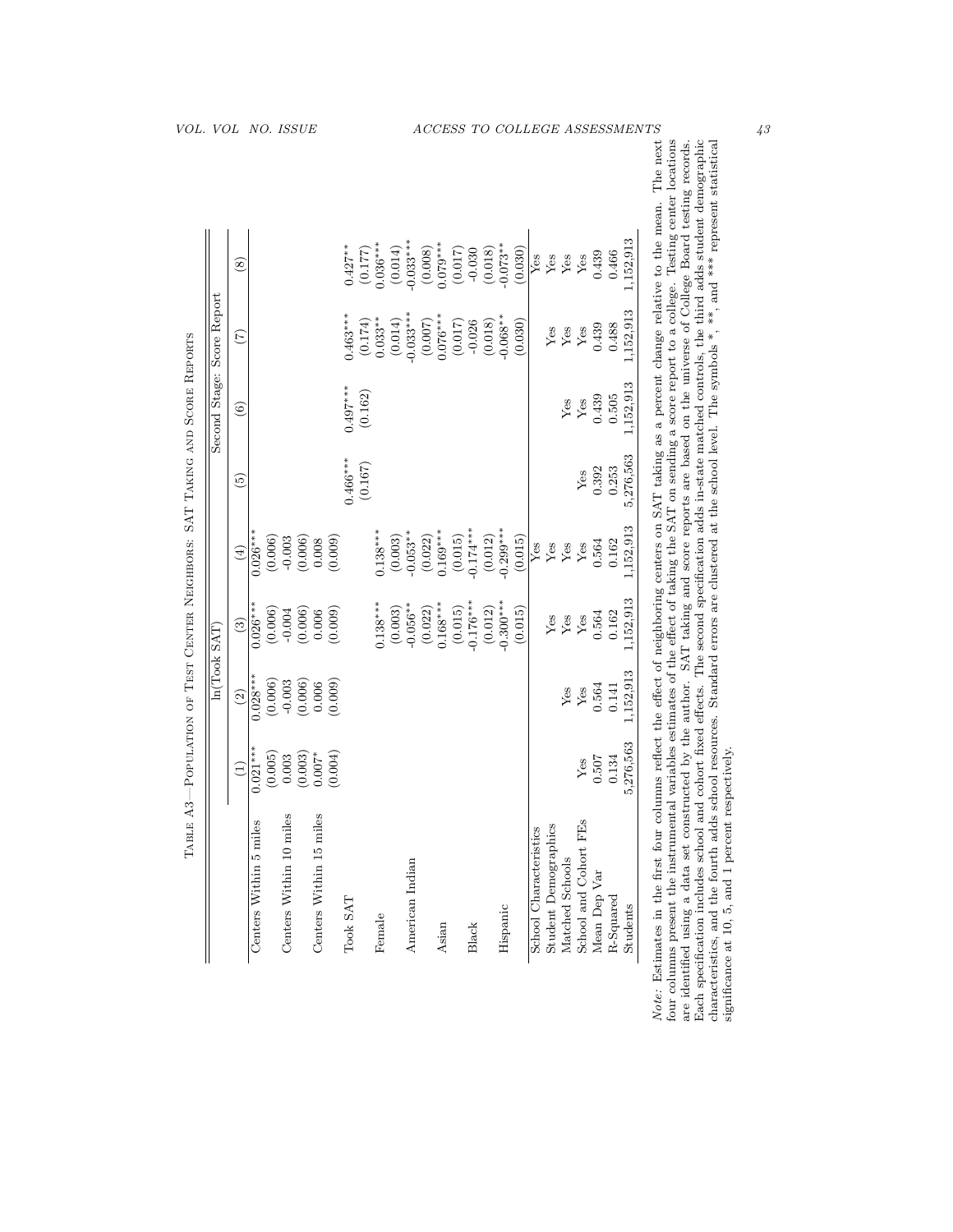| Semesters Completed<br>323,110<br>(0.070)<br>(0.047)<br>$0.127*$<br>$0.088*$<br>0.144<br>2.3<br>$\widehat{4}$<br>Attend Four-Yr College<br>$0.016***$<br>323,110<br>$0.010**$<br>(0.006)<br>(0.005)<br>0.284<br>0.148<br>$\widehat{c}$<br>Send Score Report<br>$0.025***$<br>323,110<br>$0.011**$<br>(0.008)<br>(0.006)<br>0.355<br>0.142<br>$\widehat{c}$<br>Took SAT<br>323,110<br>$0.025***$<br>$0.040***$<br>(0.006)<br>(0.009)<br>0.457<br>0.177<br>$\widehat{E}$<br>Center Closure<br>Mean Dep Var<br>Open Center<br>R-Squared<br>Students | $\operatorname{Graduated}$<br>(0.006)<br>$0.010^{*}$<br>0.188<br>0.149<br>$\widehat{5}$ |                          |
|--------------------------------------------------------------------------------------------------------------------------------------------------------------------------------------------------------------------------------------------------------------------------------------------------------------------------------------------------------------------------------------------------------------------------------------------------------------------------------------------------------------------------------------------------|-----------------------------------------------------------------------------------------|--------------------------|
|                                                                                                                                                                                                                                                                                                                                                                                                                                                                                                                                                  |                                                                                         |                          |
|                                                                                                                                                                                                                                                                                                                                                                                                                                                                                                                                                  |                                                                                         |                          |
|                                                                                                                                                                                                                                                                                                                                                                                                                                                                                                                                                  |                                                                                         |                          |
|                                                                                                                                                                                                                                                                                                                                                                                                                                                                                                                                                  |                                                                                         |                          |
|                                                                                                                                                                                                                                                                                                                                                                                                                                                                                                                                                  |                                                                                         |                          |
|                                                                                                                                                                                                                                                                                                                                                                                                                                                                                                                                                  | 213,876                                                                                 |                          |
|                                                                                                                                                                                                                                                                                                                                                                                                                                                                                                                                                  | $0.010**$                                                                               |                          |
|                                                                                                                                                                                                                                                                                                                                                                                                                                                                                                                                                  | (0.004)                                                                                 | <i>AMERICAN ECONOMIC</i> |
| 1.977<br>0.328<br>0.399<br>0.516<br>Mean Dep Var                                                                                                                                                                                                                                                                                                                                                                                                                                                                                                 | 0.201                                                                                   |                          |
| 0.163<br>0.149<br>0.134<br>0.163<br>R-Squared                                                                                                                                                                                                                                                                                                                                                                                                                                                                                                    | 0.132                                                                                   |                          |
| 192,417<br>192,417<br>92,417<br>192,417<br>Students                                                                                                                                                                                                                                                                                                                                                                                                                                                                                              | 181,931                                                                                 |                          |
| $0.033*$<br>$0.006*$<br>$0.010**$<br>$0.016***$<br>Center Within 5                                                                                                                                                                                                                                                                                                                                                                                                                                                                               | $0.005*$                                                                                |                          |
| (0.019)<br>(0.003)<br>(0.004)<br>(0.003)                                                                                                                                                                                                                                                                                                                                                                                                                                                                                                         | (0.002)                                                                                 |                          |
| $-0.008$<br>$-0.002$<br>0.001<br>$-0.001$<br>Center Within 10                                                                                                                                                                                                                                                                                                                                                                                                                                                                                    | $-0.002$                                                                                |                          |
| (0.020)<br>(0.003)<br>(0.004)<br>(0.004)                                                                                                                                                                                                                                                                                                                                                                                                                                                                                                         | (0.003)                                                                                 |                          |
| $-0.006$<br>0.001<br>0.003<br>0.003<br>Center Within 15                                                                                                                                                                                                                                                                                                                                                                                                                                                                                          | $-0.002$                                                                                |                          |
| (0.026)<br>(0.004)<br>(0.006)<br>(0.005)                                                                                                                                                                                                                                                                                                                                                                                                                                                                                                         | (0.003)                                                                                 |                          |
| 2.205<br>0.363<br>0.437<br>0.565<br>Mean Dep Var                                                                                                                                                                                                                                                                                                                                                                                                                                                                                                 | 0.221                                                                                   |                          |
| 0.130<br>0.121<br>0.104<br>0.141<br>R-Squared                                                                                                                                                                                                                                                                                                                                                                                                                                                                                                    | 0.110                                                                                   |                          |
| 228,762<br>228,762<br>228,762<br>228,762<br>Students                                                                                                                                                                                                                                                                                                                                                                                                                                                                                             | 182,12                                                                                  |                          |
| Semesters (1 Year)<br>Attend Four-Yr College<br>Send Score Report<br>Took SAT                                                                                                                                                                                                                                                                                                                                                                                                                                                                    | Complete First Year                                                                     | <i>JOURNAL</i>           |
| $0.077**$<br>$0.033***$<br>$0.171***$<br>$0.309***$<br>Opt-Out District Policy                                                                                                                                                                                                                                                                                                                                                                                                                                                                   | $0.025**$                                                                               |                          |
| (0.029)<br>(0.009)<br>(0.042)<br>(0.032)                                                                                                                                                                                                                                                                                                                                                                                                                                                                                                         | (0.007)                                                                                 |                          |
| 0.515<br>0.208<br>0.305<br>0.423<br>Mean Dep Var                                                                                                                                                                                                                                                                                                                                                                                                                                                                                                 | 0.144                                                                                   |                          |
| 0.158<br>0.159<br>0.137<br>0.226<br>$R-Squared$                                                                                                                                                                                                                                                                                                                                                                                                                                                                                                  | 0.145                                                                                   |                          |
| 60,845<br>60.845<br>60,845<br>60,845<br>Students                                                                                                                                                                                                                                                                                                                                                                                                                                                                                                 | 60,845                                                                                  |                          |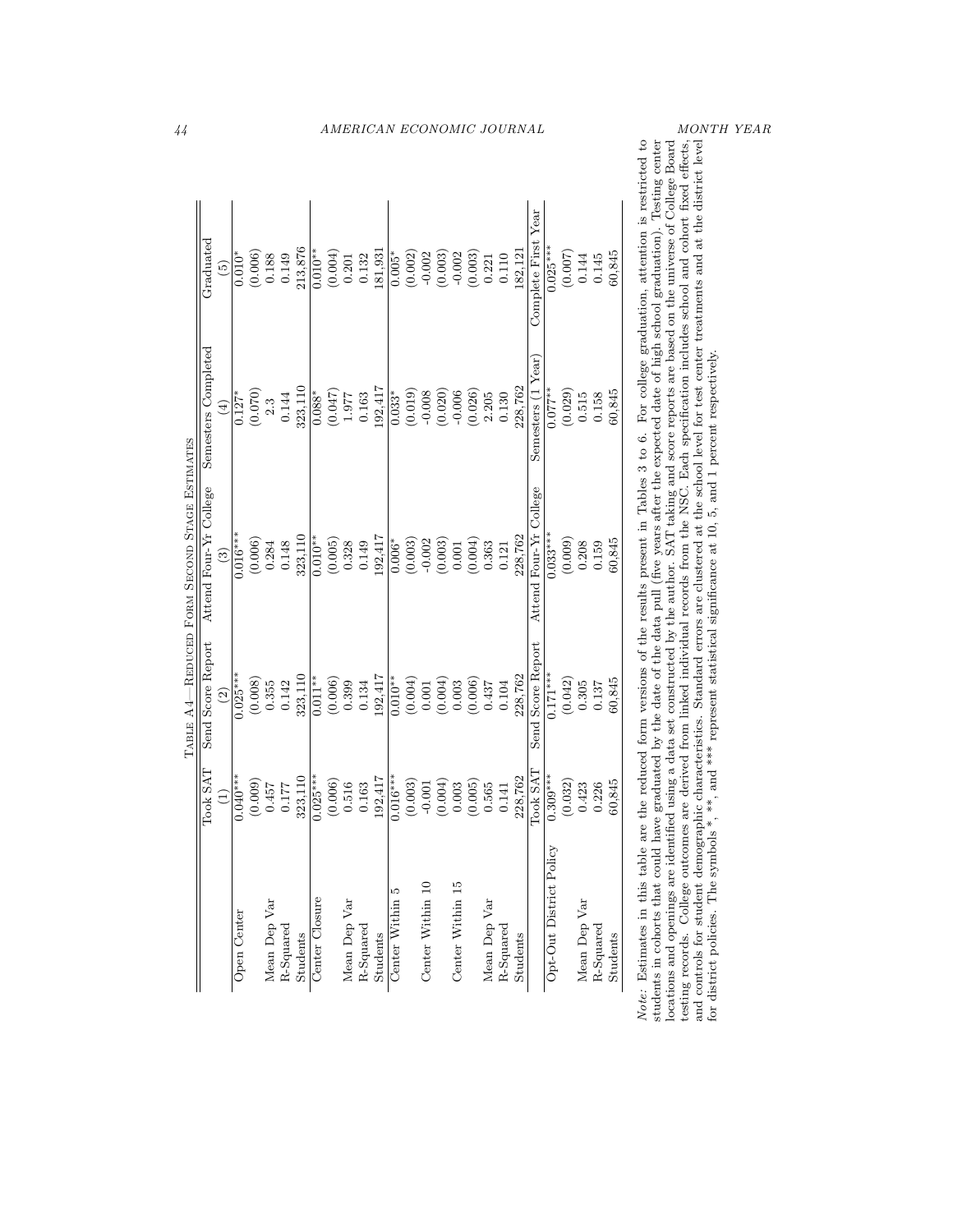## Appendix B. College Quality and the Host School Advantage

This section examines the types of colleges attend by newly induced SAT takers and whether or not there is an advantage to taking the SAT at one's own school. The Carnegie Foundation's Undergraduate Profile classifies colleges as being more selective, selective, or inclusive.  $58$  Tables B1 and B2 present the instrumental variables estimates of the effect of taking the SAT on college score reports and attendance by college selectivity. While students induced to take the SAT by a testing center seem to send score reports quite broadly, they are most likely to attend a college or university that is selective, and not more selective. A statistically insignificant 6.8 percent of compelled takers are estimated to attend a more selective college, while 28.2 percent matriculate at a selective college. By comparison, among always-takers, approximately 27.0 and 28.0 percent attend a more selective or selective college respectively. A similar pattern emerges among those who are compelled to take the SAT by a district policy. Though they are more likely to send a score report to a more selective college than a selective college, almost none ultimately attends a more selective college, while a statistically significant 4.6 percent attend a selective college. This is consistent with the distribution of scores for newly compelled takers.

An assumption of the instrumental variables strategy is that the rate of college attendance changes as a result of new students taking the SAT and not as a result of improved outcomes for always-takers. One mechanism by which access to a testing center could cause inframarginal students to realize better college outcomes is through higher test scores due to a host school advantage. This could occur if student performance on the SAT improves when students are familiar with the test taking environment or if they benefit from having a shorter distance to travel on test day. Likewise, if schools that host SAT centers offer special preparation for the exam that is not offered at other schools, it could result in higher average scores. This section examines this issue in two ways. First, I explicitly estimate the effect of test center access on SAT scores while controlling for each student's PSAT score (a potentially useful measure of expected performance). Higher than expected scores where a center opens would be evidence of a host school advantage. The PSAT is almost always taken by students at their own school and thus should be not be biased by a host school advantage. Of course, the composition of takers changes, which I discuss. Second, I examine if the PSAT scores of newly induced takers is similar to the SAT scores presented in the paper. Specifically, if the average performance of new takers on the PSAT is similar to that estimated for the SAT, it supports the finding that college-caliber students are induced to take the exam by centers.

I estimate the effect of center access on SAT scores while controlling for a student's baseline ability using his or her PSAT score. If taking the SAT at one's

<sup>58</sup>For more information see http://classifications.carnegiefoundation.org. Worth noting is that some inclusive four-year college do not require a college entrance exam.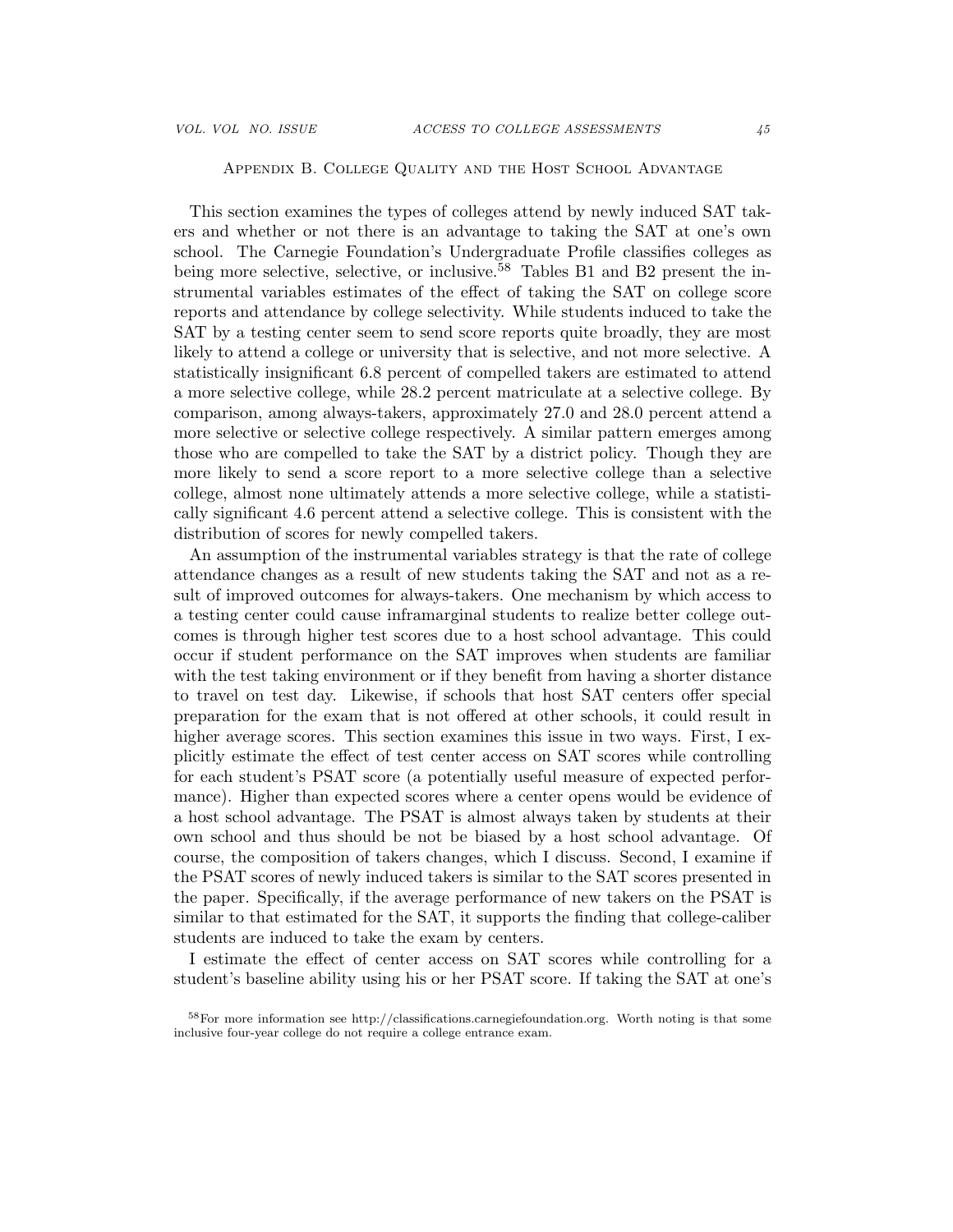own high school does not generate an advantage, then there should be no effect when conditioning on a true measure of ability. Note that if students induced to take the SAT by access to a center perform less well on the exam, conditional on their PSAT scores, then this may obscure a host school advantage. However, because new takers comprise only 8 percent of all takers, I can nonetheless rule out large effects for always-takers who comprise the majority of the population. Columns 3 and 6 present the effect of having a host center on a student's SAT score while controlling for PSAT score. Attention is restricted to students who take both the PSAT and the SAT. The specification is analogous to the one used to estimate college outcomes in Section IV, with school fixed effects, cohort fixed effects, and demographic controls. The estimates indicate there is no host school advantage in terms of test scores. At schools where centers open, the average SAT score is estimated to decrease by 0.135 points, out of 1600, and at schools where center close the average score is estimated to decrease by 0.001 points. That is, after conditioning on a measure of baseline aptitude, there is no estimated increase in SAT scores associated with taking the exam at one's own high school. Note that the PSAT is almost always taken at one's own high school so there should be no host school variation in the measure of baseline performance. Because 92 percent of all takers are inframarginal, even modest positive benefits of taking the exam at one's own school would likely generate a positive average effect. Thus the changes in college outcomes identified in the paper are likely to stem from inducing additional SAT takers rather than improving the outcomes of inframarginal takers through higher scores.

Columns 1 and 4 of Table B3 present estimates of the change in the average PSAT score of students who ultimately take the SAT at schools that do and do not host a testing center (exploiting variation due to centers that open and close respectively). The results support the hypothesis that students induced to take the SAT by testing centers score lower than always-takers. New takers reduce the mean PSAT score by approximately 5.3 to 5.4 points. As shown in columns 2 and 5, new takers reduce the average SAT score by a nearly identical 4.8 and 4.7 points respectively. These estimates suggest that the distribution of PSAT and SAT scores of new takers is very similar, so the SAT scores presented in the paper are likely to be an accurate reflection of the aptitude of students induced to take the exam. That is, measuring aptitude using PSAT scores, which is not subject to a host school bias, indicate that some college-caliber students are induced to take the SAT.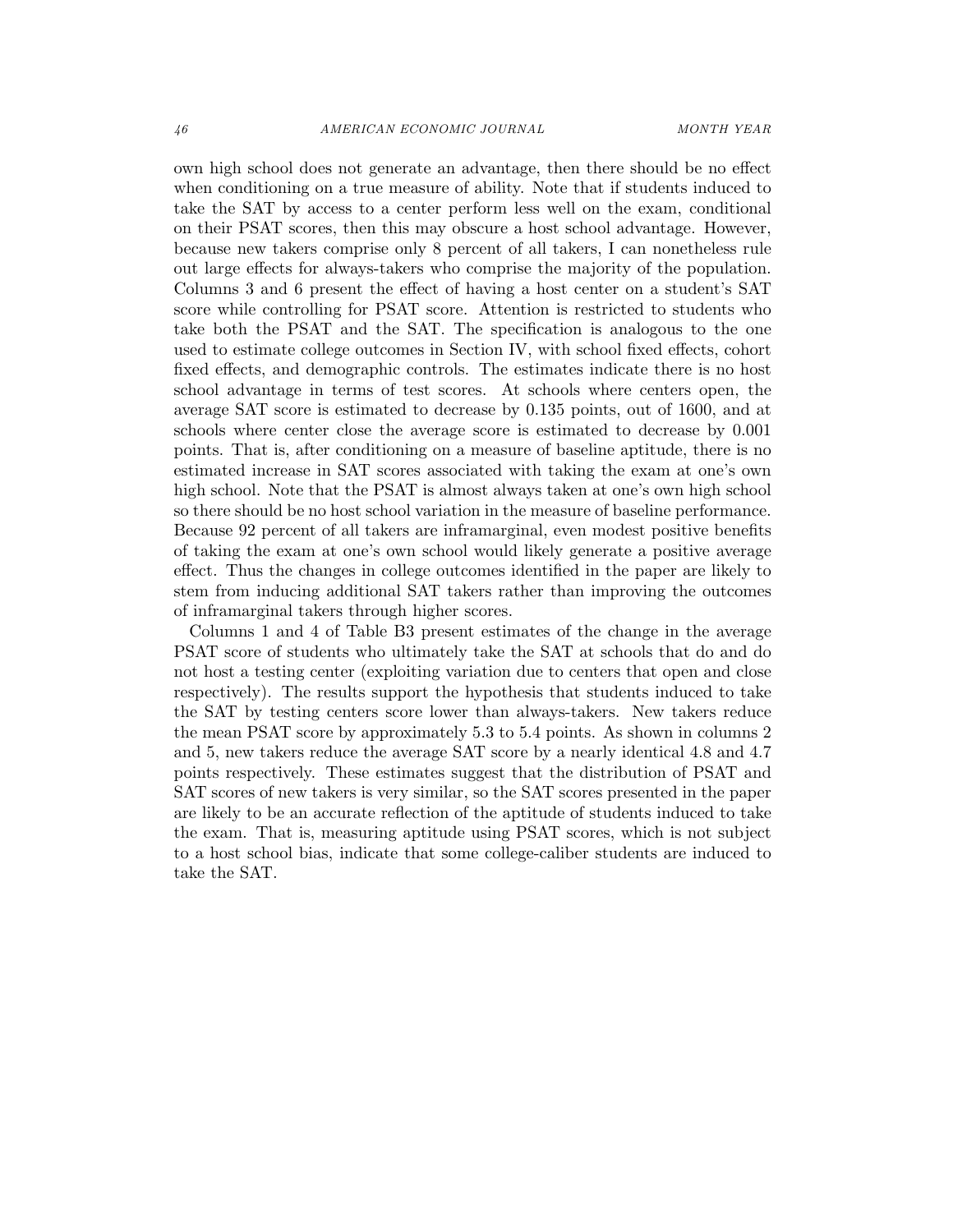|                        |                                                                                                                                                                       |                                                                                                                                                                                                                                                                                                                          |                                                                                                                                                                                                                                                                                                     |                                                                                                                                                                                                                                                                                                                        | Second Stage                                                                                                                                                                                                                                                                                                                  |                                                                                                                                     |                                                                                                                                                                                                                                                                                                           |                                                                                                                                                                           |
|------------------------|-----------------------------------------------------------------------------------------------------------------------------------------------------------------------|--------------------------------------------------------------------------------------------------------------------------------------------------------------------------------------------------------------------------------------------------------------------------------------------------------------------------|-----------------------------------------------------------------------------------------------------------------------------------------------------------------------------------------------------------------------------------------------------------------------------------------------------|------------------------------------------------------------------------------------------------------------------------------------------------------------------------------------------------------------------------------------------------------------------------------------------------------------------------|-------------------------------------------------------------------------------------------------------------------------------------------------------------------------------------------------------------------------------------------------------------------------------------------------------------------------------|-------------------------------------------------------------------------------------------------------------------------------------|-----------------------------------------------------------------------------------------------------------------------------------------------------------------------------------------------------------------------------------------------------------------------------------------------------------|---------------------------------------------------------------------------------------------------------------------------------------------------------------------------|
|                        |                                                                                                                                                                       |                                                                                                                                                                                                                                                                                                                          | Score Reports                                                                                                                                                                                                                                                                                       |                                                                                                                                                                                                                                                                                                                        |                                                                                                                                                                                                                                                                                                                               |                                                                                                                                     | Attendance                                                                                                                                                                                                                                                                                                |                                                                                                                                                                           |
|                        | Дl                                                                                                                                                                    | nclusive<br>$\widehat{c}$                                                                                                                                                                                                                                                                                                | $\frac{(3)}{\text{Select}}$                                                                                                                                                                                                                                                                         | $(4)$ More Select                                                                                                                                                                                                                                                                                                      | $\overline{AB}$<br>$\widetilde{\mathbf{e}}$                                                                                                                                                                                                                                                                                   | inclusive<br>$\odot$                                                                                                                | $\frac{7}{3}$                                                                                                                                                                                                                                                                                             | More Select<br>$\circledast$                                                                                                                                              |
| Took SAT               | $0.637***$<br>(0.124)                                                                                                                                                 | $0.281***$<br>(0.097)                                                                                                                                                                                                                                                                                                    | $0.589***$<br>(0.143)                                                                                                                                                                                                                                                                               | $0.528***$<br>(0.129)                                                                                                                                                                                                                                                                                                  | $0.370***$<br>(0.104)                                                                                                                                                                                                                                                                                                         | (0.102)                                                                                                                             | $0.282***$<br>(0.095)                                                                                                                                                                                                                                                                                     | (0.068)                                                                                                                                                                   |
| Female                 |                                                                                                                                                                       |                                                                                                                                                                                                                                                                                                                          |                                                                                                                                                                                                                                                                                                     |                                                                                                                                                                                                                                                                                                                        | $0.033***$                                                                                                                                                                                                                                                                                                                    |                                                                                                                                     |                                                                                                                                                                                                                                                                                                           |                                                                                                                                                                           |
| American Indian        | $\begin{array}{c} 0.017^{*} \\ (0.010) \\ (0.001) \\ (0.007) \\ (0.007) \\ (0.024) \\ (0.024) \\ (0.022) \\ (0.012) \\ (0.012) \\ (0.012) \\ (-0.018) \\ \end{array}$ | $\begin{array}{l} (0.007 \\ (0.008) \\ 0.031*** \\ (0.007) \\ (0.014) \\ (0.014) \\ (0.018) \\ (0.018) \\ (0.016) \\ (0.016) \\ (0.034** \\ (0.014) \\ (0.014) \\ (0.014) \\ (0.014) \\ (0.015) \\ (0.015) \\ (0.015) \\ (0.017) \\ (0.018) \\ (0.019) \\ (0.019) \\ (0.019) \\ (0.019) \\ (0.019) \\ (0.019) \\ (0.019$ | $\begin{array}{l} 0.019 \\ 0.012) \\ 0.005 \\ 0.009 \\ 0.000 \\ 0.019 \\ 0.019 \\ 0.000 \\ 0.000 \\ 0.000 \\ 0.019 \\ 0.000 \\ 0.000 \\ 0.000 \\ 0.000 \\ 0.000 \\ 0.000 \\ 0.000 \\ 0.000 \\ 0.000 \\ 0.000 \\ 0.000 \\ 0.000 \\ 0.000 \\ 0.000 \\ 0.000 \\ 0.000 \\ 0.000 \\ 0.000 \\ 0.000 \\ 0$ | $\begin{array}{c} -0.004 \\ (0.011) \\ -0.004 \\ (0.009) \\ (0.009) \\ (0.009) \\ (0.000) \\ (0.014) \\ (0.026) \\ (0.017) \\ (0.017) \\ (0.017) \\ (0.017) \\ (0.017) \\ (0.017) \\ (0.018) \\ (0.017) \\ (0.018) \\ (0.019) \\ (0.010) \\ (0.010) \\ (0.017) \\ (0.017) \\ (0.018) \\ (0.019) \\ (0.010) \\ (0.010)$ | $\begin{array}{c} (0.009) \\ 0.052^{***} \\ (0.002) \\ (0.038^{**} \\ (0.022) \\ (0.024^{***} \\ (0.013) \\ (0.013) \\ (0.013) \\ (0.003^{***} \\ (0.014) \\ (0.014) \\ (0.014) \\ (0.014) \\ (0.015) \\ (0.015) \\ (0.015) \\ (0.016) \\ (0.017) \\ (0.018) \\ (0.019) \\ (0.019) \\ (0.019) \\ (0.019) \\ (0.019) \\ (0.01$ | $\begin{array}{c} 0.008\\ (0.005)\\ (0.006)\\ (0.004)\\ (0.004)\\ (0.011)\\ (0.011)\\ (0.011)\\ (0.010)\\ (0.010)^{*}} \end{array}$ | $\begin{array}{l} 0.020^{**}\\ (0.008)\\ (0.008)\\ (0.008^{**}\\ (0.008^{**}\\ (0.008^{**}\\ (0.019)\\ (0.019)\\ (0.011)\\ (0.011)\\ (0.011^{**}\\ (0.013)\\ (0.013)\\ (0.013)\\ (0.013)\\ (0.013)\\ (0.013)\\ (0.013)\\ (0.013)\\ (0.013)\\ (0.013)\\ (0.013)\\ (0.013)\\ (0.013)\\ (0.013)\\ (0.013)\\$ | $\begin{array}{c} 0.009 \\ (0.006) \\ 0.035^{***} \\ (0.006) \\ (0.006) \\ (0.007^{***} \\ (0.019) \\ (0.019) \\ (0.019) \\ (0.011) \\ (0.011) \\ (0.012) \\ \end{array}$ |
|                        |                                                                                                                                                                       |                                                                                                                                                                                                                                                                                                                          |                                                                                                                                                                                                                                                                                                     |                                                                                                                                                                                                                                                                                                                        |                                                                                                                                                                                                                                                                                                                               |                                                                                                                                     |                                                                                                                                                                                                                                                                                                           |                                                                                                                                                                           |
| Asian                  |                                                                                                                                                                       |                                                                                                                                                                                                                                                                                                                          |                                                                                                                                                                                                                                                                                                     |                                                                                                                                                                                                                                                                                                                        |                                                                                                                                                                                                                                                                                                                               |                                                                                                                                     |                                                                                                                                                                                                                                                                                                           |                                                                                                                                                                           |
|                        |                                                                                                                                                                       |                                                                                                                                                                                                                                                                                                                          |                                                                                                                                                                                                                                                                                                     |                                                                                                                                                                                                                                                                                                                        |                                                                                                                                                                                                                                                                                                                               |                                                                                                                                     |                                                                                                                                                                                                                                                                                                           |                                                                                                                                                                           |
| Black                  |                                                                                                                                                                       |                                                                                                                                                                                                                                                                                                                          |                                                                                                                                                                                                                                                                                                     |                                                                                                                                                                                                                                                                                                                        |                                                                                                                                                                                                                                                                                                                               |                                                                                                                                     |                                                                                                                                                                                                                                                                                                           |                                                                                                                                                                           |
|                        |                                                                                                                                                                       |                                                                                                                                                                                                                                                                                                                          |                                                                                                                                                                                                                                                                                                     |                                                                                                                                                                                                                                                                                                                        |                                                                                                                                                                                                                                                                                                                               |                                                                                                                                     |                                                                                                                                                                                                                                                                                                           |                                                                                                                                                                           |
| Hispanic               |                                                                                                                                                                       |                                                                                                                                                                                                                                                                                                                          |                                                                                                                                                                                                                                                                                                     |                                                                                                                                                                                                                                                                                                                        |                                                                                                                                                                                                                                                                                                                               |                                                                                                                                     |                                                                                                                                                                                                                                                                                                           |                                                                                                                                                                           |
|                        | (0.017)                                                                                                                                                               |                                                                                                                                                                                                                                                                                                                          |                                                                                                                                                                                                                                                                                                     |                                                                                                                                                                                                                                                                                                                        |                                                                                                                                                                                                                                                                                                                               | (0.008)                                                                                                                             |                                                                                                                                                                                                                                                                                                           | (0.011)                                                                                                                                                                   |
| School Characteristics | $_{\rm Yes}^{\rm Yes}$                                                                                                                                                |                                                                                                                                                                                                                                                                                                                          |                                                                                                                                                                                                                                                                                                     | $\begin{array}{c}\n\overline{\mathbf{y}}_{\text{gs}} \\ \overline{\mathbf{y}}_{\text{gs}} \\ 0.361 \\ \end{array}$                                                                                                                                                                                                     | $\sqrt{\frac{2}{9}}$                                                                                                                                                                                                                                                                                                          |                                                                                                                                     | $\overline{\overline{X}}$ 88<br>$\overline{X}$ 88<br>$\overline{X}$ 580<br>$\overline{X}$ 580                                                                                                                                                                                                             | $\frac{Y_{68}}{Y_{68}}$<br>0.108<br>0.069<br>323,110                                                                                                                      |
| School and Cohort FEs  |                                                                                                                                                                       |                                                                                                                                                                                                                                                                                                                          |                                                                                                                                                                                                                                                                                                     |                                                                                                                                                                                                                                                                                                                        |                                                                                                                                                                                                                                                                                                                               |                                                                                                                                     |                                                                                                                                                                                                                                                                                                           |                                                                                                                                                                           |
| Mean Dep Var           | 0.356                                                                                                                                                                 | $\overline{Y}$ es<br>$\overline{Y}$ es<br>0.123                                                                                                                                                                                                                                                                          |                                                                                                                                                                                                                                                                                                     |                                                                                                                                                                                                                                                                                                                        |                                                                                                                                                                                                                                                                                                                               | $\begin{array}{c} \rm Yes\\ \rm Yes\\ \rm 0.056\\ \rm 0.064 \end{array}$                                                            |                                                                                                                                                                                                                                                                                                           |                                                                                                                                                                           |
| $R$ -Squared           | $\!0.573$                                                                                                                                                             |                                                                                                                                                                                                                                                                                                                          | $0.280$<br>$0.409$                                                                                                                                                                                                                                                                                  |                                                                                                                                                                                                                                                                                                                        | $0.284$<br>$0.345$                                                                                                                                                                                                                                                                                                            |                                                                                                                                     |                                                                                                                                                                                                                                                                                                           |                                                                                                                                                                           |
| Students               | 323,110                                                                                                                                                               | 323,110                                                                                                                                                                                                                                                                                                                  | 323,110                                                                                                                                                                                                                                                                                             | 323,110                                                                                                                                                                                                                                                                                                                | 323,110                                                                                                                                                                                                                                                                                                                       | 323,110                                                                                                                             | 323,110                                                                                                                                                                                                                                                                                                   |                                                                                                                                                                           |

TABLE B1-TESTING CENTERS: COLLEGE SELECTIVITY

Note: This tables presents second stage estimates of the effect of being induced to take the SAT by a test center opening. Estimates reflect the percentage point change in college score reports and attendance by college selectivity. Columns 1-4 present estimates of where induced SAT takers sent their college<br>score reports. Columns 5-8 present estimates of which college induce SAT taking is based on the universe of College Board testing records. College outcomes are derived from linked individual records from the NSC. Each specification includes school and cohort fixed effects. Results are presented with and without controls for student demographic characteristics (the gender and race of each student) and school characteristics (fraction of selective as indicated in the Carnegie Classification of Institutions of Higher Education. In the case of inclusive colleges, attention is restricted to colleges that require a college entrance exam score for admission. Testing center locations and openings are identified using a data set constructed by the author. Note: This tables presents second stage estimates of the effect of being induced to take the SAT by a test center opening. Estimates reflect the percentage point change in college score reports and attendance by college selectivity. Columns 1-4 present estimates of where induced SAT takers sent their college score reports. Columns 5-8 present estimates of which college induced SAT takers attended. Colleges are categorized as inclusive, selective, and more selective as indicated in the Carnegie Classification of Institutions of Higher Education. In the case of inclusive colleges, attention is restricted to colleges SAT taking is based on the universe of College Board testing records. College outcomes are derived from linked individual records from the NSC. Each specification includes school and cohort fixed effects. Results are presented with and without controls for student demographic characteristics (the gender and race of each student) and school characteristics (fraction of students receiving a free or reduced lunch, pupil-teacher ratio). Standard errors are that require a college entrance exam score for admission. Testing center locations and openings are identified using a data set constructed by the author. clustered at the school level. The symbols \*, \*\*, and \*\*\* represent statistical significance at 10, 5, and 1 percent respectively.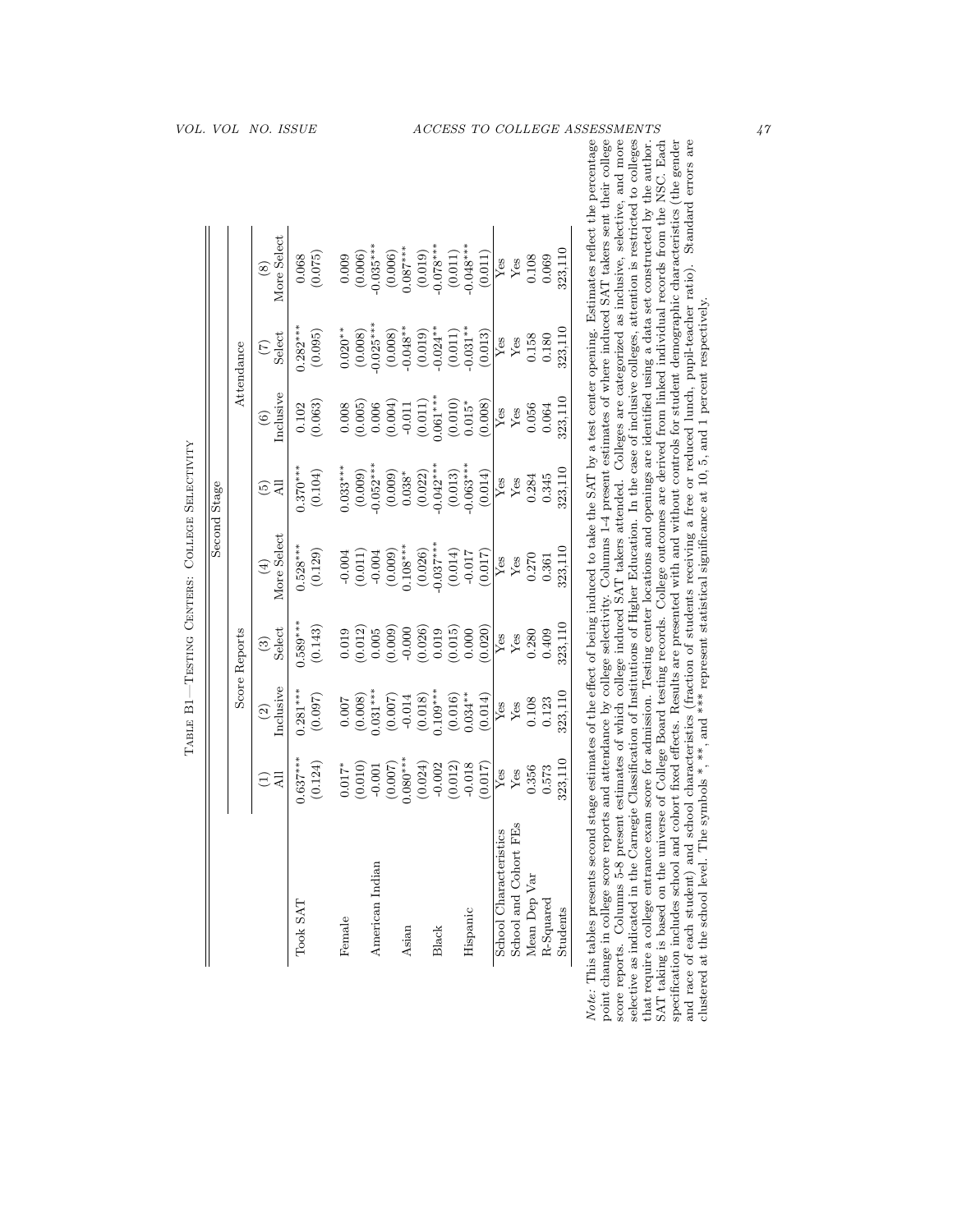|              |               |                                             |                                    | AMERICAN ECONOMIC JOURNAL |                    |                     |                       |            |         |            |         |                        |                       |              |          |           |                                                                                                                                                                                                                                                                                                                                                         |                                                                                                                                                                                                                                                                                                                           |                                                                                                                                                                                                                                                                                                                                                                | MONTH YEAR                     |
|--------------|---------------|---------------------------------------------|------------------------------------|---------------------------|--------------------|---------------------|-----------------------|------------|---------|------------|---------|------------------------|-----------------------|--------------|----------|-----------|---------------------------------------------------------------------------------------------------------------------------------------------------------------------------------------------------------------------------------------------------------------------------------------------------------------------------------------------------------|---------------------------------------------------------------------------------------------------------------------------------------------------------------------------------------------------------------------------------------------------------------------------------------------------------------------------|----------------------------------------------------------------------------------------------------------------------------------------------------------------------------------------------------------------------------------------------------------------------------------------------------------------------------------------------------------------|--------------------------------|
|              |               |                                             |                                    |                           |                    |                     |                       |            |         |            |         |                        |                       |              |          |           | stage estimates of the effect of being induced to take the SAT by a district policy. Estimates reflect the percentage                                                                                                                                                                                                                                   |                                                                                                                                                                                                                                                                                                                           | Standard errors are clustered at the school level. The symbols *, **, and *** represent statistical significance at 10,                                                                                                                                                                                                                                        |                                |
|              |               | More Select<br>$\circledast$                | (0.024)<br>0.019                   | $0.023***$<br>(0.003)     | $-0.019$           | (0.032)             | $0.060**$<br>(0.024)  | $-0.010$   | (0.030) | $-0.002$   | (0.033) | $Y$ es                 | Yes                   | 0.202        | 60,845   | 0.108     |                                                                                                                                                                                                                                                                                                                                                         |                                                                                                                                                                                                                                                                                                                           |                                                                                                                                                                                                                                                                                                                                                                |                                |
|              | Attendance    | Select<br>$\widetilde{(\mathcal{L})}$       | $0.046**$<br>(0.019)               | $0.012**$                 | (0.006)<br>$0.007$ | $(0.018)$<br>0.024* | (0.012)               | 0.025      | (0.018) | 0.003      | (0.023) | ${\rm Yes}$            | Yes                   | 0.224        | 60,845   | 0.09      |                                                                                                                                                                                                                                                                                                                                                         |                                                                                                                                                                                                                                                                                                                           |                                                                                                                                                                                                                                                                                                                                                                |                                |
|              |               | Inclusive<br>$\odot$                        | $0.034***$<br>$\left(0.011\right)$ | (0.001)<br>$-0.002$       | $0.023**$          | (0.008)             | $0.014***$<br>(0.004) | $0.028***$ | (0.007) | $0.021***$ | (0.007) | $Y$ es                 | Yes                   | 0.092        | 60,845   | 0.081     |                                                                                                                                                                                                                                                                                                                                                         |                                                                                                                                                                                                                                                                                                                           |                                                                                                                                                                                                                                                                                                                                                                |                                |
|              |               | All<br>$\widetilde{\mathbf{e}}$             | $0.108***$<br>(0.032)              | $0.032***$<br>(0.005)     | 0.020              | (0.042)             | $0.101***$<br>(0.034) | 0.049      | (0.040) | 0.029      | (0.049) | $Y$ es                 | Yes                   | 0.492        | 60,845   | 0.246     |                                                                                                                                                                                                                                                                                                                                                         |                                                                                                                                                                                                                                                                                                                           |                                                                                                                                                                                                                                                                                                                                                                |                                |
| Second Stage |               | More Select<br>$\left( \frac{4}{2} \right)$ | $0.451***$<br>(0.054)              | $0.020***$<br>(0.005)     | 0.104              | (0.066)             | $0.178***$<br>(0.046) | $0.119**$  | (0.055) | $0.117*$   | (0.060) | $Y$ es                 | ${\rm Yes}$           | 0.517        | 60,845   | 0.358     |                                                                                                                                                                                                                                                                                                                                                         |                                                                                                                                                                                                                                                                                                                           |                                                                                                                                                                                                                                                                                                                                                                |                                |
|              | Score Reports | Select<br>$\widehat{c}$                     | $0.297***$<br>(0.034)              | $0.032***$                | (0.007)<br>0.019   | (0.040)             | $0.076**$<br>(0.033)  | 0.065      | (0.043) | 0.027      | (0.040) | Yes                    | Yes                   | 0.553        | 30,845   | 0.323     |                                                                                                                                                                                                                                                                                                                                                         |                                                                                                                                                                                                                                                                                                                           |                                                                                                                                                                                                                                                                                                                                                                |                                |
|              |               | Inclusive<br>$\widehat{c}$                  | $0.262***$<br>(0.041)              | (0.007)<br>$-0.008$       | $0.169***$         | (0.031)             | $0.113***$<br>(0.022) | $0.171***$ | (0.025) | $0.146***$ | (0.026) | Yes                    | $\mathbf{Yes}$        | 0.233        | 60,845   | 0.166     |                                                                                                                                                                                                                                                                                                                                                         |                                                                                                                                                                                                                                                                                                                           |                                                                                                                                                                                                                                                                                                                                                                |                                |
|              |               | All<br>Ξ                                    | $0.553***$<br>(0.084)              | $0.030***$<br>(0.008)     | $-0.142*$          | (0.069)             | $-0.020$<br>(0.035)   | $-0.073$   | (0.056) | $-0.092$   | (0.059) | $Y$ es                 | Yes                   | 0.722        | 60,845   | 0.554     |                                                                                                                                                                                                                                                                                                                                                         |                                                                                                                                                                                                                                                                                                                           |                                                                                                                                                                                                                                                                                                                                                                |                                |
|              |               |                                             | Took SAT                           | Female                    | American Indian    |                     | Asian                 | Black      |         | Hispanic   |         | School Characteristics | School and Cohort FEs | Mean Dep Var | Students | R-squared | point change in college score reports and attendance by college selectivity. Columns 1-4 present estimates of where induced SAT takers sent their college<br>score reports. Columns 5-8 present estimates of which college induced SAT takers attended. Colleges are categorized as inclusive, selective, and more<br>Note: This tables presents second | selective as indicated in the Carnegie Classification of Institutions of Higher Education. In the case of inclusive colleges, attention is restricted to colleges<br>that require a college entrance exam score for admission. SAT taking is based on the universe of College Board testing records. College outcomes are | derived from linked individual records from the NSC. Each specification includes school and cohort fixed effects. Results are presented with and without<br>controls for student demographic characteristics (the gender and race of each student) and school characteristics (fraction of students receiving a free or<br>reduced lunch, pupil-teacher ratio) | 5, and 1 percent respectively. |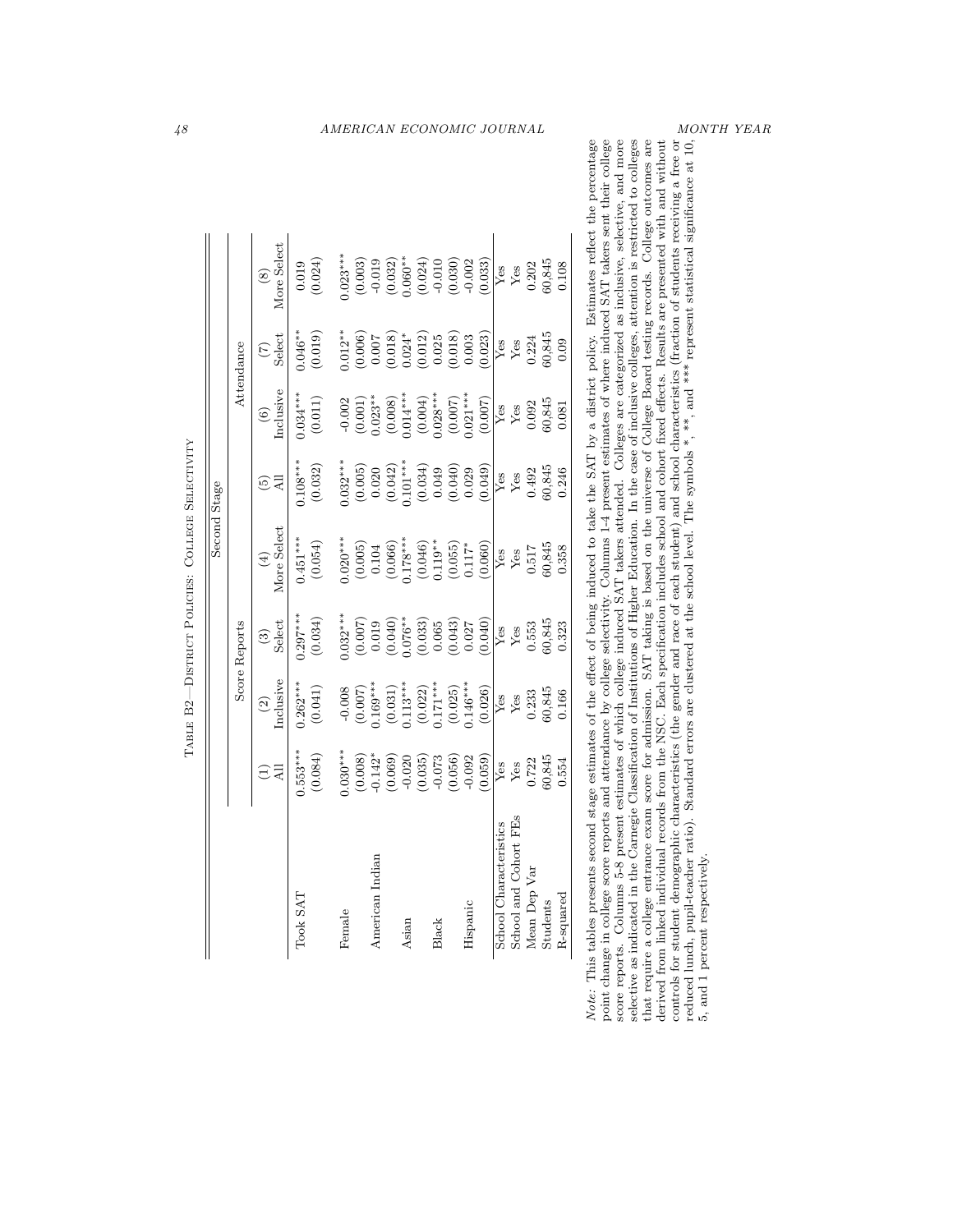| VOL. VOL               |                                 | NO. ISSUE             |                       |                         |                         | $\mathit{ACCESS}$      |               | TO                      |         |            |            |              |           | COLLEGE ASSESSMENTS                                                                                                                                                                                                                                                                                                           |                                                                                                                                                                                                                                                                                                                                                             |                                                                                                 |
|------------------------|---------------------------------|-----------------------|-----------------------|-------------------------|-------------------------|------------------------|---------------|-------------------------|---------|------------|------------|--------------|-----------|-------------------------------------------------------------------------------------------------------------------------------------------------------------------------------------------------------------------------------------------------------------------------------------------------------------------------------|-------------------------------------------------------------------------------------------------------------------------------------------------------------------------------------------------------------------------------------------------------------------------------------------------------------------------------------------------------------|-------------------------------------------------------------------------------------------------|
|                        |                                 |                       |                       |                         |                         |                        |               |                         |         |            |            |              |           |                                                                                                                                                                                                                                                                                                                               | reflect the average change in SAT score for SAT takers when a center opens or closes. The estimates in columns 3 and                                                                                                                                                                                                                                        |                                                                                                 |
|                        | SAT Score<br>$\widehat{6}$      | (1.287)<br>$-0.001$   | $0.876***$<br>(0.003) | $-11.608***$<br>(0.496) | $-7.699***$<br>(2.209)  | $2.675***$<br>(1.141)  | $-26.002***$  | $-15.500***$<br>(1.200) | (1.097) | Yes        | Yes        | 1,034.5      | 0.829     | 305,052                                                                                                                                                                                                                                                                                                                       |                                                                                                                                                                                                                                                                                                                                                             |                                                                                                 |
| Testing Centers: Close | SAT Score<br>$\widehat{5}$      | $-4.718*$<br>(2.520)  |                       | 36.840***<br>(1.100)    | $-62.428***$<br>(4.735) | (5.917)<br>0.179       | $-149.355***$ | $-89.568***$<br>(5.453) | (4.296) | Yes        | Yes        | 1,034.5      | 0.330     | 305,052                                                                                                                                                                                                                                                                                                                       |                                                                                                                                                                                                                                                                                                                                                             |                                                                                                 |
|                        | PSAT Score<br>$\left( 4\right)$ | $-5.384**$<br>(2.495) |                       | $28.800***$<br>(1.098)  | $-62.468***$<br>(4.625) | (5.824)<br>$-2.849$    | $-140.797***$ | $-84.541***$<br>(5.353) | (4.009) | Yes        | Yes        | 1,034.5      | 0.308     | 305,052                                                                                                                                                                                                                                                                                                                       |                                                                                                                                                                                                                                                                                                                                                             |                                                                                                 |
|                        | SAT Score<br>$\binom{3}{2}$     | (1.138)<br>$-0.135$   | $0.876***$<br>(0.002) | $-11.778***$<br>(0.370) | $0.823***$<br>(1.969)   | $5.710***$<br>(1.162)  | $26.437***$   | $-15.546***$<br>(1.044) | (1.159) | Yes        | Yes        | 1,019.2      | 0.808     | 517,487                                                                                                                                                                                                                                                                                                                       |                                                                                                                                                                                                                                                                                                                                                             |                                                                                                 |
| Testing Centers: Open  | SAT Score<br>$\widehat{2}$      | $-4.815**$<br>(2.405) |                       | $36.001***$<br>(0.823)  | $-51.814***$<br>(3.612) | $17.257***$<br>(5.548) | $-140.660***$ | $-81.767***$<br>(4.162) | (3.974) | Yes        | Yes        | 1,019.2      | 0.263     | 517,487                                                                                                                                                                                                                                                                                                                       |                                                                                                                                                                                                                                                                                                                                                             |                                                                                                 |
|                        | PSAT Score<br>$\widehat{E}$     | $-5.344**$<br>(2.441) |                       | $27.661***$<br>(0.855)  | $-47.949***$<br>(3.476) | 13.185**<br>(5.331)    | $-130.431***$ | $-75.618***$<br>(3.798) | (3.438) | Yes        | Yes        | 1,019.2      | 0.235     | 517,487                                                                                                                                                                                                                                                                                                                       |                                                                                                                                                                                                                                                                                                                                                             |                                                                                                 |
|                        |                                 | Center Open           | PSAT Score            | Female                  | American Indian         | Asian                  | Black         | Hispanic                |         | School FEs | Cohort FEs | Mean Dep Var | R-Squared | Note: This table presents estimates the effect of testing centers that open and close on PSAT and SAT scores. Attention is restrict to students who take<br>both the SAT and the PSAT. The estimates in columns 1 and 4 reflect the change in the average PSAT score of SAT takers when a center opens or closes.<br>Students | 6 indicate the change in SAT score while controlling for each student's PSAT score. Each specification includes school and cohort fixed effects in order<br>to exploit within-school variation over time and controls for student demographic characteristics. Standard errors are clustered at the school level. The<br>The estimates in columns 2 and 5 i | symbols *, **, and *** represent statistical significance at 10, 5, and 1 percent respectively. |
|                        |                                 |                       |                       |                         |                         |                        |               |                         |         |            |            |              |           |                                                                                                                                                                                                                                                                                                                               |                                                                                                                                                                                                                                                                                                                                                             |                                                                                                 |

| ļ             | $\frac{1}{2}$                                                                                                        |
|---------------|----------------------------------------------------------------------------------------------------------------------|
|               |                                                                                                                      |
|               | )<br>}                                                                                                               |
|               | ׅ֧ׅ֧ׅ֧ׅ֧֧֧֧ׅ֧֧֛֧֧֛ׅ֧֧֧֚֚֚֚֚֚֚֚֚֚֚֚֚֚֚֚֚֚֚֡֕֘֩֓֜֓֝֬֓֡֬֜֓֓֝֓֓֜֓֓֓֜֓֝֬֝֬                                                |
|               | ו<br>נ                                                                                                               |
|               | i<br>!<br>֠<br>j                                                                                                     |
|               | i                                                                                                                    |
|               | しょうしょう しょうしょう<br>֧֧֧֧֧֧֧֛֧֧֧֧֧֧֧֧֧֧֧֛֪ׅ֧֛֪֧֛֪֛֪֛֪֛֛֪֛֪֛֪֛֚֚֚֚֚֚֚֚֚֚֚֚֚֚֚֚֚֚֚֚֬֘֝֕֕֕֕֓֡֝֬֝֓֝֬֝֬֝֬֝֓֝֬֝֬֝֬֝֬֝֬֝֬֝֬֝֬֝֬ |
|               | י<br>ג                                                                                                               |
|               | İ                                                                                                                    |
|               | l                                                                                                                    |
|               |                                                                                                                      |
| $\frac{1}{2}$ | j<br>I                                                                                                               |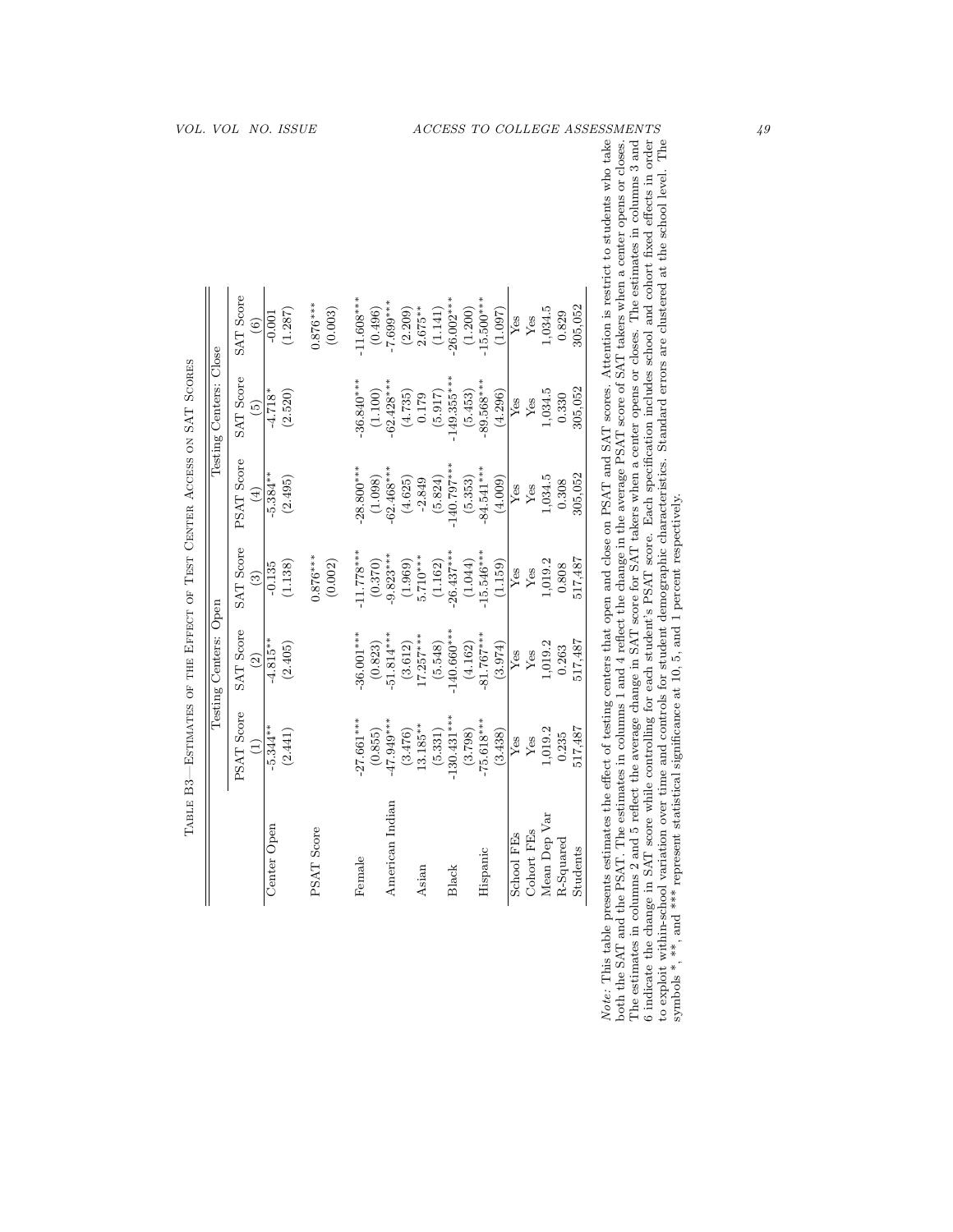## Appendix C. Policy Interactions and Specification Checks

I test if the estimated effects of SAT centers and district policies is dependent on the ease of access to a center at high schools in the baseline period, whether there is evidence that the results are driven by students switching between the SAT and ACT, and whether the results are sensitive to controlling for trends at the school level. I also conduct falsification tests of the identification strategy by estimating the effect of treatment on student performance on the PSAT and AP exams, which should not be affected, as well as student characteristics. The relatively small number of clusters available when estimating district policy effects may violate the asymptotic assumptions necessary for valid inference. Thus I present the results of estimating the confidence intervals using a wild cluster bootstrap procedure and compare it to alternatives.

The effect of an SAT center on college outcomes may depend on baseline levels of access. Estimates could also be biased if students switch between the ACT and the SAT. Note that the analysis in the paper is restricted to states where the SAT is dominant, so this is unlikely to be an important concern. However, if the effects are larger for schools that are ACT centers at the time an SAT center opens, it might suggest that the results stem from students switching between exams. Conversely, if the effects are larger for schools that do not have ACT centers, it suggests that a lower level of baseline access increases the treatment effect. The specification presented in Table C1 controls for ACT center status and the interaction of ACT center status with a center opening. Columns 1 to 4 present estimates of the effect of a new test center analogous to those discussed in Section IV. The results indicate that the estimated change in the rate of SAT taking is slightly larger at schools where there is no ACT center (9.1 percent versus 8.5 percent). Likewise, 57 percent of SAT takers are estimated to send a score report, 36 percent attend a four-year college, and complete an average of 2.6 semesters, which is nearly identical to specifications that omit this interaction. The fact that the estimates are nearly unchanged by controlling for ACT center status is consistent with the results stemming from students taking the SAT who would not otherwise take any college entrance exam.

Columns 5 to 8 present the district policy effects while controlling for each high schools status as an SAT center. It is worth noting that schools that already have SAT centers may differ fundamentally from those that do not, so the effects are not expected to be identical. The estimates indicate that SAT taking increases somewhat less at high schools that already host an SAT center than at high schools that do not. The second stage estimate of the effect of taking the SAT on college outcomes does not change significantly. Thus the results suggest slightly smaller overall effects at schools that have centers prior to policy implementation, which is consistent with centers generating increased rates of SAT taking and college attendance.

The matching process used in the paper is based on school characteristics and trends in the years prior to treatment. The results will be biased upward if treated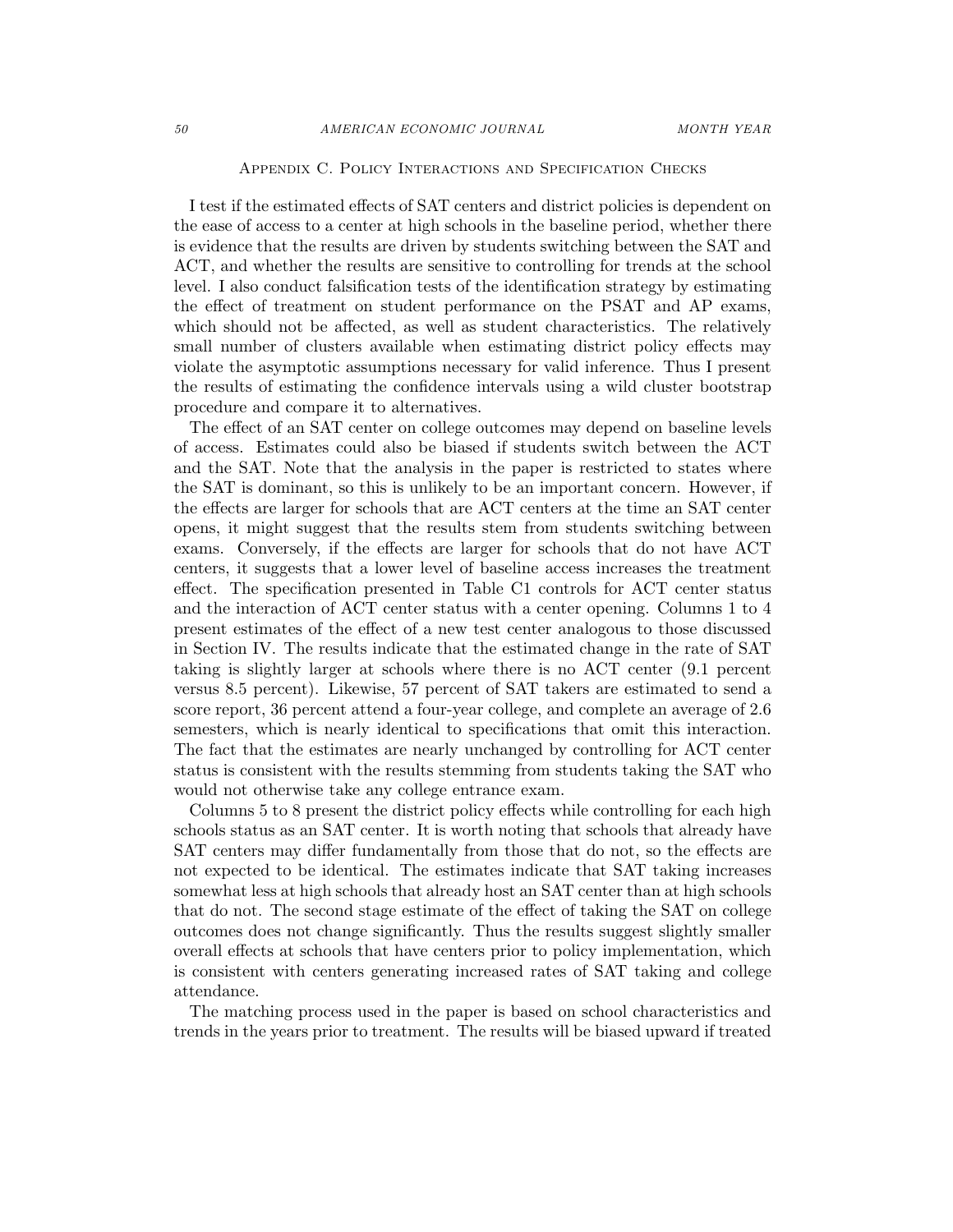schools experience a steeper trend in college outcomes than control schools. Table C2 presents the results while controlling for separate time trends for each school. Note that if the effects of treatment increase during the after period (e.g. as the center adds more dates) it could spuriously attribute the treatment effect to a time trend and result in estimates of treatment that are too small. SAT taking is estimated to increase by 7.4 percent, which is slightly smaller than the 8.5 percent without school-level time trend controls. The second stage effects indicate that 54 percent of takers send a score report, 42 percent attend college, and complete an average of 2.55 semesters. These are similar to the estimates without separate school trend controls, which were 64 percent, 39 percent, and 2.86 semesters respectively. For district policies, the estimated increase in SAT taking is 68 percent, which is slightly smaller than the 73 percent estimated without school specific time trends. Among new takers, an estimated 60 percent send a score report, 8 percent attend, and 6 percent complete their first year. These are similar to the 55 percent, 10 percent, and 8 percent estimated without school-specific time controls. Overall, the results indicate that there is at most modest upward bias in the estimates due to differential trends across high schools.

As a falsification test, I replicate the primary specifications in the paper to examine if there are changes in average outcomes that are not expected to change. Specifically, I estimate the effect of each of the four treatments on racial composition, fraction of students receiving a free or reduced lunch, student-teacher ratio, and average scores earned on the PSAT and AP exams. The regression specification includes cohort fixed effects, and school fixed effects. Nearly all of the estimated changes in Table C3 are statistically insignificant and small in magnitude. Thus there is no evidence of a differential change in student aptitude or school quality between treated and untreated schools. This is consistent with the finding that adding control variables to the primary specifications does not significantly change the primary results.

Estimates of the effects of district policies are presented with standard errors clustered at the district level, which is the level at which treatment occurs. A potential concern with this approach is the modest number of districts affected. Specifically, Cameron, Gelbach and Miller (2008) find that inference based on asymptotic assumptions may not be valid when there are between "five to thirty" clusters and recommend a wild cluster bootstrap procedure. Table C4 presents the reduced form estimates for district policies for four different methods of computing standard errors. Specifically, the 95 percent confidence interval for each outcome of interest is presented with robust Huber-White standard errors, clustering at the school level, clustering at the district level, and a wild cluster bootstrap (with 100 resamples) at the district level. The confidence intervals are quite similar with and without the bootstrap procedure.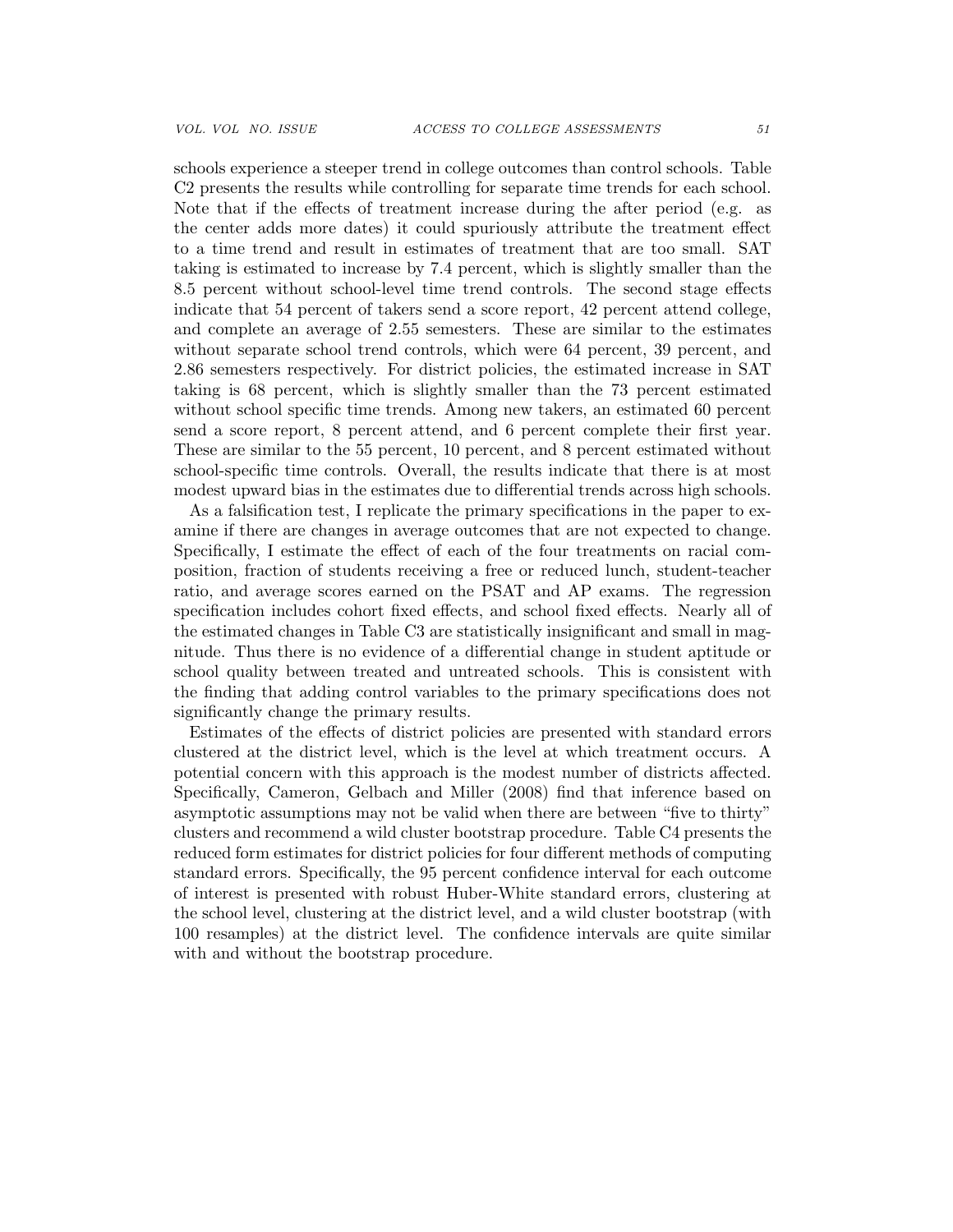| 52                                                                                          |                 |                                 |                       |                       |            | AMERICAN ECONOMIC JOURNAL      |             |         |                        |              |                       |              |           |          |                                                                                                                                                                                                                                                                                                                                                                                                                                                                                                                                                                                                                                                                                                                                                                                                                                                                       | MONTH YEAR |  |
|---------------------------------------------------------------------------------------------|-----------------|---------------------------------|-----------------------|-----------------------|------------|--------------------------------|-------------|---------|------------------------|--------------|-----------------------|--------------|-----------|----------|-----------------------------------------------------------------------------------------------------------------------------------------------------------------------------------------------------------------------------------------------------------------------------------------------------------------------------------------------------------------------------------------------------------------------------------------------------------------------------------------------------------------------------------------------------------------------------------------------------------------------------------------------------------------------------------------------------------------------------------------------------------------------------------------------------------------------------------------------------------------------|------------|--|
|                                                                                             |                 | Complete Year<br>$\widehat{8}$  |                       | $0.061***$<br>(0.014) |            |                                | $-0.017***$ | (0.006) | $-0.002$<br>(0.005)    | Yes          | ${\rm Yes}$           | 0.437        | 0.202     | 60,845   |                                                                                                                                                                                                                                                                                                                                                                                                                                                                                                                                                                                                                                                                                                                                                                                                                                                                       |            |  |
|                                                                                             |                 | Attend<br>$\widetilde{C}$       |                       | $0.090**$<br>(0.033)  |            |                                | $-0.010$    | (0.012) | $-0.004$<br>(0.011)    | Yes          | ${\rm Yes}$           | 0.492        | 0.233     | 60,845   |                                                                                                                                                                                                                                                                                                                                                                                                                                                                                                                                                                                                                                                                                                                                                                                                                                                                       |            |  |
|                                                                                             | District Policy | Score Report<br>$\widehat{6}$   |                       | (0.247)<br>$0.515*$   |            |                                | $-0.077$    | (0.053) | (0.073)<br>0.041       | $Y$ es       | Yes                   | 0.722        | 0.541     | 60,845   |                                                                                                                                                                                                                                                                                                                                                                                                                                                                                                                                                                                                                                                                                                                                                                                                                                                                       |            |  |
|                                                                                             |                 | ln(Took SAT)<br>$\widetilde{5}$ | $0.814***$<br>(0.070) |                       |            |                                | $-0.091$    | (0.111) | $-0.155***$<br>(0.015) | Yes          | ${\rm Yes}$           | 0.423        | 0.224     | 60,845   | and *** represent statistical significance at 10, 5, and 1 percent respectively.                                                                                                                                                                                                                                                                                                                                                                                                                                                                                                                                                                                                                                                                                                                                                                                      |            |  |
|                                                                                             |                 | Semesters<br>$\widehat{E}$      |                       | $2.615***$<br>(0.963) | $-0.173**$ | (0.080)<br>(0.081)<br>0.018    |             |         |                        | Yes          | Yes                   | $1.91\,$     | 0.332     | 323,110  |                                                                                                                                                                                                                                                                                                                                                                                                                                                                                                                                                                                                                                                                                                                                                                                                                                                                       |            |  |
|                                                                                             |                 | Attend<br>$\widehat{3}$         |                       | $0.364***$<br>(0.105) | $-0.012*$  | (0.007)<br>(0.007)<br>0.005    |             |         |                        | Yes          | Yes                   | 0.284        | 0.343     | 323,110  |                                                                                                                                                                                                                                                                                                                                                                                                                                                                                                                                                                                                                                                                                                                                                                                                                                                                       |            |  |
|                                                                                             | Testing Centers | Score Report<br>$\widehat{c}$   |                       | $0.574***$<br>(0.126) | $-0.006$   | (0.009)<br>(0.008)<br>0.013    |             |         |                        | Yes          | $Y$ es                | 0.355        | 0.555     | 323,110  |                                                                                                                                                                                                                                                                                                                                                                                                                                                                                                                                                                                                                                                                                                                                                                                                                                                                       |            |  |
| TABLE C1—THE EFFECT OF TEST CENTERS AND DISTRICT POLICIES WITH EXISTING CENTER INTERACTIONS |                 | ln(Took SAT)<br>$(1)$           | $0.091***$<br>(0.019) |                       | $-0.049$   | (0.036)<br>$-0.014$<br>(0.045) |             |         |                        | Yes          | Yes                   | 0.457        | 0.178     | 323,110  |                                                                                                                                                                                                                                                                                                                                                                                                                                                                                                                                                                                                                                                                                                                                                                                                                                                                       |            |  |
|                                                                                             |                 |                                 | Center Open / Policy  | Took SAT              | ACT Center | ACT Center X Center Open       | SAT Center  |         | SAT Center X Policy    | Demographics | School and Cohort FEs | Mean Dep Var | R-Squared | Students | Note: This table presents estimates that take into account each high school's status as a testing center at the time of treatment. In columns 1 to 4, the<br>specification includes each high school's status as an ACT center and interacts this status with the SAT center status. In columns 5 to 8, the specification<br>includes each high school's status as an SAT center and interacts this with the timing of district policy adoption. Columns 1 and 5 are first stage estimates<br>student demographic characteristics (gender, race). Standard errors are clustered at the school level for test center analysis and at the district level for<br>of SAT taking while columns $2$ to $4$ and $6$ to $8$ are the instrumental variables estimates. Each specification includes school and cohort fixed effects and<br>district policies. The symbols *, ** |            |  |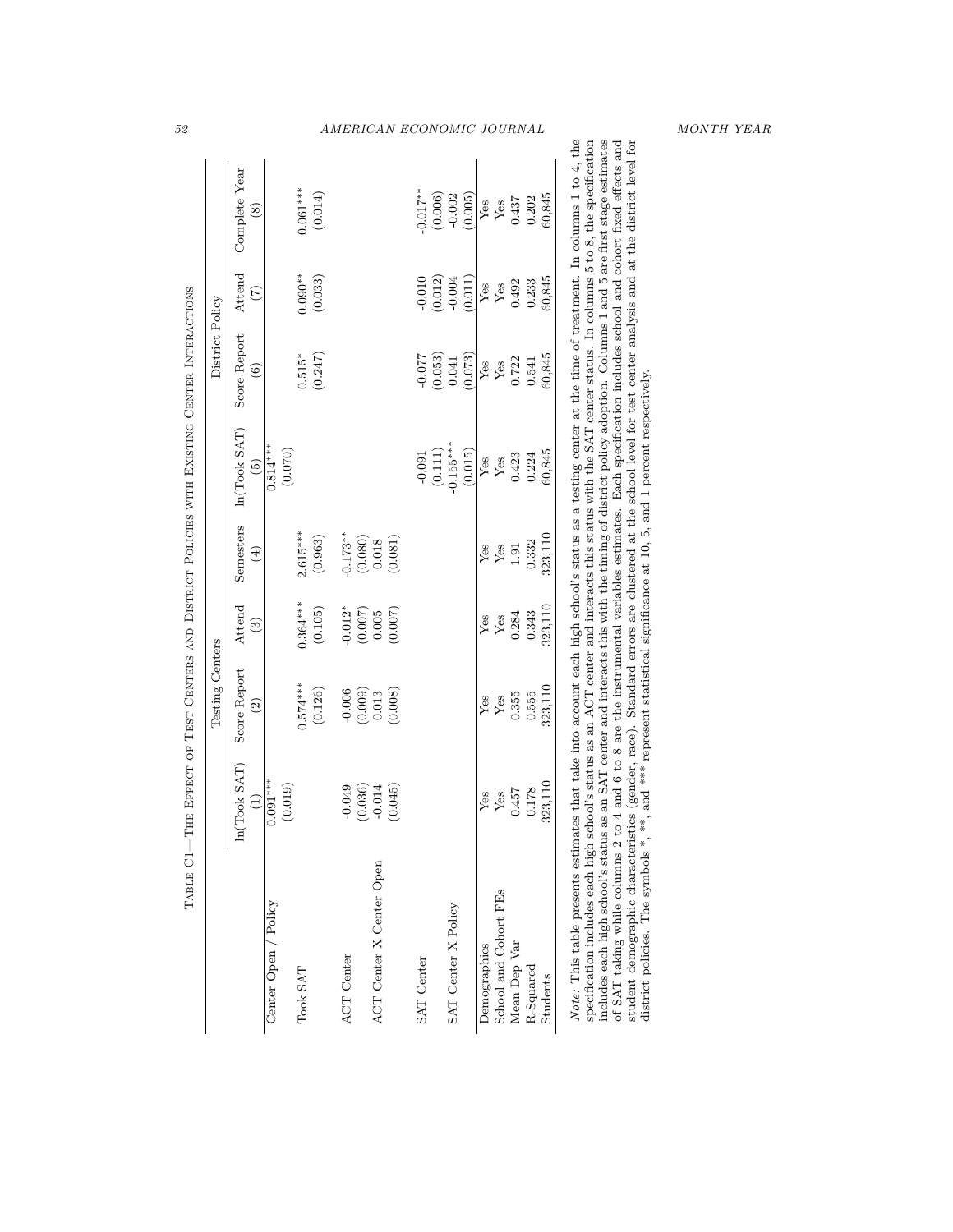| ln(Took SAT)<br>$0.074***$<br>(0.021)<br>$\widehat{\Xi}$ | Score Report<br>$\widehat{\mathbb{C}}$ | Attend                 |                                   |                                 | Score Report          | Attend                | Complete Year           |
|----------------------------------------------------------|----------------------------------------|------------------------|-----------------------------------|---------------------------------|-----------------------|-----------------------|-------------------------|
| Center / Policy                                          |                                        | $\widehat{\mathbf{e}}$ | Semesters<br>$\left( \pm \right)$ | ln(Took SAT)<br>$\widetilde{5}$ | $\widehat{6}$         | $\widetilde{C}$       | <u>ଡ</u>                |
| Took SAT                                                 |                                        |                        |                                   | $0.677***$<br>(0.034)           |                       |                       |                         |
|                                                          | $0.540***$<br>(0.152)                  | $0.416***$<br>(0.141)  | $2.548**$<br>(1.066)              |                                 | $0.603***$<br>(0.111) | $0.081***$<br>(0.023) | $0.062**$<br>(0.027)    |
| $0.180***$                                               | $0.026**$                              | $0.029**$              | $0.251***$                        | $0.230***$                      | $0.025**$             | $0.034***$            | $0.031***$              |
| (0.007)<br>$-0.077*$<br>American Indian                  | (0.013)<br>$-0.004$                    | $-0.050***$<br>(0.012) | $-0.469***$<br>(0.091)            | $-1.788***$<br>(0.015)          | $-0.102$<br>(0.011)   | (0.005)               | (0.005)<br>$-0.004$     |
| (0.046)                                                  | (0.009)                                | (0.010)                | (0.076)                           | (0.106)                         | (0.089)               | (0.001)               |                         |
| $0.391***$                                               | $0.098***$                             | 0.031                  | 0.306                             | $0.919***$                      | 0.002                 | $0.091***$            | $(0.029)$<br>$0.076***$ |
| (0.041)                                                  | (0.028)                                | (0.026)                | (0.198)                           | (0.093)                         | (0.046)               | (0.029)               | (0.022)                 |
| $-0.211***$                                              | $-0.011$                               | $0.038**$              | $0.303**$                         | $-1.304***$                     | $-0.042$              | 0.035                 | 0.024                   |
| (0.030)                                                  | (0.015)                                | (0.016)                | (0.120)                           | (0.061)                         | (0.068)               | (0.034)               | (0.028)                 |
| $-0.298***$<br>Hispanic                                  | $-0.031$                               | $0.057***$             | $0.395***$                        | $-1.429***$                     | $-0.058$              | 0.014                 | 0.009                   |
| (0.024)                                                  | (0.021)                                | (0.020)                | (0.155)                           | (0.062)                         | (0.073)               | (0.043)               | (0.036)                 |
| Yes<br>School Time Trends                                | Yes                                    | Yes                    | Yes                               | Yes                             | Yes                   | Yes                   | Yes                     |
| $Y$ es<br>Demographics                                   | Yes                                    | Yes                    | Yes                               | Yes                             | Yes                   | ${\rm Yes}$           | Yes                     |
| Yes<br>School and Cohort FEs                             | Yes                                    | Yes                    | Yes                               | Yes                             | Yes                   | Yes                   | Yes                     |
| 0.457<br>Mean Dep Var                                    | 0.777                                  | 0.621                  | 4.175                             | 0.423                           | 0.722                 | 0.492                 | 0.437                   |
| 0.178<br>R-Squared                                       | 0.544                                  | 0.365                  | 0.332                             | 0.228                           | 0.570                 | 0.226                 | 0.203                   |
| 323,110<br>Students                                      | 323,110                                | 323,110                | 323,110                           | 50,845                          | 60,845                | 60,845                | 60,845                  |

| ֖֖֖֖֖֖֧֪ׅ֖֧֚֚֚֚֚֚֚֚֚֚֚֚֚֚֚֚֚֚֚֚֚֚֚֚֚֚֚֚֚֬֡֝֟֓֡֞֡֝                                                              |
|----------------------------------------------------------------------------------------------------------------|
| j                                                                                                              |
| ֖֖֖֚֚֚֚֚֚֚֬                                                                                                    |
| ׇ֚֘֡                                                                                                           |
|                                                                                                                |
| ׅ֧ׅׅׅ֧֧֧֧֧֧֧֧֦֧֧֧֧֧֧֧֧֧֛֪֪֧֛֪֪֛֪֛֪֪֛֪֪ׅ֧֛֪ׅ֧֛֪֧֚֚֚֚֚֚֚֚֚֚֚֚֚֚֚֚֚֚֚֚֡֕֕֕֓֡֘֡֓֡֡֬֓֓֡֝֬֝֓֝֬֝֬֝֬֝֬֝֬֝֬֝֬֝֬֝֬֝֬֝֬֝֬ |
| i                                                                                                              |
| I                                                                                                              |
|                                                                                                                |
| $\frac{1}{2}$                                                                                                  |
|                                                                                                                |
| ١                                                                                                              |
| <br> <br> <br> <br>                                                                                            |
| I<br>۱                                                                                                         |
|                                                                                                                |
| $\frac{1}{1}$                                                                                                  |
|                                                                                                                |
|                                                                                                                |
|                                                                                                                |
|                                                                                                                |
| .<br>.<br>.<br>j                                                                                               |
| l                                                                                                              |
|                                                                                                                |
|                                                                                                                |
|                                                                                                                |
|                                                                                                                |
| j<br>ì                                                                                                         |
| ١<br>j<br>j                                                                                                    |
|                                                                                                                |
| ׇ֖֖֚֚֚֚֬֕                                                                                                      |
| l<br>ł                                                                                                         |
| Ì<br>j                                                                                                         |
| j<br>J                                                                                                         |
| j                                                                                                              |
| į<br>$\frac{1}{2}$                                                                                             |
|                                                                                                                |
| Ì                                                                                                              |
| <br> <br>                                                                                                      |
|                                                                                                                |
|                                                                                                                |
|                                                                                                                |
|                                                                                                                |
| i                                                                                                              |
| j                                                                                                              |
|                                                                                                                |
|                                                                                                                |
| j                                                                                                              |
| l                                                                                                              |
|                                                                                                                |
|                                                                                                                |
| $\begin{array}{c} \hline \end{array}$<br>֚֚֬<br>İ                                                              |
| ֦                                                                                                              |
| l<br>C<br>)                                                                                                    |
|                                                                                                                |
| The complete<br>ł                                                                                              |
| j                                                                                                              |
| l                                                                                                              |
|                                                                                                                |
| l                                                                                                              |
|                                                                                                                |
|                                                                                                                |
|                                                                                                                |
| I                                                                                                              |
|                                                                                                                |
| I                                                                                                              |
| j                                                                                                              |
|                                                                                                                |
| ׅ֧֧֧֧֧֧֧֧ׅ֧֧֧֧֧֧ׅ֧֧֧֧֧֧֧֧֧֛֛֪֪ׅ֛֪֪ׅ֧֚֚֚֚֚֚֚֚֚֚֚֚֚֚֚֚֚֚֚֡֕֡֡֡֡֡֡֡֡֡֡֓֝֓֓֝֓֓֓֝֬֓֝֬֝֓֝֬֝֬֝֬֝֬֝֬֝֬֝֬֝֬֝֬֝֬֝֬֝֬֝֝֝  |
| j                                                                                                              |
|                                                                                                                |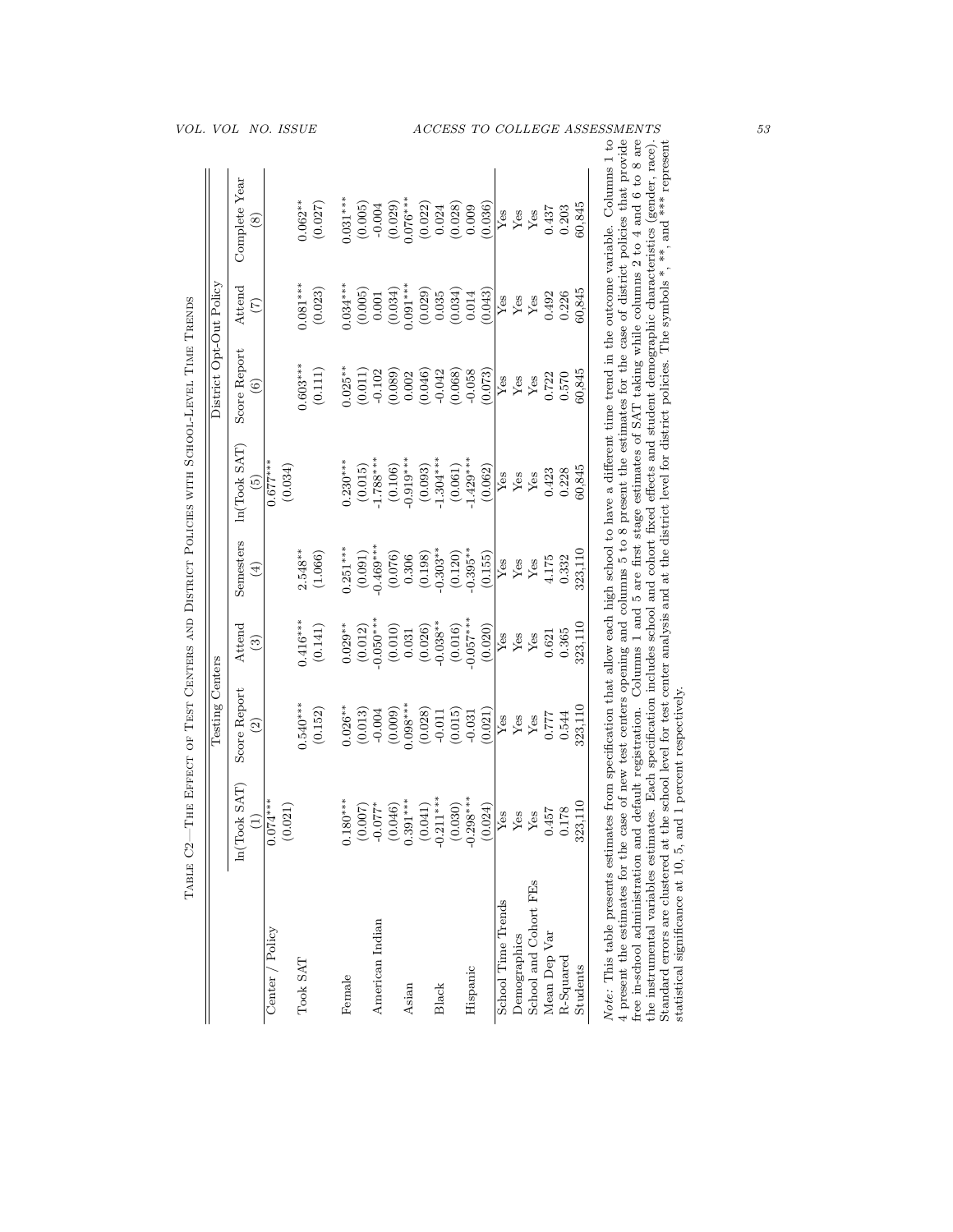|                             |             |         |              |           |                |                |         |              |           |                |                    |         |                     |         |                      |         |              |           | AMERICAN ECONOMIC JOURNAL |                         |          |              |           |                | MONTH YEAR                                                                                                                                                                                                                                                                                                                                                                                                                                                                                                                                                                                                                                                                                            |                                                                                                                                  |
|-----------------------------|-------------|---------|--------------|-----------|----------------|----------------|---------|--------------|-----------|----------------|--------------------|---------|---------------------|---------|----------------------|---------|--------------|-----------|---------------------------|-------------------------|----------|--------------|-----------|----------------|-------------------------------------------------------------------------------------------------------------------------------------------------------------------------------------------------------------------------------------------------------------------------------------------------------------------------------------------------------------------------------------------------------------------------------------------------------------------------------------------------------------------------------------------------------------------------------------------------------------------------------------------------------------------------------------------------------|----------------------------------------------------------------------------------------------------------------------------------|
|                             |             |         |              |           |                |                |         |              |           |                |                    |         |                     |         |                      |         |              |           |                           |                         |          |              |           |                | centers opening, centers closing, neighboring centers, and district policies. The range of cohorts included are the<br>and cohort fixed effects. Standard errors are clustered at the school level for test center treatments and at the district                                                                                                                                                                                                                                                                                                                                                                                                                                                     |                                                                                                                                  |
| Avg AP<br>$\circledast$     | $-0.046$    | (0.036) | 2.581        | 0.804     | 4,217          | 0.029          | (0.029) | 2.544        | 0.823     | 2,509          | 0.012              | (0.019) | $-0.004$            | (0.022) | $-0.047*$            | (0.025) | 2.493        | 0.798     | 4,027                     | $-0.020$                | (0.099)  | 1.966        | 0.872     | 89             |                                                                                                                                                                                                                                                                                                                                                                                                                                                                                                                                                                                                                                                                                                       |                                                                                                                                  |
| Avg PSAT<br>$\widehat{C}$   | 3.528       | (2.874) | 896.494      | 0.933     | 4,478          | 2.108          | (2.624) | 894.731      | 0.956     | 2,641          | $2.637*$           | (1.421) | $-3.444$            | (2.183) | $-0.188$             | (2.330) | 883.823      | 0.945     | 4,311                     | $-12.117$               | (20.624) | 780.567      | 0.873     | 69             |                                                                                                                                                                                                                                                                                                                                                                                                                                                                                                                                                                                                                                                                                                       |                                                                                                                                  |
| Free Lunch<br>$\widehat{6}$ | 0.004       | (0.008) | 0.25         | 0.917     | 4,476          | 0.007          | (0.007) | 0.269        | 0.923     | 2,632          | 0.003              | (0.004) | 0.003               | (0.004) | 0.001                | (0.005) | 0.286        | 0.906     | 4,311                     | 0.019                   | (0.039)  | 0.514        | 0.816     | $\overline{7}$ |                                                                                                                                                                                                                                                                                                                                                                                                                                                                                                                                                                                                                                                                                                       |                                                                                                                                  |
| White<br>$\widehat{5}$      | 0.000       | (0.005) | 0.596        | 0.984     | 4,486          | 0.001          | (100.0) | 0.539        | 0.987     | 2,644          | $-0.001$           | (0.003) | 0.000               | (0.003) | $-0.006$             | (0.004) | 0.493        | 0.964     | 4,311                     | $-0.009$                | (0.014)  | 0.171        | 0.966     | 71             |                                                                                                                                                                                                                                                                                                                                                                                                                                                                                                                                                                                                                                                                                                       |                                                                                                                                  |
| Hispanic<br>$\bigoplus$     | $-0.004$    | (0.004) | 0.155        | 0.984     | 4,486          | $-0.003$       | (0.004) | 0.189        | 0.986     | 2,644          | $-0.002$           | (0.002) | $-0.004$            | (0.003) | 0.000                | (0.003) | 0.163        | 0.950     | 4,311                     | $-0.047$                | (0.040)  | 0.45         | 0.973     | $\overline{7}$ |                                                                                                                                                                                                                                                                                                                                                                                                                                                                                                                                                                                                                                                                                                       |                                                                                                                                  |
| Black<br>$\widehat{c}$      | $-0.003$    | (100.0) | 0.16         | 0.980     | 4,486          | $-0.000$       | (0.003) | 0.166        | 0.986     | 2,644          | $-0.003$           | (0.003) | $0.002\,$           | (0.003) | 0.002                | (0.003) | 0.232        | 0.958     | 4,311                     | $-0.016$                | (0.014)  | 0.175        | 0.981     | 71             |                                                                                                                                                                                                                                                                                                                                                                                                                                                                                                                                                                                                                                                                                                       |                                                                                                                                  |
| Asian<br>$\widehat{c}$      | 0.003       | (0.002) | 0.05         | 0.977     | 4,486          | $-0.003$       | (0.002) | 0.063        | 0.977     | 2,644          | 0.003              | (0.002) | $0.001\,$           | (0.002) | 0.002                | (0.002) | 0.066        | 0.923     | 4,311                     | $-0.032$                | (0.022)  | 0.159        | 0.984     | 71             |                                                                                                                                                                                                                                                                                                                                                                                                                                                                                                                                                                                                                                                                                                       |                                                                                                                                  |
| Female<br>$\widehat{\Xi}$   | 0.002       | (0.002) | 0.51         | 0.526     | 4,486          | 0.002          | (0.003) | 0.511        | 0.586     | 2,644          | $-0.001$           | (0.004) | $-0.000$            | (0.003) | $-0.000$             | (0.003) | 0.523        | 0.361     | 4,311                     | 0.019                   | (0.018)  | 0.513        | 0.471     | $\overline{7}$ |                                                                                                                                                                                                                                                                                                                                                                                                                                                                                                                                                                                                                                                                                                       |                                                                                                                                  |
|                             | Open Center |         | Mean Dep Var | R-Squared | School-Cohorts | Center Closure |         | Mean Dep Var | R-Squared | School-Cohorts | Centers Within 0-5 |         | Centers Within 5-10 |         | Centers Within 10-15 |         | Mean Dep Var | R-Squared | School-Cohorts            | Opt-Out District Policy |          | Mean Dep Var | R-Squared | School-Cohorts | Note: This table presents estimates of the change in student composition and the change in performance on alternative exams. Each panel corresponds<br>Education Statistics Common Core Data. Average PSAT and AP scores at each school are based on College Board records. In some cases, no student<br>same as for the primary specifications in the paper. Student characteristics, free lunch status, and teacher-pupil ratio are from the National Center for<br>in a school-cohort took an AP or PSAT exam, or data from the NCES CCD is not available. Each specification uses school averages, includes matched<br>to one of the four treated groups:<br>control schools, and includes school | level for district policies. The symbols *, **, and *** represent statistical significance at 10, 5, and 1 percent respectively. |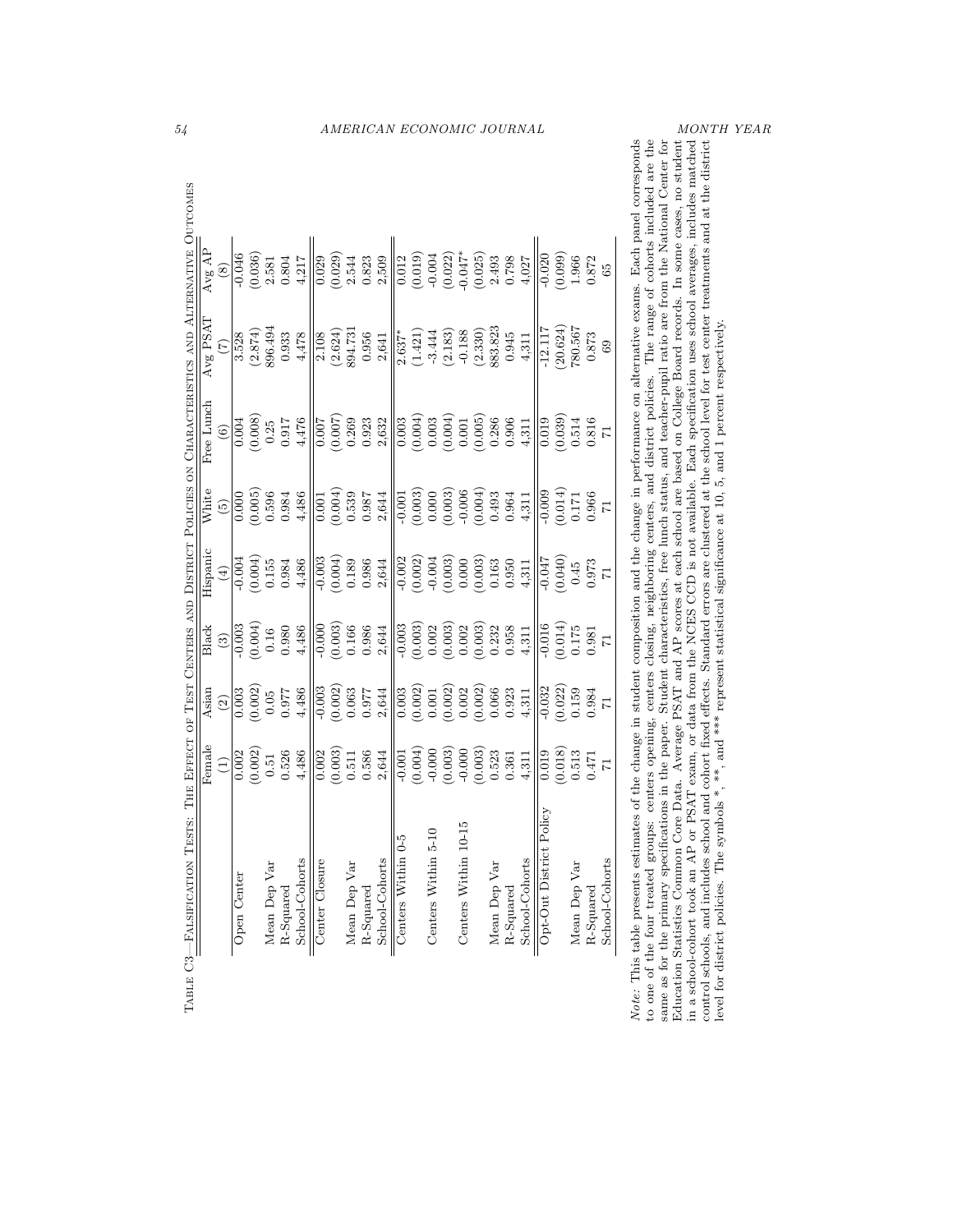| VOL. VOL                                          | <i>NO. ISSUE</i>                                                                                           | <b>MENTS</b><br>$\mathit{ACCESS}$<br><i>COLLEGE</i><br>TО<br>АS                                                                                                                                                                                                                                                                                                                                                                                                                                                                                                                                                                                                                                                                                                                                                                                                                                                                                                                                                                                                                          |
|---------------------------------------------------|------------------------------------------------------------------------------------------------------------|------------------------------------------------------------------------------------------------------------------------------------------------------------------------------------------------------------------------------------------------------------------------------------------------------------------------------------------------------------------------------------------------------------------------------------------------------------------------------------------------------------------------------------------------------------------------------------------------------------------------------------------------------------------------------------------------------------------------------------------------------------------------------------------------------------------------------------------------------------------------------------------------------------------------------------------------------------------------------------------------------------------------------------------------------------------------------------------|
| Complete First Year<br>$\widehat{5}$              | [0.010, 0.041]<br>$0.025***$<br>60,825<br>0.144                                                            | [0.011, 0.039]<br>[0.013, 0.038]<br>[0.015, 0.037]<br>$0.025***$<br>$0.025***$<br>$0.025***$<br>60,825<br>60,825<br>60,825<br>0.144<br>0.144<br>0.144                                                                                                                                                                                                                                                                                                                                                                                                                                                                                                                                                                                                                                                                                                                                                                                                                                                                                                                                    |
| Semesters Completed<br>$\widehat{E}$              | [0.035, 0.118]<br>$0.077***$<br>60,825<br>0.157                                                            | [0.019, 0.135]<br>[0.039, 0.105]<br>[0.031, 0.122]<br>$0.077***$<br>$0.077***$<br>$0.077***$<br>60,825<br>60,825<br>60,825<br>0.157<br>0.157<br>0.157                                                                                                                                                                                                                                                                                                                                                                                                                                                                                                                                                                                                                                                                                                                                                                                                                                                                                                                                    |
| Attend Four-Yr College<br>$\widehat{\mathcal{C}}$ | [0.017, 0.050]<br>$0.033***$<br>60,825<br>0.156                                                            | and *** represent statistical significance at 10, 5, and 1 percent respectively.<br>[0.015, 0.052]<br>[0.021, 0.048]<br>[0.016, 0.051]<br>$0.033***$<br>$0.033***$<br>$0.033***$<br>60,825<br>60,825<br>60,825<br>0.156<br>0.156<br>0.156                                                                                                                                                                                                                                                                                                                                                                                                                                                                                                                                                                                                                                                                                                                                                                                                                                                |
| Send Score Report<br>$\widehat{2}$                | [0.152, 0.191]<br>$0.171***$<br>60,825<br>0.136                                                            | [0.085, 0.258]<br>[0.132, 0.210]<br>[0.132, 0.203]<br>$0.171***$<br>$0.171***$<br>$0.171***$<br>60,825<br>60,825<br>60,825<br>0.136<br>0.136<br>0.136                                                                                                                                                                                                                                                                                                                                                                                                                                                                                                                                                                                                                                                                                                                                                                                                                                                                                                                                    |
| Took SAT<br>Ξ                                     | [0.291, 0.327]<br>$0.309***$<br>60,825<br>0.225                                                            | [0.244, 0.374]<br>[0.255, 0.364]<br>[0.252, 0.366]<br>$0.309***$<br>$0.309***$<br>$0.309***$<br>60,825<br>60,825<br>60,825<br>0.225<br>0.225<br>0.225                                                                                                                                                                                                                                                                                                                                                                                                                                                                                                                                                                                                                                                                                                                                                                                                                                                                                                                                    |
|                                                   | Confidence Interval (95 perc.)<br>Opt-Out District Policy<br>Robust (Huber-White,<br>R-squared<br>Students | errors clustered at the school level; the third based on standard errors clustered at the district level; and the fourth using wild a wild bootstrap procedure<br>that adjusts for the small number of clusters. Each specification includes cohort fixed effects, school fixed effects, and controls for student demographic<br>administration and default registration. The first section presents intervals based on robust, Huber-White, standard errors; the second based on standard<br>Note: This table presents four alternative confidence intervals for the reduced form estimates of the effects of district policies that provide free in-school<br>characteristics. The symbols *, **,<br>$District$ Level (100 resamples)<br>Confidence Interval (95 perc.)<br>Confidence Interval (95 perc.)<br>Confidence Interval (95 perc.)<br>Opt-Out District Policy<br>Opt-Out District Policy<br>Opt-Out District Policy<br>Cluster - District Level<br>Wild Boostrap Cluster<br>Cluster - School Level<br>R-squared<br>R-squared<br>R-squared<br>Students<br>Students<br>Students |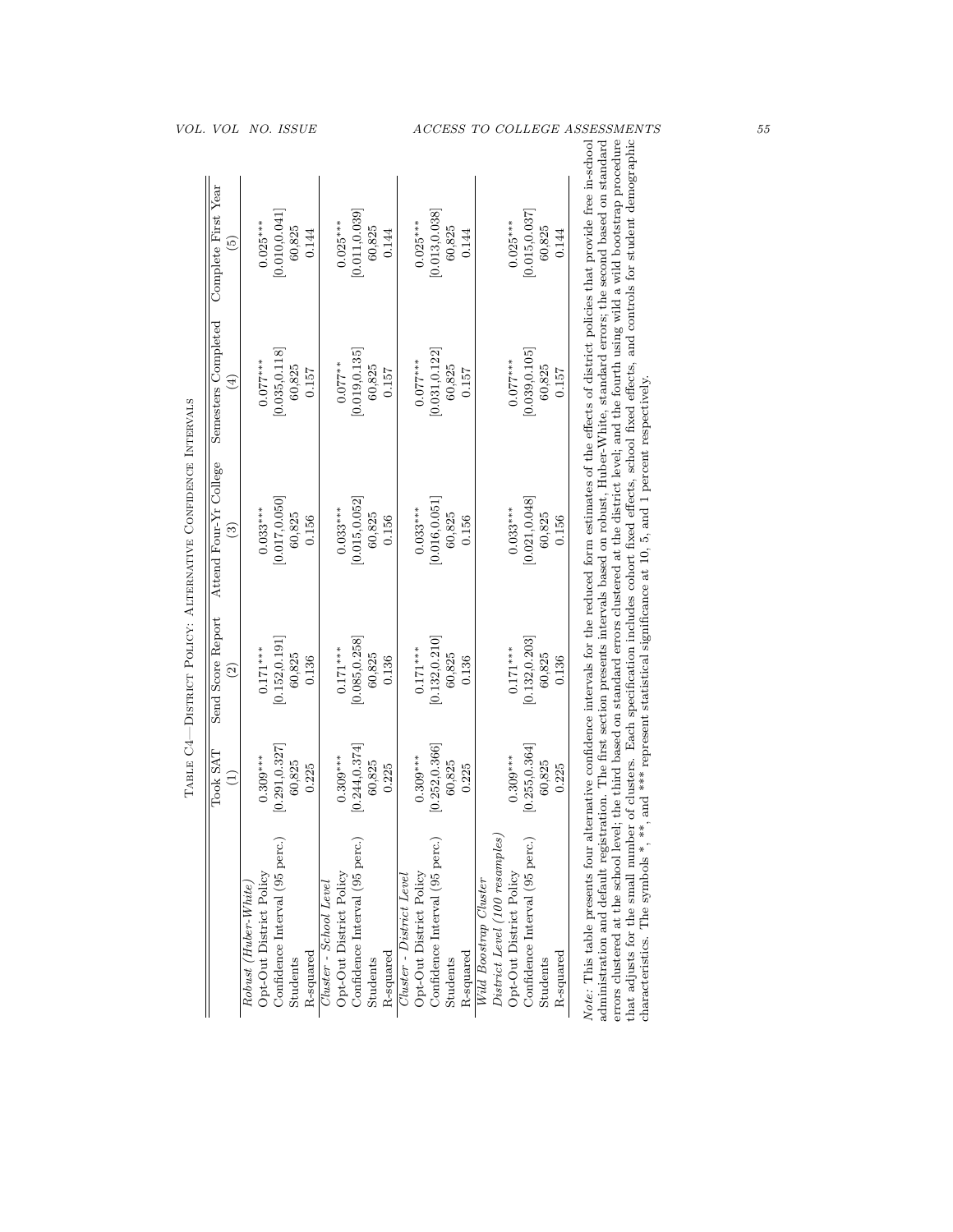Appendix D. Propensity Score Matching Balance in Pre and Post Periods

This paper examines four types of treatment that affect access to the SAT: centers that open, centers that close, centers at neighboring schools, and district policies. Schools affected by each type of treatment are matched to control schools in the same state using a propensity scoring matching method. As shown in Tables A1 to A3, within school variation is the primary determinant of the estimated effects in this paper. However, three classes of potentially confounding factors suggest that using appropriately chosen matched control schools may reduce bias in the estimates. Matched control schools may account for year-to-year variation in college outcomes that is due to factors not associated with the treatment of interest. Specifically, centers may open or close in a way that is correlated with variation in college attendance due to economic factors (e.g. a recession), state policies that promote investment in education or college enrollment (e.g. changes in tuition or enrollment targets at state universities), or the comparability of data across years. For example, two of the three district policies examined in the paper were implemented in 2011. Assuming that college outcomes would be identical for the 2010 and 2011 cohorts is a very strong assumption. In terms of data limitations, it is not possible to observe the year in which score reports are sent, so the fraction of students sending a report is larger for older cohorts.

There are many propensity score algorithms that match each treated schools to a set of control schools, but these are not feasible given the constraint that data must be purchased from the National Student Clearinghouse for each control school.<sup>59</sup> Thus, a nearest-neighbor method that chooses the single best match is used. A high school is identified as treated if, respectively: a) a center opens at the school; b) a center closes at the school; c) a center opens within 5 miles of the school; d) a policy is adopted by the district. The pool of potential control schools are those high schools where a center did not open, where a center did not close, where a center did not open at a high school within 5 miles, or where a policy was not adopted.

For each type of treatment, a propensity score is computed for each cohort from each high school using a probit model. Specifically, the likelihood of being treated during the period of interest is estimated as a function of the demographic characteristics of the school, the fraction of students receiving a free or reduced lunch, the enrollment level (all from the NCES Common Core of Data), and the fraction of students who take the SAT (from College Board records).

$$
(D1) \qquad T_s = \alpha + \sum_{j} \delta_j FracRace_{j,s,c} + \beta_1 FreeLunch_{s,c} + \beta_2 Enrol_{s,c}
$$
\n
$$
+ \beta_3 \Delta Enrol_{s,c} + \beta_4 FracSAT_{s,c} + \beta_5 \Delta FracSAT_{s,c} + \epsilon_{i,s,c}
$$

<sup>59</sup>Matching each treated school to multiple controls is feasible in the population College Board data. Nearest-neighbor performs nearly identically to alternative matching algorithms in this context.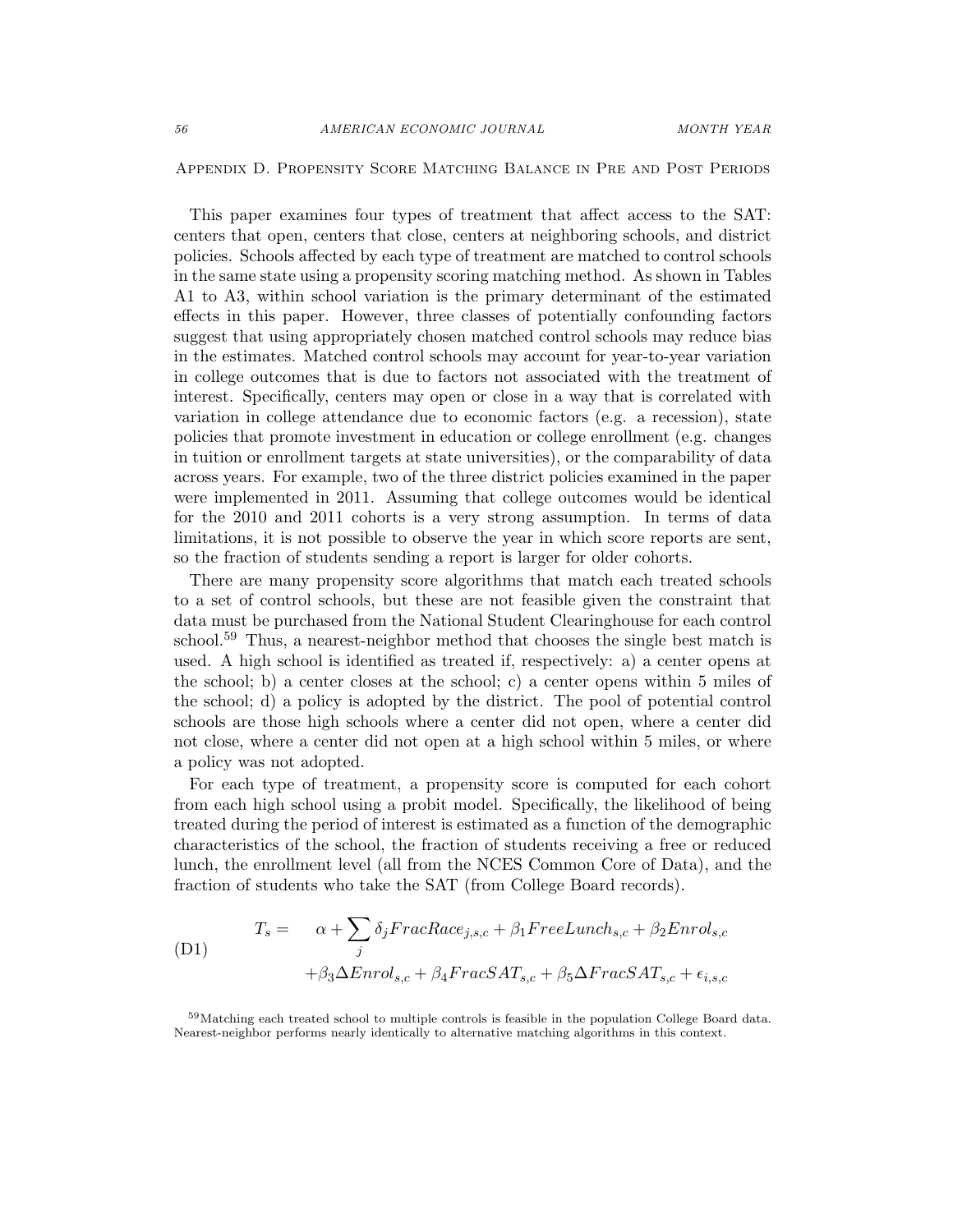The propensity score equation also includes the average change in enrollment levels and the average rate of change in SAT taking over the five prior years, as these are potentially important predictors of changes in treatment status (e.g. if schools with increasing or decreasing enrollment are likely to have a center open or close). Each treated school is matched to a control school in the same state on the basis of having a similar propensity to be treated two years prior to the actual treatment. Matching within-state makes it possible for control schools to account for a range of potentially important confounding factors such as secondary education funding levels, regional economic conditions, funding for public colleges and universities, and state-level policies to promote college enrollment. Schools are matched with replacement, though in practice only a small fraction of schools are used as controls more than once and no school is matched more than twice.

I examine if the propensity score matching process resulted in pairs of schools that are well matched in the years prior to treatment and if these schools continue to be well matched after treatment. If treated schools and their matched controls diverge significantly in terms of their characteristics over time, it could indicate that the treatment was precipitated by demographic changes or that changes over time are generating spurious estimates for the outcomes of interest. Tables D1 to D4 present the pre-treatment balance for variables used in the matching process (race, free lunch status, grade 12 enrollment, pupil-teacher ratio, and SAT taking) and variables not used for matching (SAT score, college application patterns). By design, schools and their controls are well matched in terms of demographic characteristics and rates of SAT taking. Being well matched on variables used in the matching process indicates that there was sufficient common support. There is little evidence that the schools differ in terms the rate at which their students send score reports to public and private colleges and selective and nonselective colleges. Finding that the schools are well-matched on variables that were not used explicitly in the matching process provides some evidence that the set of variables used to match was sufficient to match schools that are similar in terms of other, unobservable characteristics.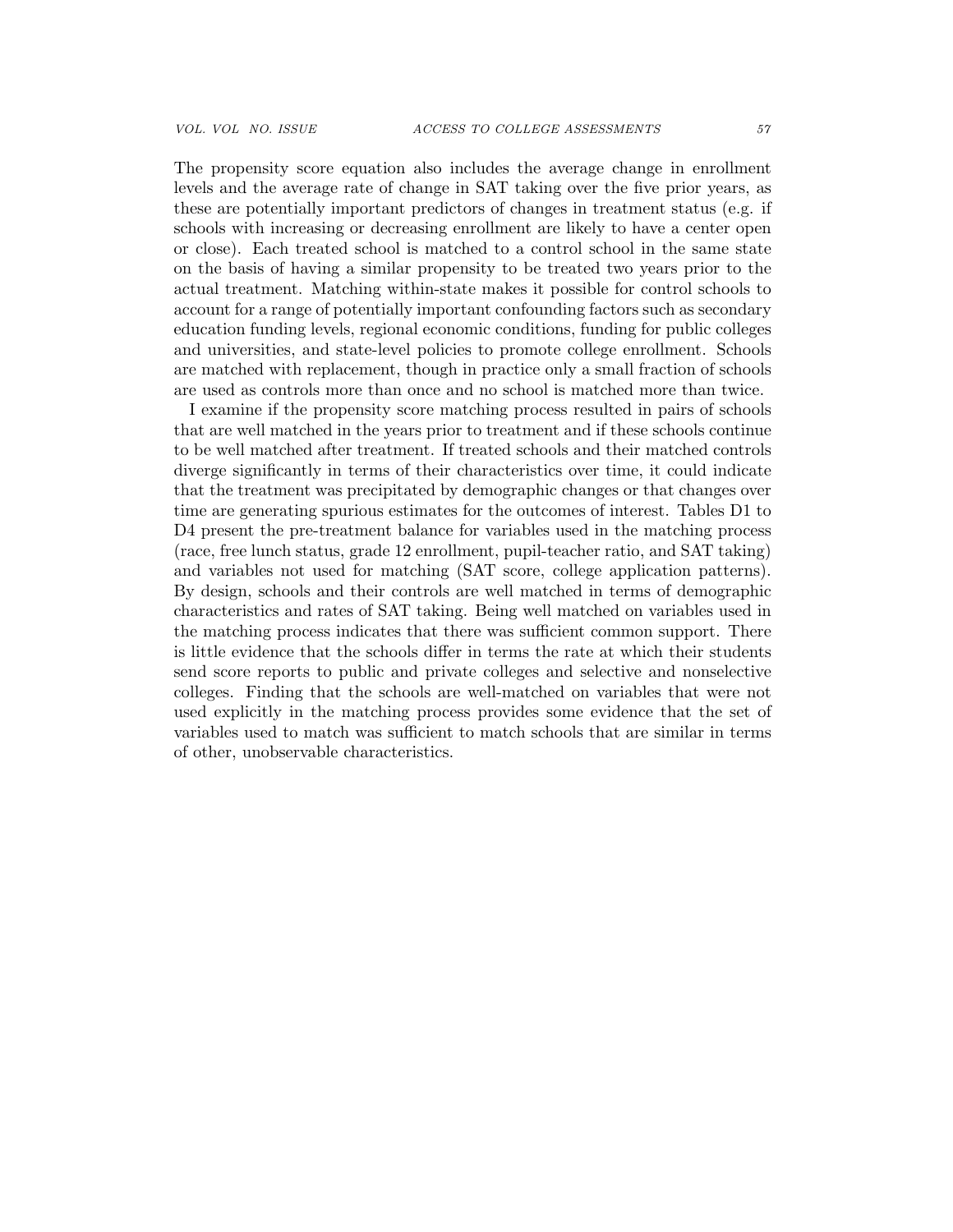|                                    | HS Center Open | Matched Control | Difference | P-Value |  |  |  |  |  |
|------------------------------------|----------------|-----------------|------------|---------|--|--|--|--|--|
|                                    | (1)            | (2)             | (3)        | (4)     |  |  |  |  |  |
| Student and School Characteristics |                |                 |            |         |  |  |  |  |  |
| Am. Indian                         | 0.006          | 0.007           | $-0.001$   | 0.604   |  |  |  |  |  |
| Asian                              | 0.053          | 0.048           | 0.004      | 0.657   |  |  |  |  |  |
| Black                              | 0.170          | 0.172           | $-0.003$   | 0.904   |  |  |  |  |  |
| Hispanic                           | 0.177          | 0.170           | 0.007      | 0.758   |  |  |  |  |  |
| White                              | 0.571          | 0.579           | $-0.008$   | 0.786   |  |  |  |  |  |
| Other Races                        | 0.024          | 0.023           | 0.000      | 0.842   |  |  |  |  |  |
| Free Lunch                         | 0.288          | 0.282           | 0.006      | 0.750   |  |  |  |  |  |
| Grade 12 Enrol                     | 302.2          | 288.4           | 13.86      | 0.432   |  |  |  |  |  |
| Pupil-Teach Rat                    | 16.427         | 16.406          | 0.021      | 0.963   |  |  |  |  |  |
| SAT Testing                        |                |                 |            |         |  |  |  |  |  |
| <b>Took SAT</b>                    | 0.493          | 0.507           | $-0.014$   | 0.449   |  |  |  |  |  |
| <b>SAT Score</b>                   | 968.6          | 971.8           | $-3.17$    | 0.718   |  |  |  |  |  |
| College Score Reports              |                |                 |            |         |  |  |  |  |  |
| Any College                        | 0.378          | 0.385           | $-0.007$   | 0.664   |  |  |  |  |  |
| Inclusive                          | 0.104          | 0.101           | 0.003      | 0.701   |  |  |  |  |  |
| Selective                          | 0.295          | 0.302           | $-0.007$   | 0.560   |  |  |  |  |  |
| More Selective                     | 0.273          | 0.278           | $-0.005$   | 0.706   |  |  |  |  |  |
| Public                             | 0.346          | 0.351           | $-0.005$   | 0.704   |  |  |  |  |  |
| Private                            | 0.236          | 0.243           | $-0.007$   | 0.623   |  |  |  |  |  |
| Barrons 1                          | 0.117          | 0.122           | $-0.005$   | 0.581   |  |  |  |  |  |
| Barrons 2                          | 0.167          | 0.169           | $-0.002$   | 0.843   |  |  |  |  |  |
| Barrons 3                          | 0.232          | 0.230           | 0.002      | 0.880   |  |  |  |  |  |
| Barrons 4                          | 0.269          | 0.276           | $-0.007$   | 0.560   |  |  |  |  |  |
| Barrons 5                          | 0.094          | 0.099           | $-0.005$   | 0.485   |  |  |  |  |  |
| Barrons 6                          | 0.028          | 0.021           | 0.007      | 0.226   |  |  |  |  |  |
| Barrons 7                          | 0.021          | 0.026           | $-0.005$   | 0.306   |  |  |  |  |  |

Table D1—High Schools Where Centers Open Are Balanced With Matched Controls

Note: High schools with new test centers are matched to in-state controls using propensity score matching. This table presents the balance in characteristics between these groups in the year prior to the opening of the center. The racial composition of the student body is based on grade 12 counts reported by the NCES CCD. Rates of SAT taking and applications (score reports) are based on College Board student records. The classification of colleges as Selective and More Selective is based on the Carnegie Undergraduate Profile Classification. Barron's selectivity classifications range from 1, the most selective, to 7, the least selective. Note that demographic characteristics, enrollment, and rates of SAT taking are used in the matching process, but the SAT score, student-to-teacher ratio, and application rates are not.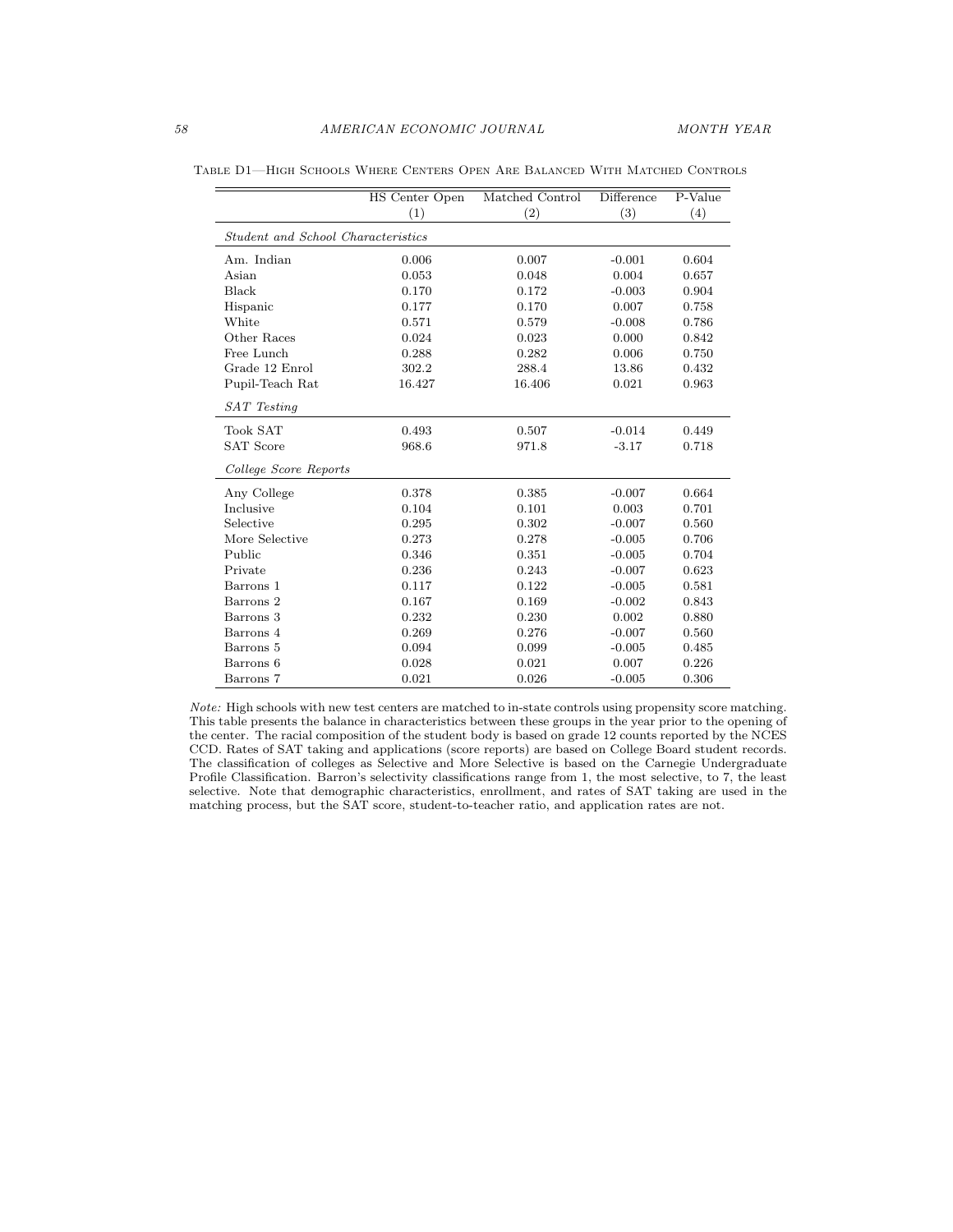|                                    | HS Center Close | Matched Control | Difference | P-Value |  |  |  |  |  |
|------------------------------------|-----------------|-----------------|------------|---------|--|--|--|--|--|
|                                    | (1)             | (2)             | (3)        | (4)     |  |  |  |  |  |
| Student and School Characteristics |                 |                 |            |         |  |  |  |  |  |
| Am. Indian                         | 0.007           | 0.007           | $-0.000$   | 0.927   |  |  |  |  |  |
| Asian                              | 0.070           | 0.062           | 0.009      | 0.494   |  |  |  |  |  |
| Black                              | 0.157           | 0.187           | $-0.030$   | 0.288   |  |  |  |  |  |
| Hispanic                           | 0.206           | 0.207           | $-0.001$   | 0.970   |  |  |  |  |  |
| White                              | 0.522           | 0.507           | 0.014      | 0.690   |  |  |  |  |  |
| Other Races                        | 0.038           | 0.030           | 0.008      | 0.199   |  |  |  |  |  |
| Free Lunch                         | 0.303           | 0.300           | 0.003      | 0.898   |  |  |  |  |  |
| Grade 12 Enrol                     | 295.4           | 292.3           | 3.090      | 0.884   |  |  |  |  |  |
| Pupil-Teach Rat                    | 16.590          | 16.884          | $-0.294$   | 0.605   |  |  |  |  |  |
| <b>SAT</b> Testing                 |                 |                 |            |         |  |  |  |  |  |
| <b>Took SAT</b>                    | 0.524           | 0.520           | 0.004      | 0.862   |  |  |  |  |  |
| <b>SAT Score</b>                   | 981.6           | 967.8           | 13.80      | 0.252   |  |  |  |  |  |
| College Score Reports              |                 |                 |            |         |  |  |  |  |  |
| Any College                        | 0.399           | 0.403           | $-0.004$   | 0.831   |  |  |  |  |  |
| Inclusive                          | 0.091           | 0.110           | $-0.018$   | 0.101   |  |  |  |  |  |
| Selective                          | 0.301           | 0.310           | $-0.009$   | 0.567   |  |  |  |  |  |
| More Selective                     | 0.298           | 0.286           | 0.012      | 0.529   |  |  |  |  |  |
| Public                             | 0.366           | 0.363           | 0.002      | 0.912   |  |  |  |  |  |
| Private                            | 0.253           | 0.247           | 0.006      | 0.753   |  |  |  |  |  |
| Barrons 1                          | 0.144           | 0.127           | 0.017      | 0.225   |  |  |  |  |  |
| Barrons 2                          | 0.187           | 0.178           | 0.009      | 0.558   |  |  |  |  |  |
| Barrons 3                          | 0.246           | 0.234           | 0.012      | 0.446   |  |  |  |  |  |
| Barrons 4                          | 0.273           | 0.283           | $-0.011$   | 0.485   |  |  |  |  |  |
| Barrons 5                          | 0.091           | 0.108           | $-0.017$   | 0.101   |  |  |  |  |  |
| Barrons 6                          | 0.024           | 0.033           | $-0.009$   | 0.167   |  |  |  |  |  |
| Barrons 7                          | 0.026           | 0.024           | 0.002      | 0.764   |  |  |  |  |  |

Table D2—High Schools Where Centers Close Are Balanced With Matched Controls

Note: High schools with centers that close are matched to in-state controls using propensity score matching. This table presents the balance in characteristics between these groups in the year prior to the closing of the test center. The racial composition of the student body is based on grade 12 counts reported by the NCES CCD. Rates of SAT taking and applications (score reports) are based on College Board student records. The classification of colleges as Selective and More Selective is based on the Carnegie Undergraduate Profile Classification. Barron's selectivity classifications range from 1, the most selective, to 7, the least selective. Note that demographic characteristics, enrollment, and rates of SAT taking are used in the matching process, but the SAT score, student-to-teacher ratio, and application rates are not.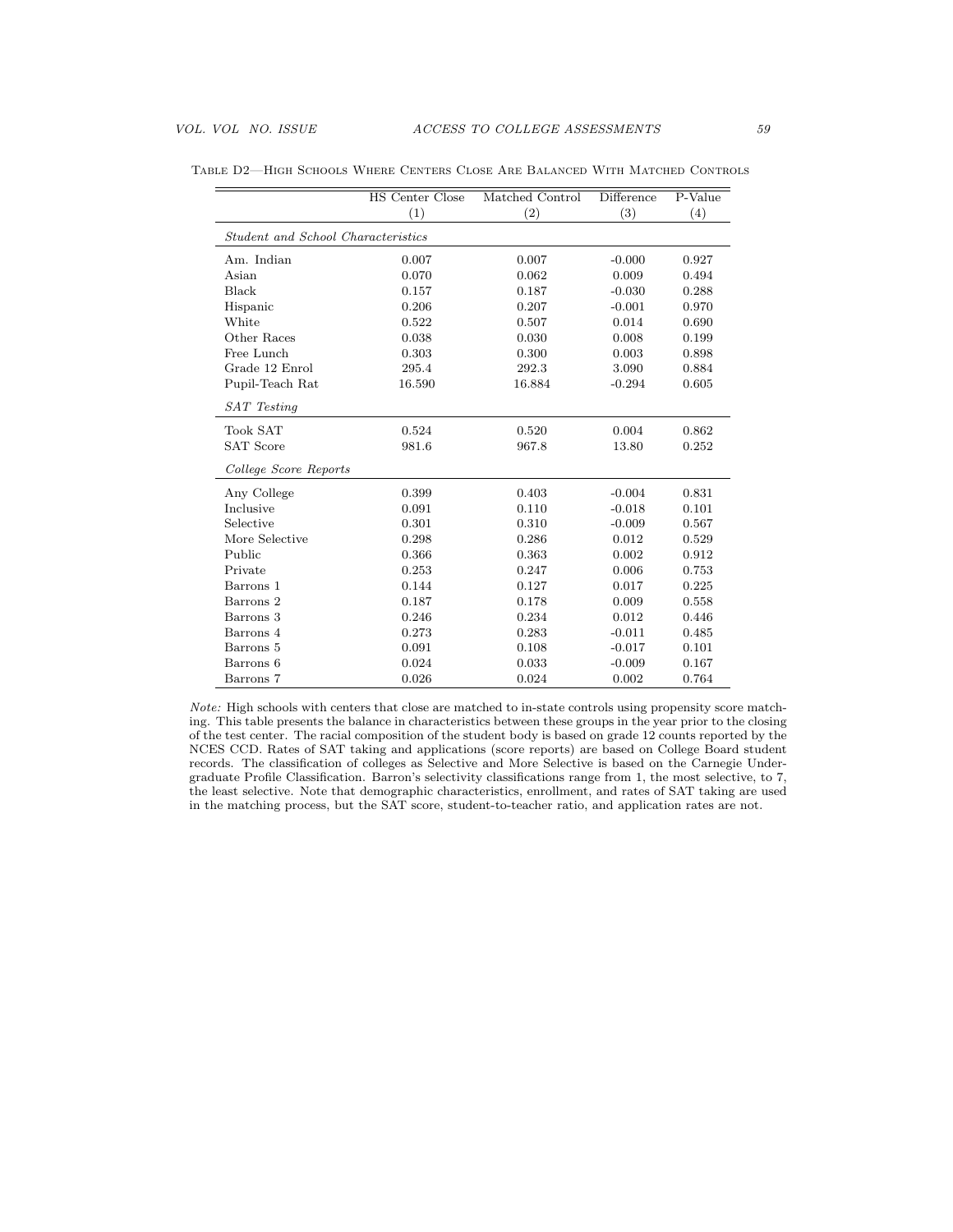|                                    | Center Neighbor | Matched Control | Difference | $\overline{P\text{-Value}}$ |  |  |  |  |  |
|------------------------------------|-----------------|-----------------|------------|-----------------------------|--|--|--|--|--|
|                                    | (1)             | (2)             | (3)        | (4)                         |  |  |  |  |  |
| Student and School Characteristics |                 |                 |            |                             |  |  |  |  |  |
| Am. Indian                         | 0.006           | 0.007           | $-0.000$   | 0.712                       |  |  |  |  |  |
| Asian                              | 0.067           | 0.065           | 0.002      | 0.841                       |  |  |  |  |  |
| Black                              | 0.224           | 0.225           | $-0.001$   | 0.970                       |  |  |  |  |  |
| Hispanic                           | 0.154           | 0.141           | 0.013      | 0.536                       |  |  |  |  |  |
| White                              | 0.503           | 0.521           | $-0.017$   | 0.575                       |  |  |  |  |  |
| Other Races                        | 0.045           | 0.042           | 0.004      | 0.354                       |  |  |  |  |  |
| Free Lunch                         | 0.253           | 0.238           | 0.014      | 0.490                       |  |  |  |  |  |
| Grade 12 Enrol                     | 226.9           | 255.8           | $-28.93$   | 0.047                       |  |  |  |  |  |
| Pupil-Teach Rat                    | 15.953          | 15.374          | 0.579      | 0.079                       |  |  |  |  |  |
| SAT Testing                        |                 |                 |            |                             |  |  |  |  |  |
| <b>Took SAT</b>                    | 0.587           | 0.583           | 0.004      | 0.843                       |  |  |  |  |  |
| <b>SAT Score</b>                   | 939.7           | 953.2           | $-13.45$   | 0.233                       |  |  |  |  |  |
| College Score Reports              |                 |                 |            |                             |  |  |  |  |  |
| Any College                        | 0.461           | 0.454           | 0.007      | 0.671                       |  |  |  |  |  |
| Inclusive                          | 0.138           | 0.145           | $-0.007$   | 0.534                       |  |  |  |  |  |
| Selective                          | 0.356           | 0.349           | 0.007      | 0.609                       |  |  |  |  |  |
| More Selective                     | 0.366           | 0.358           | 0.008      | 0.620                       |  |  |  |  |  |
| Public                             | 0.414           | 0.405           | 0.008      | 0.590                       |  |  |  |  |  |
| Private                            | 0.353           | 0.340           | 0.013      | 0.409                       |  |  |  |  |  |
| Barrons 1                          | 0.164           | 0.156           | 0.009      | 0.469                       |  |  |  |  |  |
| Barrons 2                          | 0.234           | 0.239           | $-0.005$   | 0.726                       |  |  |  |  |  |
| Barrons 3                          | 0.288           | 0.275           | 0.013      | 0.292                       |  |  |  |  |  |
| Barrons 4                          | 0.335           | 0.319           | 0.016      | 0.253                       |  |  |  |  |  |
| Barrons 5                          | 0.092           | 0.120           | $-0.028$   | 0.006                       |  |  |  |  |  |
| Barrons 6                          | 0.035           | 0.036           | $-0.002$   | 0.793                       |  |  |  |  |  |
| Barrons 7                          | 0.053           | 0.041           | 0.012      | 0.070                       |  |  |  |  |  |

Table D3—Neighbor High Schools Are Balanced With Matched Controls

Note: High schools with neighboring centers that open are matched to in-state controls using propensity score matching. This table presents the balance in characteristics between these groups in the year prior to the opening of the neighboring center. The racial composition of the student body is based on grade 12 counts reported by the NCES CCD. Rates of SAT taking and applications (score reports) are based on College Board student records. The classification of colleges as Selective and More Selective is based on the Carnegie Undergraduate Profile Classification. Barron's selectivity classifications range from 1, the most selective, to 7, the least selective. Note that demographic characteristics, enrollment, and rates of SAT taking are used in the matching process, but the SAT score, student-to-teacher ratio, and application rates are not.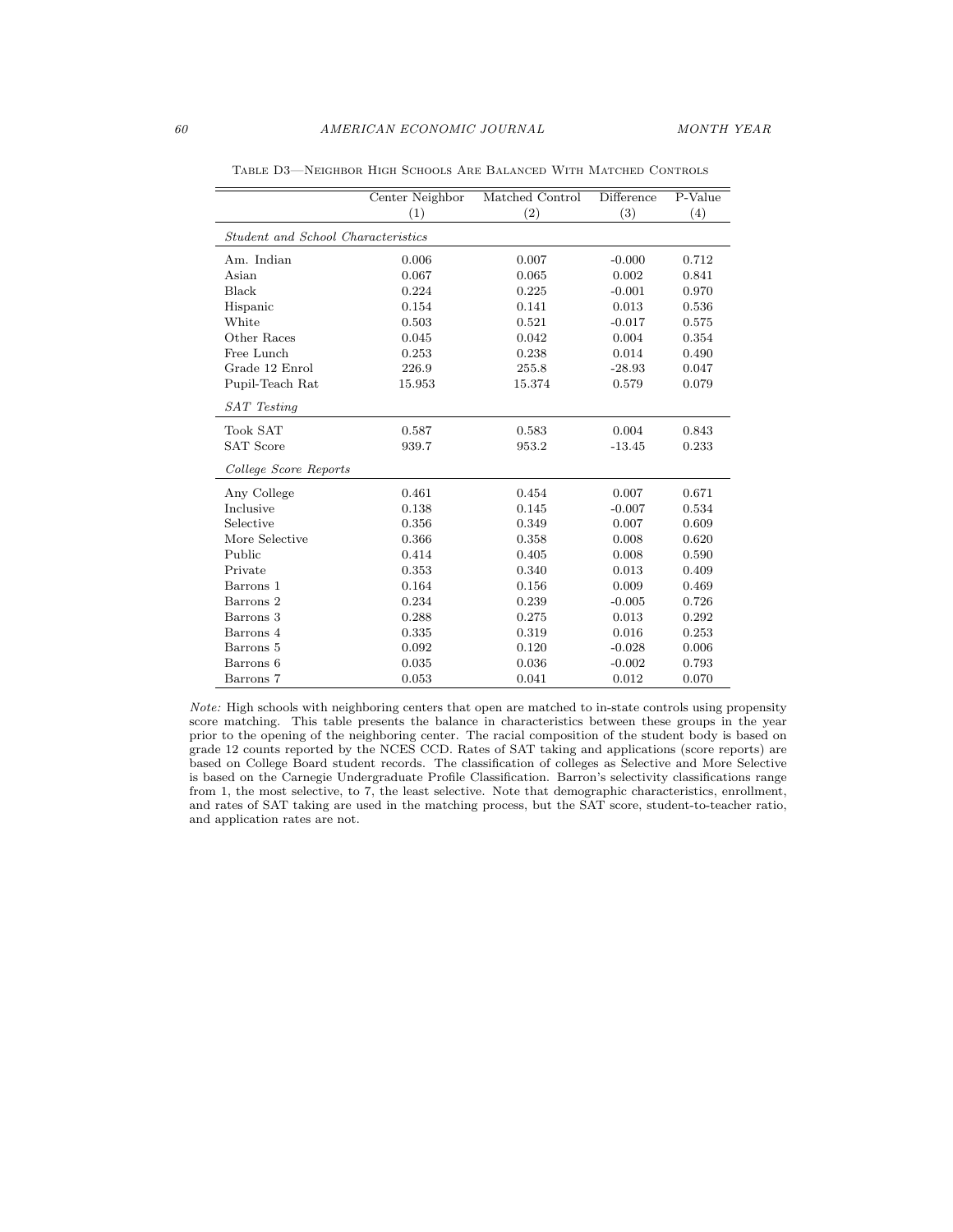|                                    | HS with Policy | Matched Control | Difference | P-Value |  |  |  |  |  |
|------------------------------------|----------------|-----------------|------------|---------|--|--|--|--|--|
|                                    | (1)            | (2)             | (3)        | (4)     |  |  |  |  |  |
| Student and School Characteristics |                |                 |            |         |  |  |  |  |  |
| Am. Indian                         | 0.014          | 0.004           | 0.010      | 0.053   |  |  |  |  |  |
| Asian                              | 0.080          | 0.084           | $-0.004$   | 0.931   |  |  |  |  |  |
| Black                              | 0.230          | 0.253           | $-0.022$   | 0.781   |  |  |  |  |  |
| Hispanic                           | 0.425          | 0.370           | 0.055      | 0.523   |  |  |  |  |  |
| White                              | 0.251          | 0.290           | $-0.038$   | 0.671   |  |  |  |  |  |
| Free Lunch                         | 0.429          | 0.437           | $-0.008$   | 0.897   |  |  |  |  |  |
| Grade 12 Enrol                     | 417.1          | 369.2           | 47.82      | 0.343   |  |  |  |  |  |
| SAT Testing                        |                |                 |            |         |  |  |  |  |  |
| <b>Took SAT</b>                    | 0.354          | 0.359           | $-0.005$   | 0.935   |  |  |  |  |  |
| <b>SAT Score</b>                   | 933.5          | 927.8           | 5.62       | 0.865   |  |  |  |  |  |
| College Score Reports              |                |                 |            |         |  |  |  |  |  |
| Any College                        | 0.257          | 0.276           | $-0.019$   | 0.680   |  |  |  |  |  |
| Inclusive                          | 59.176         | 46.647          | 12.529     | 0.295   |  |  |  |  |  |
| Selective                          | 83.765         | 88.294          | $-4.529$   | 0.810   |  |  |  |  |  |
| More Selective                     | 81.353         | 81.000          | 0.353      | 0.984   |  |  |  |  |  |
| Public                             | 0.241          | 0.258           | $-0.016$   | 0.707   |  |  |  |  |  |
| Private                            | 0.143          | 0.146           | $-0.004$   | 0.888   |  |  |  |  |  |
| Barrons 1                          | 0.101          | 0.118           | $-0.017$   | 0.576   |  |  |  |  |  |
| Barrons 2                          | 0.132          | 0.156           | $-0.023$   | 0.514   |  |  |  |  |  |
| Barrons 3                          | 0.168          | 0.173           | $-0.005$   | 0.880   |  |  |  |  |  |
| Barrons 4                          | 0.174          | 0.190           | $-0.016$   | 0.586   |  |  |  |  |  |
| Barrons 5                          | 0.058          | 0.064           | $-0.005$   | 0.810   |  |  |  |  |  |
| Barrons 6                          | 0.009          | 0.026           | $-0.017$   | 0.160   |  |  |  |  |  |
| Barrons 7                          | 0.007          | 0.004           | 0.003      | 0.275   |  |  |  |  |  |

Table D4—High Schools With District Policies Are Balanced With Matched Controls

Note: High schools in districts with policies are matched to in-state controls using propensity score matching. This table presents the balance in characteristics between these groups in the year prior to policy implementation. The racial composition of the student body is based on grade 12 counts reported by the NCES CCD. Rates of SAT taking and applications (score reports) are based on College Board student records. The classification of colleges as Selective and More Selective is based on the Carnegie Undergraduate Profile Classification. Barron's selectivity classifications range from 1, the most selective, to 7, the least selective. Note that demographic characteristics, enrollment, and rates of SAT taking are used in the matching process, but the SAT score, student-to-teacher ratio, and application rates are not.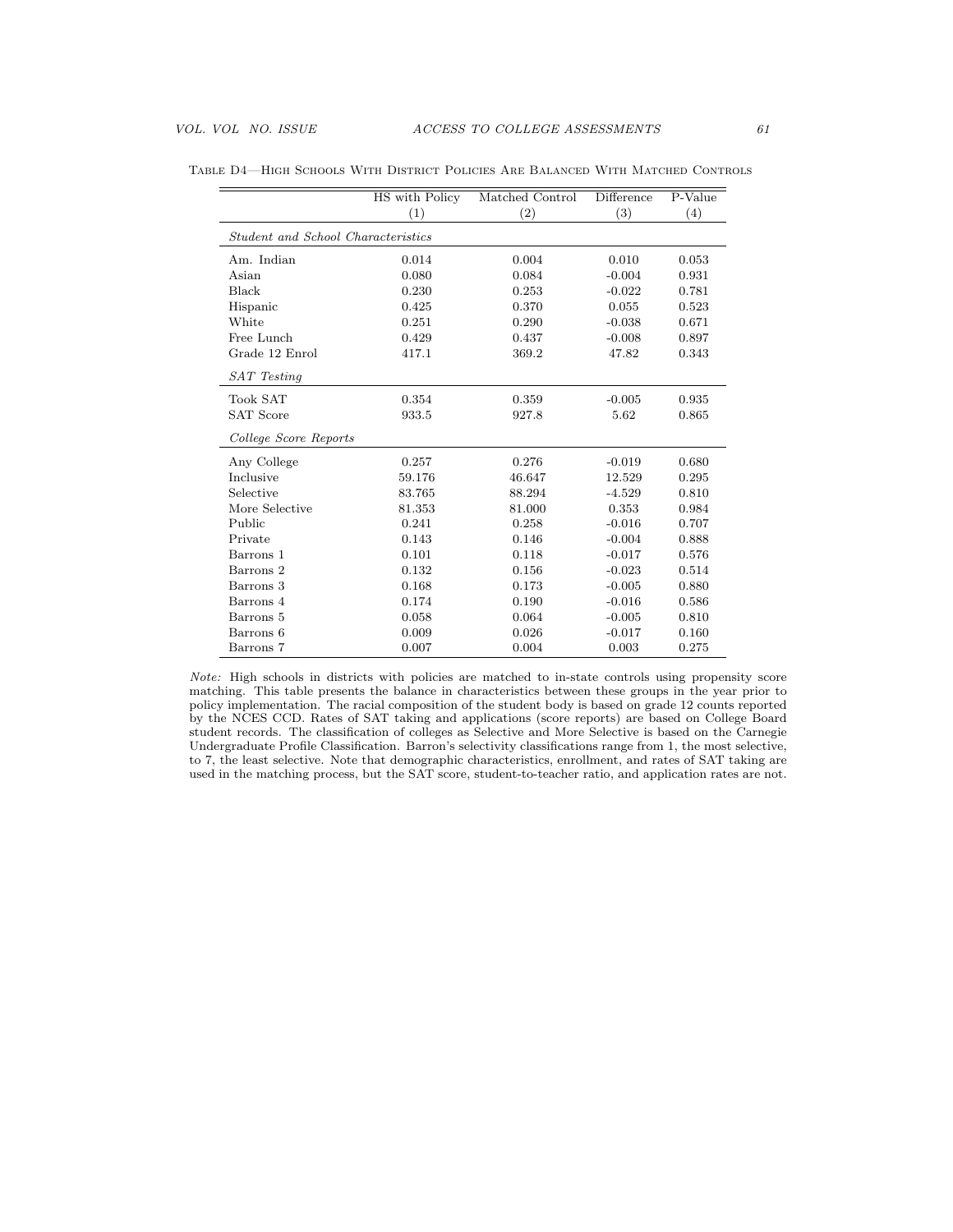|                                    | HS Center Open |                   |                   | Matched Control | Comparison        |         |  |
|------------------------------------|----------------|-------------------|-------------------|-----------------|-------------------|---------|--|
|                                    | <b>Before</b>  | After             | <b>Before</b>     | After           | Diff-in-Diff      | P-Value |  |
|                                    | (1)            | $\left( 2\right)$ | $\left( 3\right)$ | $^{(4)}$        | $\left( 5\right)$ | (6)     |  |
| Student and School Characteristics |                |                   |                   |                 |                   |         |  |
| Am. Indian                         | 0.006          | 0.006             | 0.007             | 0.007           | 0.000             | 0.975   |  |
| Asian                              | 0.053          | 0.054             | 0.048             | 0.049           | 0.001             | 0.683   |  |
| <b>Black</b>                       | 0.170          | 0.166             | 0.172             | 0.171           | $-0.002$          | 0.579   |  |
| Hispanic                           | 0.177          | 0.187             | 0.170             | 0.180           | $-0.000$          | 0.968   |  |
| White                              | 0.571          | 0.560             | 0.579             | 0.569           | $-0.001$          | 0.896   |  |
| Other Races                        | 0.024          | 0.026             | 0.023             | 0.024           | 0.002             | 0.440   |  |
| Free Lunch                         | 0.288          | 0.302             | 0.282             | 0.297           | $-0.002$          | 0.694   |  |
| Grade 12 Enrol                     | 302.2          | 307.8             | 288.4             | 288.3           | 5.70              | 0.108   |  |
| Pupil-Teach Rat                    | 16.427         | 16.595            | 16.406            | 16.482          | 0.041             | 0.905   |  |

Table D5—Change in School Characteristics Before and After a Center Opens

Note: High schools where test centers opened are matched to in-state controls using propensity score matching. This table compares the changes in student characteristics and school resources before and after the centers opened. The racial composition of the student body is based on grade 12 counts reported by the NCES CCD. The difference-in-difference comparisons are based on the year before and the year after the center opened. The table indicates that the treated schools experienced similar changes to the matched control schools.

Table D6—Change in School Characteristics Before and After a Center Closes

|                                           | Matched Control<br><b>HS</b> Center Close |                       |                   | Comparison       |                |                  |  |
|-------------------------------------------|-------------------------------------------|-----------------------|-------------------|------------------|----------------|------------------|--|
|                                           | <b>Before</b>                             | After                 | <b>Before</b>     | After            | $Diff-in-Diff$ | P-Value          |  |
|                                           | (1)                                       | $^{\left( 2\right) }$ | $\left( 3\right)$ | $\left(4\right)$ | (5)            | $\left(6\right)$ |  |
| <i>Student and School Characteristics</i> |                                           |                       |                   |                  |                |                  |  |
| Am. Indian                                | 0.007                                     | 0.007                 | 0.007             | 0.007            | 0.000          | 0.947            |  |
| Asian                                     | 0.070                                     | 0.071                 | 0.062             | 0.060            | 0.002          | 0.371            |  |
| <b>Black</b>                              | 0.157                                     | 0.159                 | 0.187             | 0.187            | 0.002          | 0.598            |  |
| Hispanic                                  | 0.206                                     | 0.215                 | 0.207             | 0.211            | 0.005          | 0.325            |  |
| White                                     | 0.522                                     | 0.521                 | 0.507             | 0.503            | 0.004          | 0.494            |  |
| Other Races                               | 0.038                                     | 0.026                 | 0.030             | 0.032            | $-0.013$       | 0.050            |  |
| Free Lunch                                | 0.303                                     | 0.321                 | 0.300             | 0.318            | $-0.001$       | 0.925            |  |
| Grade 12 Enrol                            | 295.4                                     | 297.5                 | 292.3             | 295.0            | $-0.578$       | 0.902            |  |
| Pupil-Teach Rat                           | 16.590                                    | 16.631                | 17.204            | 17.105           | $-0.085$       | 0.731            |  |

Note: High schools where test centers closed are matched to in-state controls using propensity score matching. This table compares the changes in student characteristics and school resources before and after the closing. The racial composition of the student body is based on grade 12 counts reported by the NCES CCD. The difference-in-difference comparisons are based on the year before and the year after the center closed. The table indicates that the treated schools experienced similar changes to the matched control schools.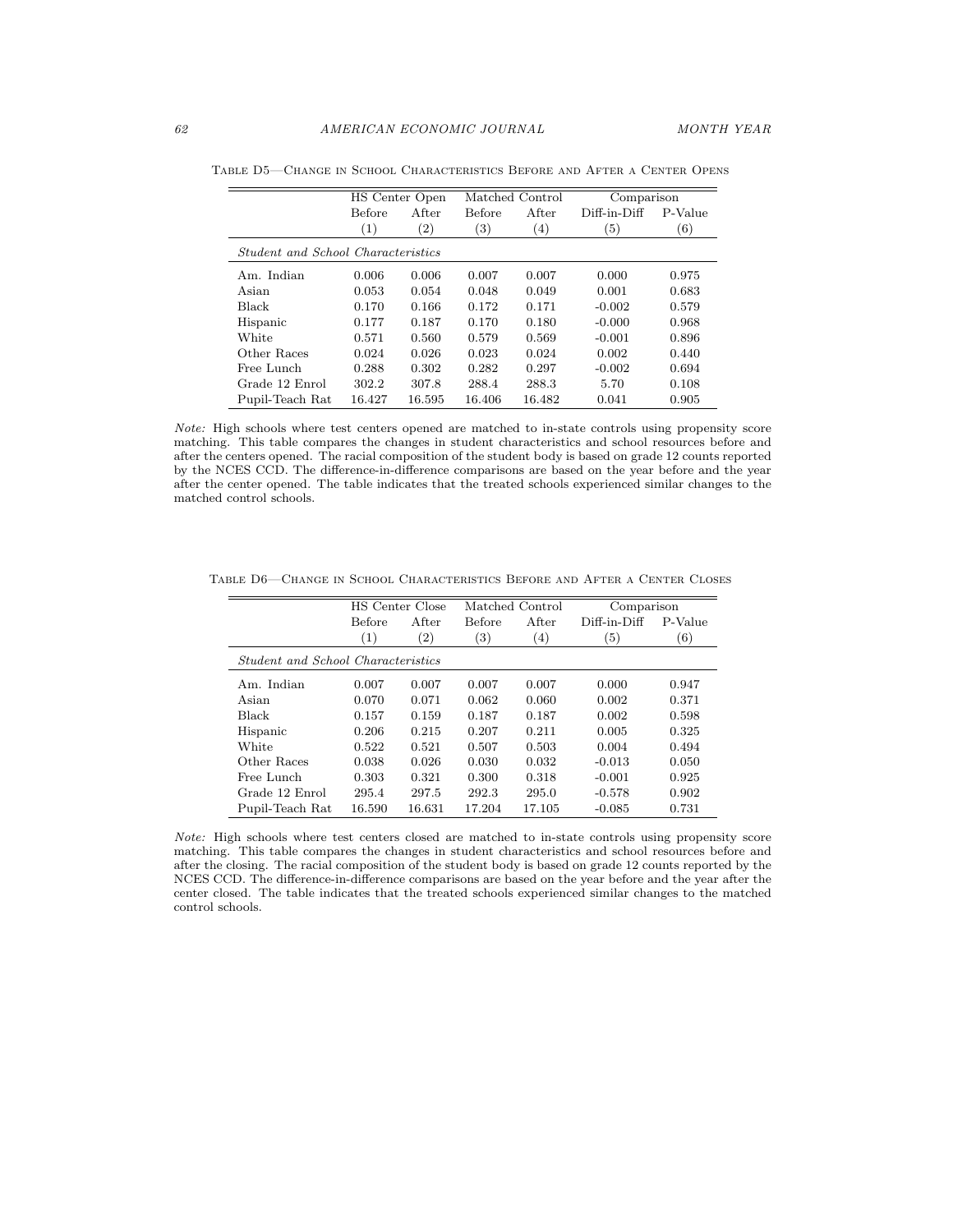|                                    | Neighbor HS      |                   | Matched Control   |                  | Comparison        |         |  |
|------------------------------------|------------------|-------------------|-------------------|------------------|-------------------|---------|--|
|                                    | <b>Before</b>    | After             | <b>Before</b>     | After            | Diff-in-Diff      | P-Value |  |
|                                    | $\left(1\right)$ | $\left( 2\right)$ | $\left( 3\right)$ | $\left(4\right)$ | $\left( 5\right)$ | (6)     |  |
| Student and School Characteristics |                  |                   |                   |                  |                   |         |  |
| Am. Indian                         | 0.006            | 0.006             | 0.007             | 0.005            | 0.001             | 0.975   |  |
| Asian                              | 0.067            | 0.067             | 0.065             | 0.063            | $-0.005$          | 0.683   |  |
| <b>Black</b>                       | 0.224            | 0.235             | 0.225             | 0.236            | $-0.004$          | 0.579   |  |
| Hispanic                           | 0.154            | 0.170             | 0.141             | 0.160            | $-0.001$          | 0.968   |  |
| White                              | 0.503            | 0.470             | 0.521             | 0.492            | 0.007             | 0.896   |  |
| Other Races                        | 0.045            | 0.052             | 0.042             | 0.043            | 0.002             | 0.440   |  |
| Free Lunch                         | 0.253            | 0.301             | 0.238             | 0.287            | 0.008             | 0.694   |  |
| Grade 12 Enrol                     | 227.1            | 246.8             | 256.6             | 276.7            | $-0.055$          | 0.986   |  |
| Pupil-Teach Rat                    | 15.953           | 15.850            | 15.374            | 15.516           | $-.131$           | 0.713   |  |

Table D7—Change in School Characteristics Before and After a Neighboring Center Opens

Note: High schools where test centers open at neighboring schools are matched to in-state controls using propensity score matching. This table compares the changes in student characteristics and school resources before and after the neighboring center opens. The racial composition of the student body is based on grade 12 counts reported by the NCES CCD. The difference-in-difference comparisons are based on the baseline year and the year after the neighboring center opened. The table indicates that the treated schools experienced similar changes to the matched control schools.

|                                           | HS Center Open |                   |                  | Matched Control | Comparison   |         |  |  |  |
|-------------------------------------------|----------------|-------------------|------------------|-----------------|--------------|---------|--|--|--|
|                                           | <b>Before</b>  | A fter            | Before           | <b>After</b>    | Diff-in-Diff | P-Value |  |  |  |
|                                           | (1)            | $\left( 2\right)$ | $\left(3\right)$ | (4)             | 5)           | (6)     |  |  |  |
| <i>Student and School Characteristics</i> |                |                   |                  |                 |              |         |  |  |  |
| Am. Indian                                | 0.014          | 0.016             | 0.004            | 0.005           | 0.001        | 0.463   |  |  |  |
| Asian                                     | 0.080          | 0.077             | 0.084            | 0.084           | $-0.004$     | 0.335   |  |  |  |
| <b>Black</b>                              | 0.230          | 0.227             | 0.252            | 0.244           | 0.005        | 0.313   |  |  |  |
| Hispanic                                  | 0.425          | 0.451             | 0.370            | 0.388           | 0.007        | 0.316   |  |  |  |
| White                                     | 0.251          | 0.215             | 0.290            | 0.258           | $-0.004$     | 0.702   |  |  |  |
| Other Races                               | 0.000          | 0.014             | 0.000            | 0.020           | $-0.006$     | 0.347   |  |  |  |
| Free Lunch                                | 0.429          | 0.538             | 0.437            | 0.525           | 0.022        | 0.389   |  |  |  |
| Grade 12 Enrol                            | 417.1          | 433.8             | 369.2            | 381.2           | 4.82         | 0.781   |  |  |  |

Table D8—Change in School Characteristics Before and After District Policy Implementa-**TION** 

Note: High schools in districts that adopt policies are matched to in-state controls using propensity score matching. This table compares the changes in student characteristics and school resources before and after policy implementation. The racial composition of the student body is based on grade 12 counts reported by the NCES CCD. The difference-in-difference comparisons are based on the baseline year and the year after the year in which the policy in implemented. The table indicates that the treated schools experienced similar changes to the matched control schools.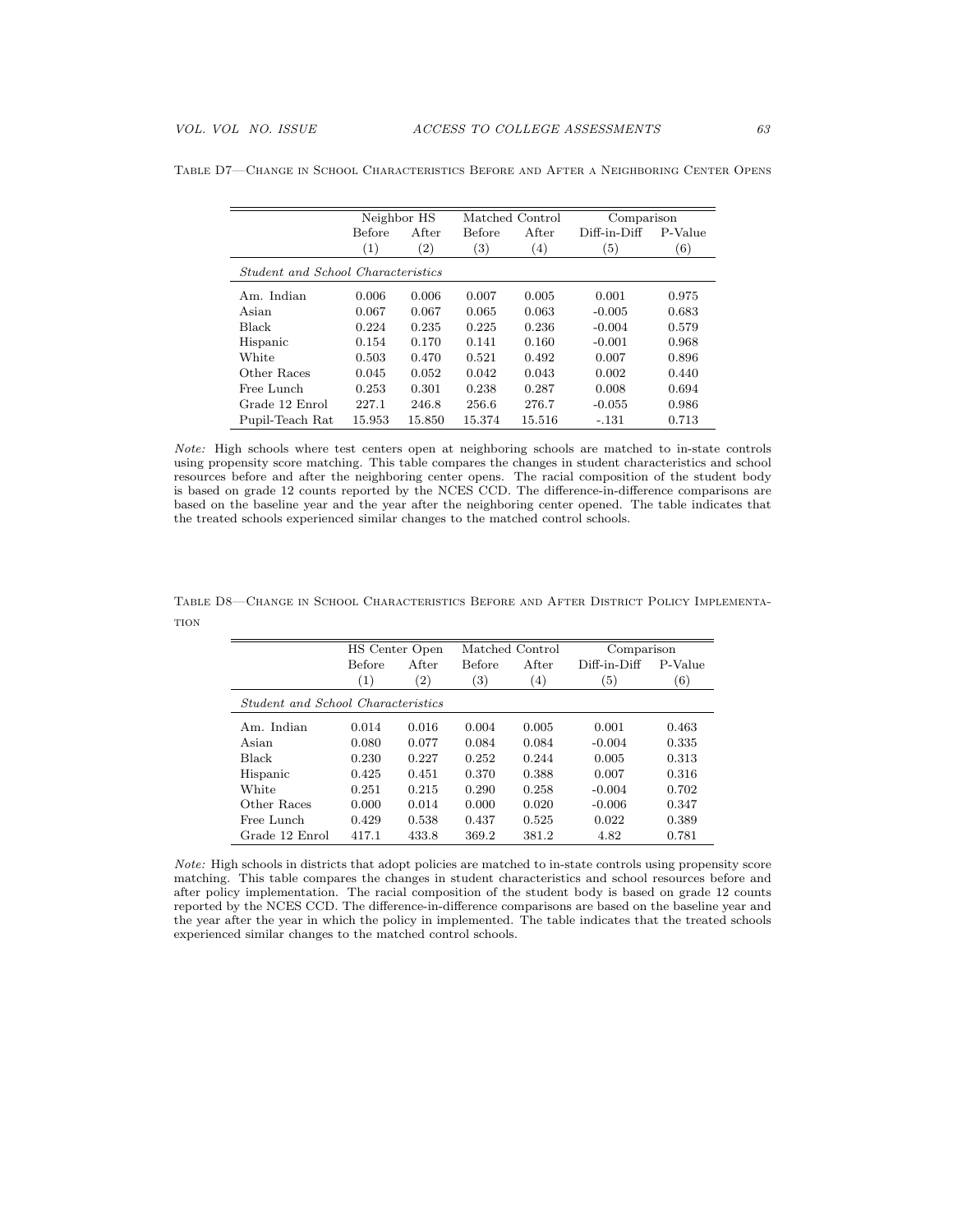Tables D5 to D8 compare the changes in characteristics between the before and after cohorts for the treatment and control schools for each of the treated groups. If there are differential changes, it could suggest an endogenous response to treatment, which would change the interpretation of the estimates. Alternatively, it could suggest that treatment was the result of a sudden demographic shift. There is no evidence that treated schools and their matched schools experience significantly different changes in their demographic characteristics. Schools in all four treatment categories experienced increases in Hispanic enrollment and increases in the fraction of students receiving free and reduced lunches, which is consistent with national trends. The latter change is likely due in part to changes in program eligibility requirements, changing demographics, and the economic downturn. The lack of differential changes is in contrast to the immediate shift in SAT taking and college outcomes presented in the paper.

### Appendix E. Data Construction and Counselor Survey

This paper uses a new data set of every SAT testing center, its location, and the months and years when it was open. Figure E presents the "SAT Registration Bulletin" used to construct the history of centers. Recent versions of these booklets can be found online. Older versions were acquired from the College Board and high school counselors. The digitization of older versions of the bulletin was outsourced using Freelancer.com. I ensured the accuracy of the data entry by awarding the same project to two contractors and cross-validating the results. I was not able to locate the bulletin for half of states for the 2002-2003 academic year, and for Ohio and New York for several years prior. In these cases, the analysis only exploits cohorts where I can confirm that a high school was not a center and then became one in the years after these omissions (conversely, where the high school had a center and it closes in the years after omission).

In addition to data about each center, I gathered information about why new centers open. Specifically, I contacted guidance counselors at 50 high schools that became test centers between 2008 and 2010 in Florida, Indiana, Maryland, Massachusetts, New Jersey, New York, Oregon, Pennsylvania, Virginia, and Washington. The goal was to identify if new test centers were opened at their campuses as a result of broader policies at the school or as a result of individual initiative, as this affects the interpretation of the estimated effects. I also wished to identify the extent to which new test centers resulted in greater salience for students. I initiated contact by sending an email with a brief introduction and two questions: (Question 1) What factors led to your high school offering the SAT on campus? (Question 2) Was the new SAT test center advertised to students? Of the guidance counselors surveyed, over 80 percent responded by email or phone. In many cases they forwarded the email to the specific counselor or teacher who is the test center supervisor at their school. I present typical responses, omitting names and places.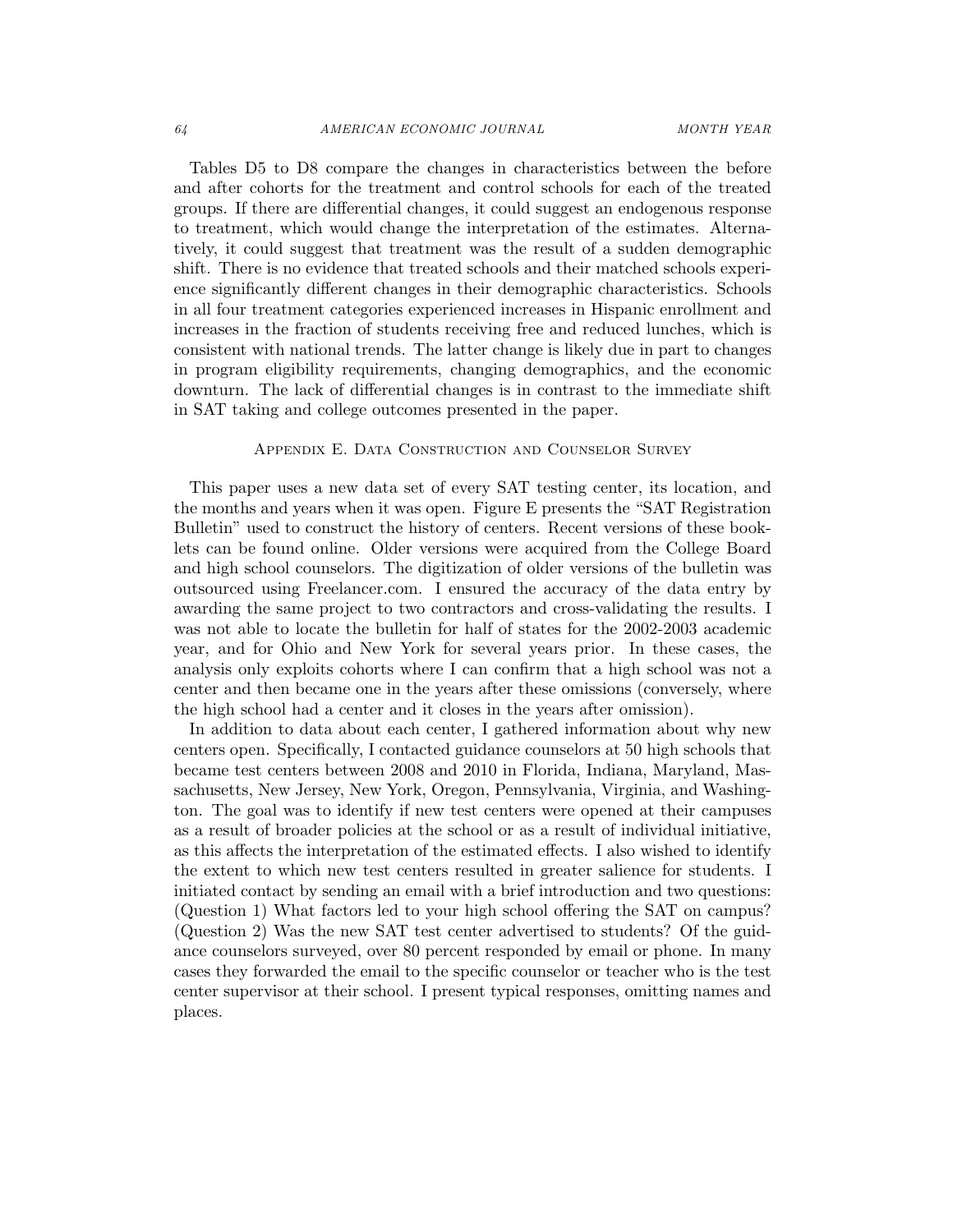What factors led to your high school offering the SAT on campus?

- We do hold the SAT here but no one who is affiliated with the high school is the coordinator. I do not know who decided to have the SAT tested here.
- We felt the need to offer our students the option to test in a familiar environment, and local test centers become crowded quickly.
- The high density of high school students in this area made it difficult for our students to find a test center with an available seat.
- Students had expressed interest in having the exam in a familiar setting with familiar classrooms and proctors.
- There was already one in close proximity.However that school was getting too many requests thus we opened as a test site.
- Before we became a test site for the SAT, our students had to drive to another town to take the test. They needed to allow an hour for the trip, and roads are often dangerous or closed in the winter. That is why we chose to pursue becoming a testing site. One of our high school counselors agreed to be the test center supervisor.
- The main reason in offering the SAT here is because we are quite a distance away from other testing centers and a colleague became a certified SAT testing administrator.
- I am the test center supervisor. I also teach at the school. After observing my students stress and panic over the various test centers they were assigned for SAT testing I wanted to help. Students were waking up extra early on test days, map questing directions (pre GPS), and taking trial runs to the test cite with parents. I knew something had to be done. As a test center my students now have the comfort of "home" atmosphere, shorter drives, familiar faces of proctors and myself, calculators in their locker ( if needed), close proximity if need to run home to get ID or admission ticket. It was not that I yearned to be the supervisor. But it fell on me because I wanted to help our students.
- We visited another school in our county that offered the SAT. The school actually had seen higher scores. We became a site to offer easy access and to hopefully improve their SAT scores.
- We had a request from our student body to begin this process. Typically we have 75-100 students take the SAT here every time even though there is another test site less than 5 miles from us.
- This was a service to our students. This allowed them the convenience of testing near their homes and not have a need to travel too far.We are a rural school and many of our students our economically challenged.
- We have a school where many of our students would have a transportation issue to take the SAT at another school. Providing the test at their home school made it more accessible to the whole population. They are also familiar with the school and we thought it would be helpful if they tested in familiar surroundings.
- We felt that by giving the test here students would be less nervous (familiar with surroundings, test supervisors, etc.). They also would not have to get up quite as early because the test was at their "home school".

Was the new SAT test center advertised to students?

- The test was advertised through word of mouth and on the school webpage. We, the counselors, mentioned it to students when we went into classrooms.
- When we first became a site, we informed our own students in the daily bulletin. We really didn't advertise at all outside the school. Students became aware via word of mouth, or by looking at locations on the SAT registration website.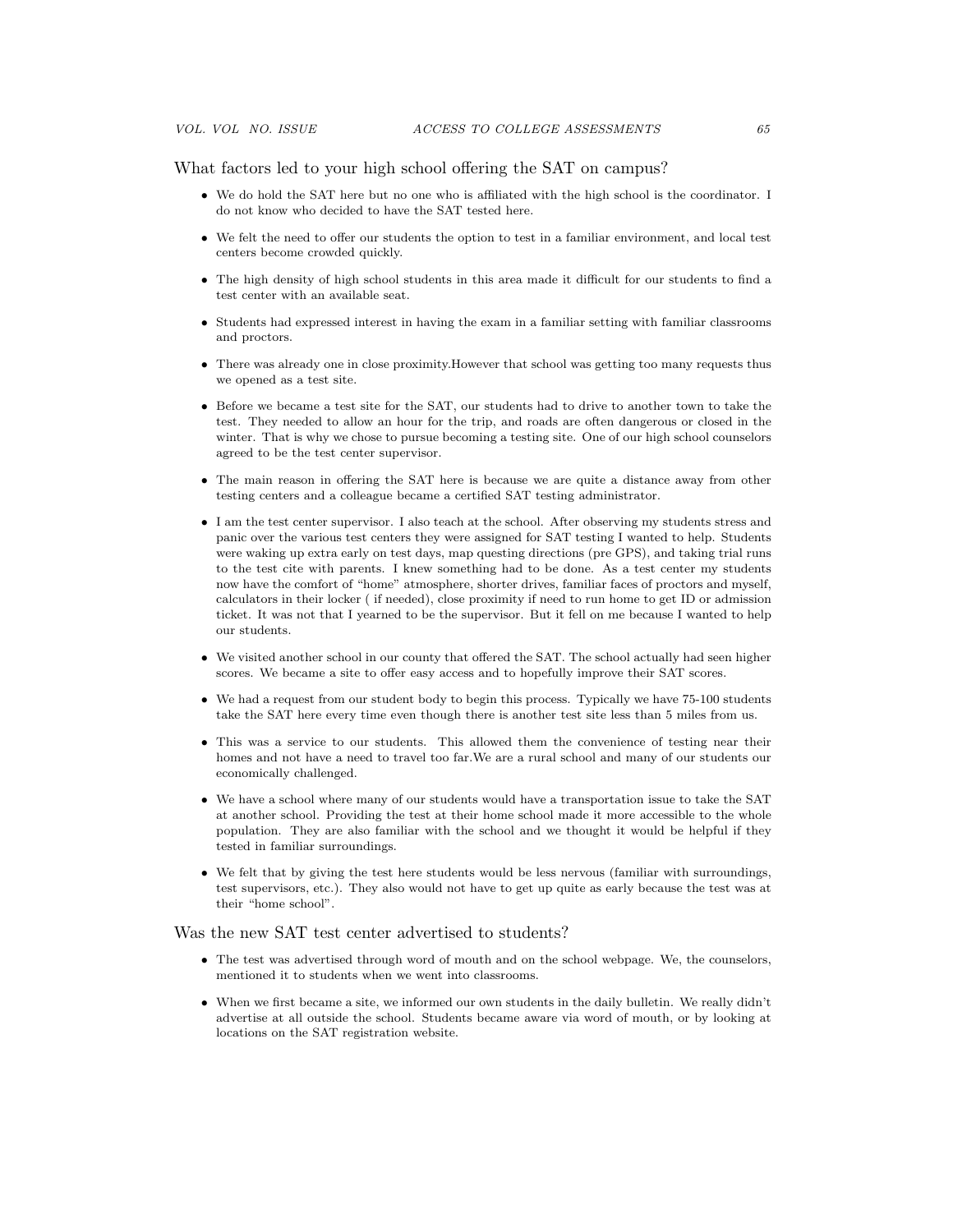- We did advertise for the test not only in our hometown but also in neighboring communities and had a few attendees from those communities who had a conflict with testing dates offered by their SAT testing center.
- We inform our students and families via various channels including announcements and email blasts to all families.
- Announcements, personal conversations, etc.
- The Guidance office and I collaborate to keep students informed with posters, school announcements, website news, and I am developing a testing wikispace.
- As you probably know, SAT offers the SAT test center list for all test centers. Students choose the one closest to their testing location or if they are locked out due to closed enrollment, they find the next nearest location.
- Yes, we send a mailing at the start of the year to all of the senior parents and provide dates, both registration and test dates for the test. We make daily announcements, especially the week before the registration deadline.
- We put in the announcements and made flyers for the kids to be aware of the fact we were now a testing center. Flyers were also sent to neighboring schools.